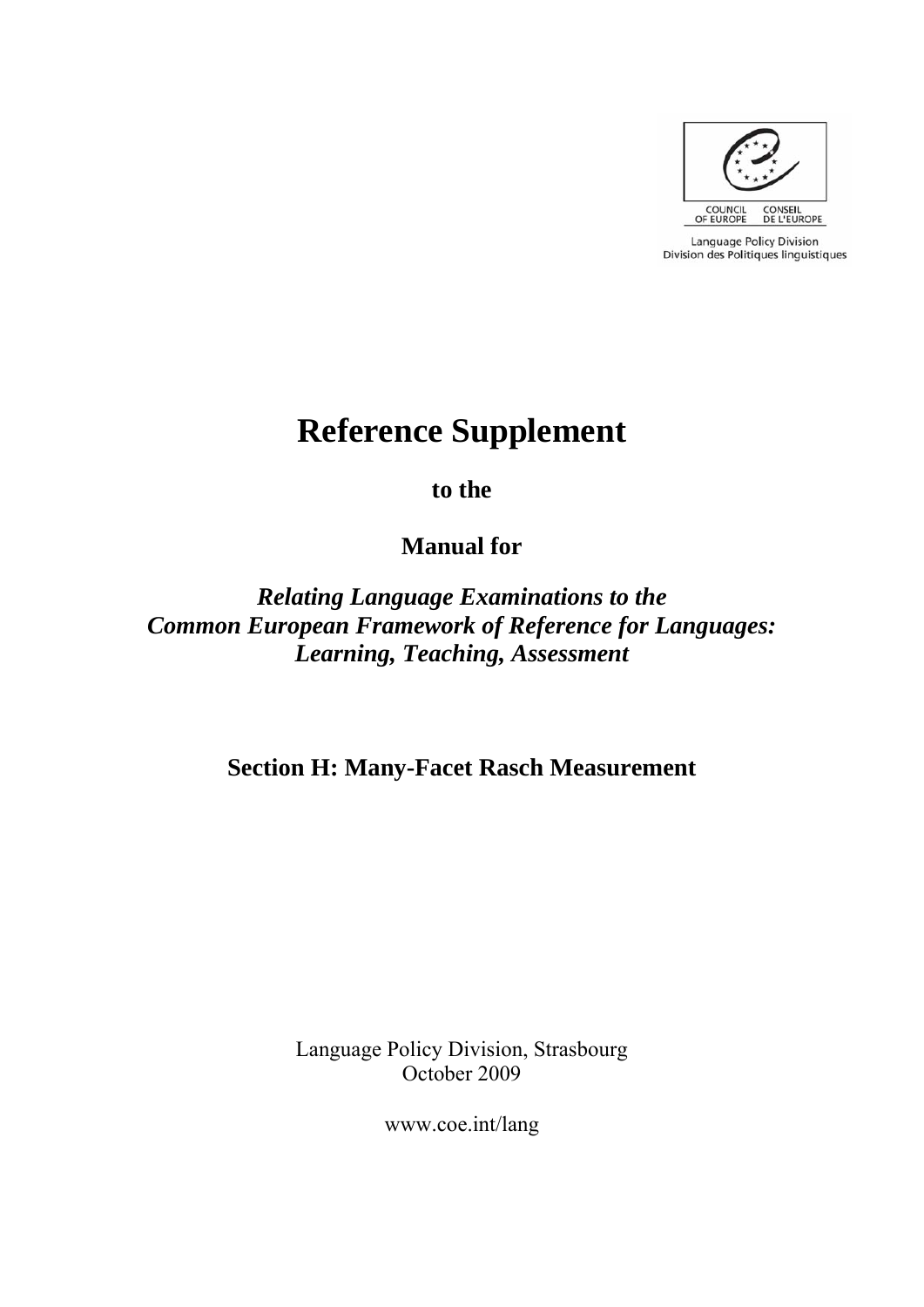# **Contents**

| 1.             |  |
|----------------|--|
| 2.             |  |
| 3 <sub>1</sub> |  |
| $4_{\cdot}$    |  |
| 4.1            |  |
| 4.2            |  |
| 4.2.1          |  |
| 4.2.2          |  |
| 4.2.3          |  |
| 4.2.4          |  |
| 4.3            |  |
| 4.3.1          |  |
| 4.3.2          |  |
| 5.             |  |
| 5.1            |  |
| 5.2            |  |
| 5.3            |  |
| 5.3.1          |  |
| 5.3.2          |  |
| 5.3.3          |  |
| 5.3.4          |  |
| 5.4            |  |
| 5.5            |  |
| 5.6            |  |
| 5.7            |  |
| 6.             |  |
| 6.1            |  |
| 6.2            |  |
| 6.3            |  |
| 6.4            |  |
| 6.4.1          |  |
| 6.4.2          |  |
| 6.5            |  |
| 7.             |  |
| 7.1            |  |
| 7.2            |  |
| 7.3            |  |
| 7.4            |  |
|                |  |
|                |  |
|                |  |

## Please cite as follows:

Eckes, T. (2009). Many-facet Rasch measurement. In S. Takala (Ed.), Reference supplement to the manual for relating language examinations to the Common European Framework of Reference for Languages: Learning, teaching, assessment (Section H). Strasbourg, France: Council of Europe/Language Policy Division.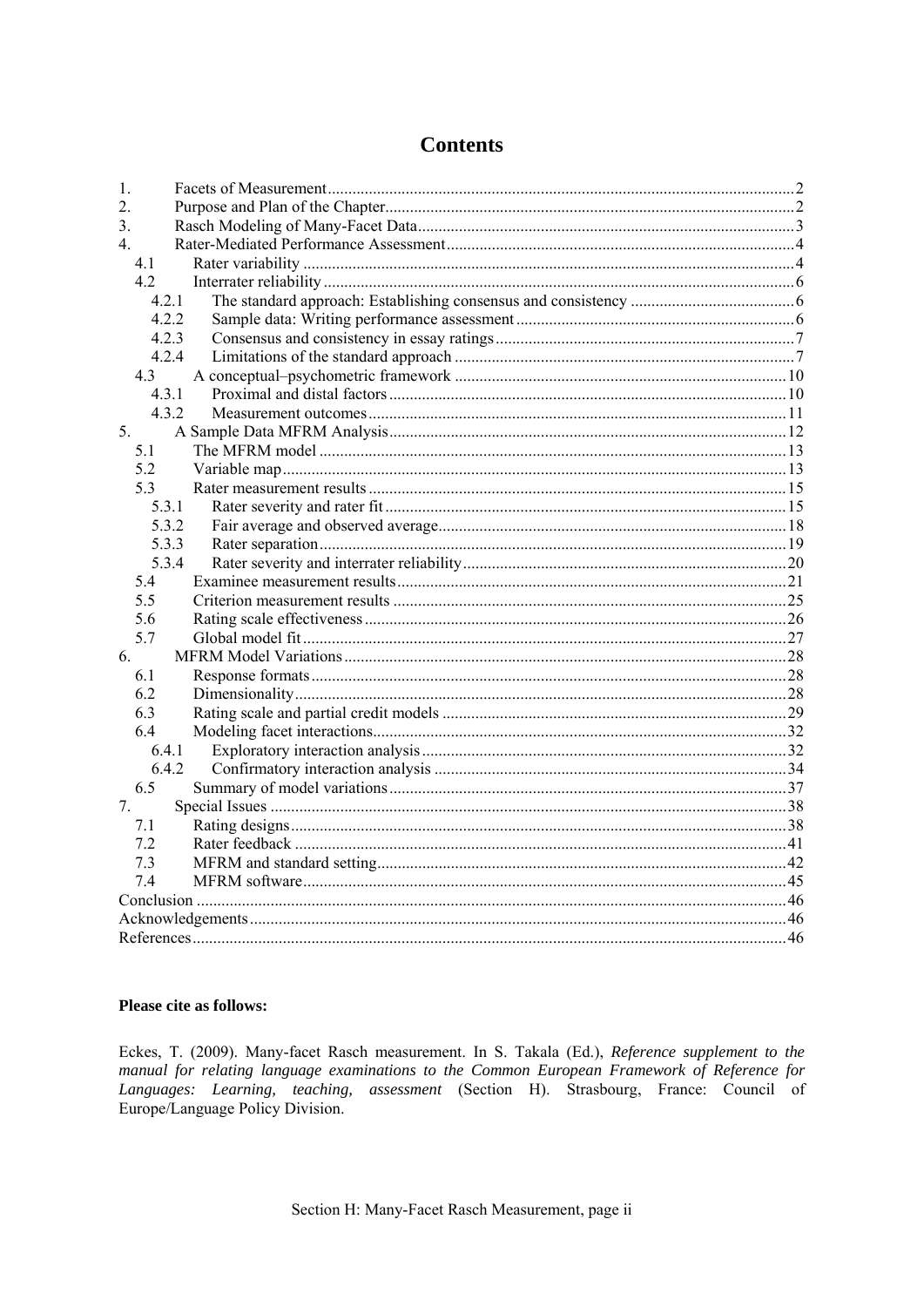## **Section H**

# **Many-Facet Rasch Measurement**

#### **Thomas Eckes**

*TestDaF Institute, Hagen, Germany* 

This chapter provides an introductory overview of many-facet Rasch measurement (MFRM). Broadly speaking, MFRM refers to a class of measurement models that extend the basic Rasch model by incorporating more variables (or facets) than the two that are typically included in a test (i.e., examinees and items), such as raters, scoring criteria, and tasks. Throughout the chapter, a sample of rating data taken from a writing performance assessment is used to illustrate the rationale of the MFRM approach and to describe the general methodological steps typically involved. These steps refer to identifying facets that are likely to be relevant in a particular assessment context, specifying a measurement model that is suited to incorporate each of these facets, and applying the model in order to account for each facet in the best possible way. The chapter focuses on the rater facet and on ways to deal with the perennial problem of rater variability. More specifically, the MFRM analysis of the sample data shows how to measure the severity (or leniency) of raters, to assess the degree of rater consistency, to correct examinee scores for rater severity differences, to examine the functioning of the rating scale, and to detect potential interactions between facets. Relevant statistical indicators are successively introduced as the sample data analysis proceeds. The final section deals with issues concerning the choice of an appropriate rating design to achieve the necessary connectedness in the data, the provision of feedback to raters, and applications of the MFRM approach to standard-setting procedures.

The field of language testing draws on a large and diverse set of procedures that aim at assessing a person's language proficiency or some aspect of that proficiency. For example, in a reading comprehension test examinees may be asked to read a short text and to respond to a number of questions or items that relate to the text by selecting the correct answer from several options given. Examinee responses to items may be scored either correct or incorrect according to a well-defined key. Presupposing that the test measures what it is intended to measure (i.e., reading comprehension proficiency), an examinee's probability of getting a particular item correct will depend on his or her reading proficiency and the difficulty of the item.

In another testing procedure, examinees may be presented with several writing tasks or prompts and asked to write short essays summarizing information or discussing issues stated in the prompts based on their own perspective. Each essay may be scored by trained raters using a single holistic rating scale. Here, an examinee's chances of getting a high score on a particular task will depend not only on his or her writing proficiency and the difficulty of the task, but also on characteristics of the raters who award scores to examinees, such as raters' overall severity or their tendency to avoid extreme categories of the rating scale. Moreover, the nature of the rating scale itself is an issue. For example, the scale categories, or the performance levels they represent, may be defined in a way that it is hard for an examinee to get a high score.

As a third example, consider a face-to-face interview where a live interviewer elicits language from an examinee employing a number of speaking tasks. Each spoken response may be recorded on tape and scored by raters according to a set of analytic criteria (e.g., comprehensibility, content, vocabulary, etc.). In this case, the list of variables that presumably affect the scores finally awarded to examinees is yet longer than in the writing test example. Relevant variables include examinee speaking proficiency, the difficulty of the speaking tasks, the difficulty or challenge that the interviewer presents for the examinee, the severity or leniency of the raters, the difficulty of the rating criteria, and the difficulty of the rating scale categories.

<u>.</u>

The present chapter has been included in the 'Reference Supplement' with the kind permission of the author. Copyright remains with the author. Correspondence concerning this chapter or the reproduction or translation of all or part of it should be sent to the author at the following address: Thomas Eckes, TestDaF Institute, Feithstr. 188, 58084 Hagen, Germany. E-mail: thomas.eckes@testdaf.de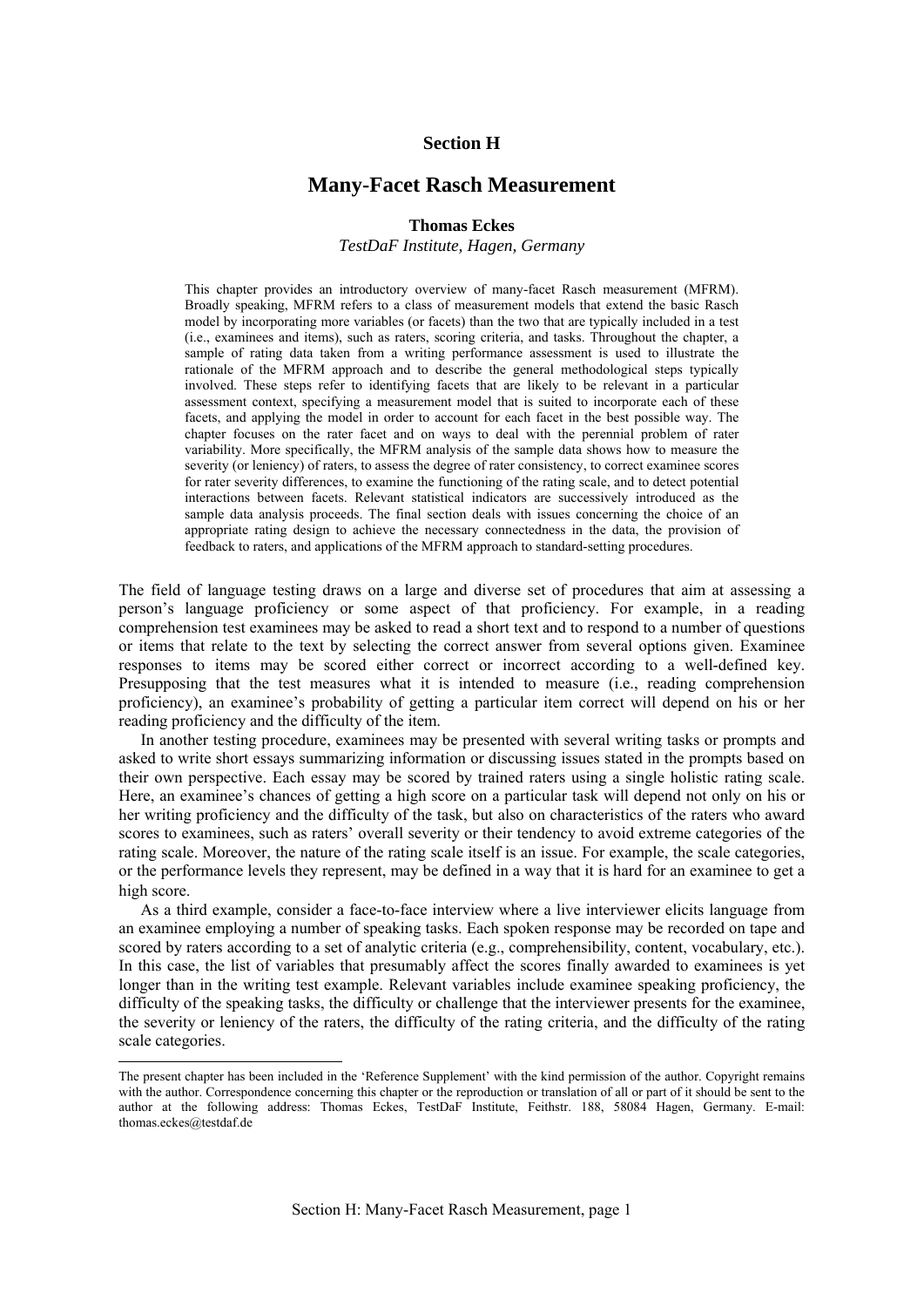## <span id="page-3-0"></span>**1. Facets of Measurement**

The first example, the reading comprehension test, describes a frequently encountered measurement situation involving two relevant components or facets: examinees and test items. Technically speaking, each individual examinee is an element of the *examinee facet*, and each individual test item is an element of the *item facet*. Defined in terms of the measurement variables that are assumed to be relevant in this context, the proficiency of an examinee interacts with the difficulty of an item to produce an observed response (i.e., a response to a multiple-choice item scored either correct or incorrect).

The second example, the essay writing, is typical of a situation called *rater-mediated assessment* (Engelhard, 2002; McNamara, 2000). In this kind of situation, one more facet is added to the set of factors that possibly have an impact on examinee scores (besides the examinee and task facets)—the *rater facet*. As we will see later, the rater facet is unduly influential in many circumstances. Specifically, raters often constitute an important source of variation in observed scores that is unwanted because it threatens the validity of the inferences that may be drawn from the assessment outcomes.

The last example, the face-to-face interview, represents a situation of significantly heightened complexity. At least five facets, and various interactions among them, can be assumed to have an impact on the measurement results. These facets, in particular examinees, tasks, interviewers, scoring criteria, and raters, co-determine the scores finally awarded to examinees' spoken performance.

As the examples demonstrate, assessment situations are characterized by distinct sets of factors directly or indirectly involved in bringing about measurement outcomes. More generally speaking, a *facet* can be defined as any factor, variable, or component of the measurement situation that is assumed to affect test scores in a systematic way (Bachman, 2004; Linacre, 2002a; Wolfe & Dobria, 2008). This definition includes facets that are of substantive interest (e.g., examinees, items, or tasks), as well as facets that are assumed to contribute systematic measurement error (e.g., raters, interviewers, time of testing). Moreover, facets can interact with each other in various ways. For instance, elements of one facet (e.g., individual raters) may differentially influence test scores when paired with subsets of elements of another facet (e.g., female or male examinees). Besides two-way interactions, higher-order interactions among particular elements, or subsets of elements, of three or more facets may also come into play and affect test scores in subtle, yet systematic ways.

The error-prone nature of most measurement facets, in particular raters, raises serious concerns regarding the psychometric quality of the scores awarded to examinees. These concerns need to be addressed carefully, particularly in high-stakes tests where examinees' career or study plans critically depend on test outcomes. As pointed out previously, factors other than those associated with the construct being measured may have a strong impact on the outcomes of assessment procedures. Therefore, the construction of reliable, valid, and fair measures of language proficiency hinges on the implementation of well-designed methods to deal with multiple sources of variability that characterize many-facet assessment situations.

Viewed from a measurement perspective, an appropriate approach to the analysis of many-facet data would involve the following three basic steps: *Step 1:* Building hypotheses on which facets are likely to be relevant in a particular testing context. *Step 2:* Specifying a measurement model that is suited to incorporate each of these facets. *Step 3:* Applying the model in order to account for each facet in the best possible way. These steps form the methodological core of a measurement approach to the analysis and evaluation of many-facet data.

## **2. Purpose and Plan of the Chapter**

In this chapter, I present an approach to the measurement of language proficiency that is particularly well-suited to dealing with many-facet data typically generated in rater-mediated assessments. In particular, I give an introductory overview of a general psychometric modeling approach called *manyfacet Rasch measurement* (MFRM). This term goes back to Linacre (1989). Other commonly-used terms are, for example, *multi-faceted* or *many-faceted Rasch measurement* (Engelhard, 1992, 1994; McNamara, 1996), *many-faceted conjoint measurement* (Linacre, Engelhard, Tatum & Myford, 1994), or *multifacet Rasch modeling* (Lunz & Linacre, 1998).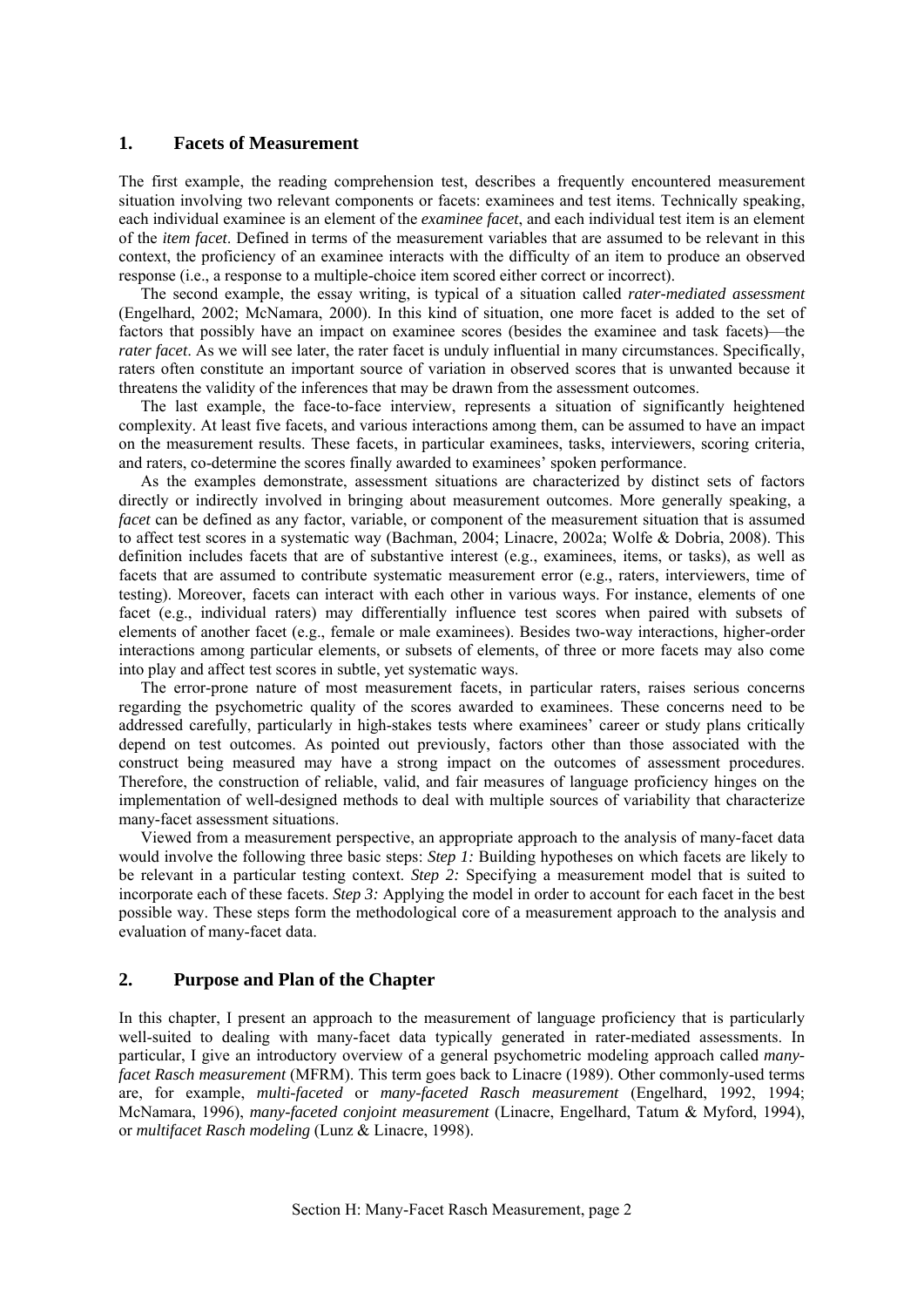<span id="page-4-0"></span>My focus in the chapter is on the rater facet and its various ramifications. Raters have always played an important role in assessing language proficiency, particularly with respect to the productive skills of writing and speaking. Since the "communicative turn" in language testing, starting around the early 1980s (see, e.g., Bachman, 2000; McNamara, 1996), their role has become even more pronounced. Yet, at the same time, evidence has accumulated pointing to substantial degrees of systematic error in rater judgments that, if left unexplained, may lead to false, inappropriate, or unfair conclusions. For example, lenient raters tend to award higher scores than severe raters, and, thus, luck of the draw can unfairly affect assessment outcomes. As will be shown, the MFRM approach provides a rich set of highly flexible tools to account, and compensate, for measurement error, in particular rater-dependent measurement error.

I proceed as follows. In Section 3 below, I briefly look at the implications of choosing a Rasch modeling approach to the analysis of many-facet data. Then, in Section 4, I probe into the issue of systematic rater error, or rater variability. The traditional or standard approach to dealing with rater error in the context of performance assessments is to train raters in order to achieve a common understanding of the construct being measured, to compute an index of interrater reliability, and to show that the agreement among raters is sufficiently high. However, in many instances this approach is strongly limited. In order to discuss some of the possible shortcomings and pitfalls, I draw on a sample data set taken from an assessment of foreign-language writing proficiency. For the purposes of widening the perspective, I go on describing a conceptual–psychometric framework incorporating multiple kinds of factors that potentially have an impact on the process of rating examinee performance on a writing task.

In keeping with Step 1 outlined above, each of the factors and their interrelationships included in the framework constitute a hypothesis about the relevant facets and their influence on the ratings. These hypotheses need to be spelled out clearly and then translated into a MFRM model in order to allow the researcher to examine each of the hypotheses in due detail (Step 2). To illustrate the application of such a model (Step 3), I draw again on the writing data, specify examinees, raters, and criteria as separate facets, and show how that model can be used to gain insight into the many-facet nature of the data (Section 5). In doing so, I successively introduce relevant statistical indicators related to the analysis of each of the facets involved, paying particular attention to the rater and examinee facets.

Subsequently, I illustrate the versatility of the MFRM modeling approach by presenting a number of model variants suited for studying different kinds of data and different combinations of facets (Section 6). In particular, I look at rating scale and partial credit instantiations of the model and at ways to examine interactions between facets. The section closes with a summary presentation of commonly-used model variations suitable for evaluating the psychometric quality of many-facet data. In the last section (Section 7), I address special issues of some practical concern, such as choosing an appropriate rating design, providing feedback to raters, and using many-facet Rasch measurement for standard-setting purposes. Finally, I briefly discuss computer programs currently available for conducting a many-facet Rasch analysis.

## **3. Rasch Modeling of Many-Facet Data**

-

Many-facet Rasch measurement refers to the application of a class of measurement models that aim at providing a fine-grained analysis of multiple variables potentially having an impact on test or assessment outcomes. MFRM models, or *facets models*, extend the basic *Rasch model* (Rasch, 1960/1980; Wright & Stone, 1979) to incorporate more variables (or facets) than the two that are typically included in a paperand-pencil testing situation, that is, examinees and items. Facets models belong to a growing family of Rasch models, including the *rating scale model* (RSM; Andrich, 1978), the *partial credit model* (PCM; Masters, 1982), the *linear logistic test model* (LLTM; Fischer, 1973, 1995b; Kubinger, 2009), the *mixed Rasch model* (Rost, 1990, 2004), and many others (for a detailed discussion, see Fischer, 2007; see also Rost, 200[1](#page-4-1); Wright & Mok, 2004).<sup>1</sup>

<span id="page-4-1"></span><sup>1</sup> Early proposals to extend the basic Rasch model by simultaneously taking into account three or more facets ("experimental factors") were made by Micko (1969, 1970) and Kempf (1972). Note also that Linacre's (1989) many-facet Rasch model can be considered a special case of Fischer's (1973) LLTM (see, e.g., Rost & Langeheine, 1997).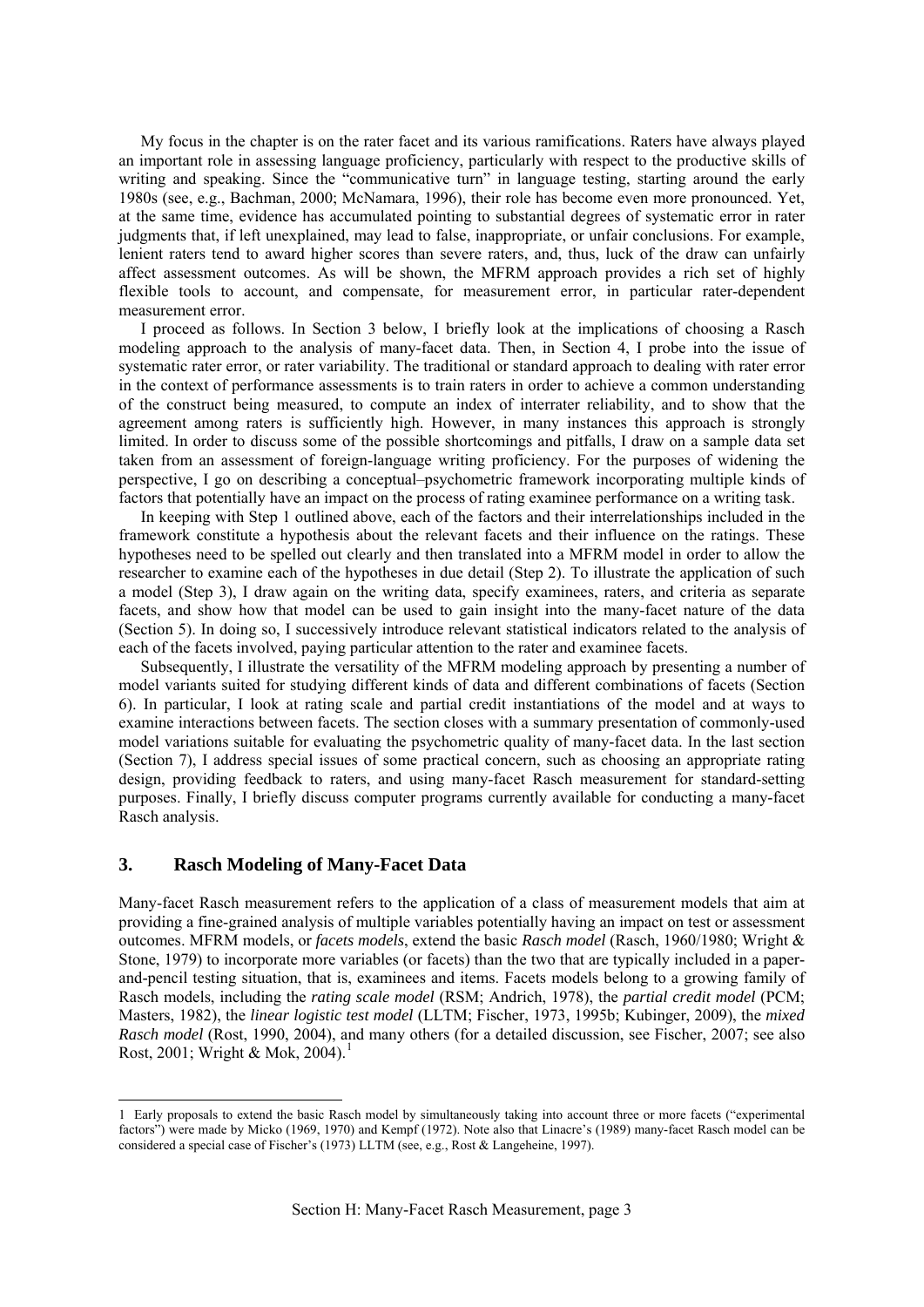<span id="page-5-0"></span>Rasch models have a number of distinct advantages over related psychometric approaches that have been proposed in an item response theory (IRT) framework. The most important advantage refers to what has variously been called *measurement invariance* or *specific objectivity* (Bond & Fox, 2007; Engelhard, 2008a; Fischer, 1995a): When a given set of observations shows sufficient fit to a particular Rasch model, examinee measures are invariant across different sets of items or tasks or raters (i.e., examinee measures are "test-free"), and item, task, or rater measures are invariant across different groups of examinees (i.e., item, task, or rater measures are "sample-free").

Measurement invariance implies the following: (a) test scores are *sufficient statistics* for the estimation of examinee measures, that is, the total number correct score of an examinee contains all the information required for the estimation of that examinee's measure from a given set of observations, and (b) the test is *unidimensional*, that is, all items on the test measure the same latent variable or construct. Note that IRT models like the *two-parameter logistic* (2PL) model (incorporating item difficulty and item discrimination parameters) or the *three-parameter logistic* (3PL) model (incorporating a guessing parameter in addition to item difficulty and discrimination parameters) do not belong to the family of Rasch models. Accordingly, they lack the property of measurement invariance (see Kubinger, 2005; Wright, 1999).

Since its first comprehensive theoretical statement (Linacre, 1989), the MFRM approach has been used in a steadily increasing number of substantive applications in the fields of language testing, educational and psychological measurement, health sciences, and others (see, e.g., Bond & Fox, 2007; Engelhard, 2002; Harasym, Woloschuk & Cunning, 2008; McNamara, 1996; Wolfe & Dobria, 2008). As a prominent example, MFRM has formed the methodological cornerstone of the descriptor scales advanced by the Common European Framework of Reference for Languages (CEFR; Council of Europe, 2001; see also North, 2000, 2008; North & Jones, 2009; North & Schneider, 1998). In addition, the MFRM approach has been crucial in providing DVDs of illustrative CEFR samples of spoken production for English, French, German, and Italian (see www.coe.int/portfolio; see also Breton, Lepage & North, 2008). Thus, as North (2000, p. 349) put it, many-facet Rasch measurement has been "uniquely relevant to the development of a common framework".

## **4. Rater-Mediated Performance Assessment**

Performance assessments typically employ *constructed-response items*. Such items require examinees to create a response, rather than choose the correct answer from alternatives given. To arrive at scores capturing the intended proficiency, raters have to closely attend to, interpret, and evaluate the responses that examinees provide. The process of performance assessment can thus be described as a complex and indirect one: Examinees respond to test items or tasks designed to represent the underlying construct (e.g., writing proficiency), and raters judge the quality of the responses building on their understanding of that construct, making use of a more or less detailed scoring rubric (Bejar, Williamson & Mislevy, 2006; Freedman & Calfee, 1983; Lumley, 2005; McNamara, 1996; Wolfe, 1997). This long, and possibly fragile, interpretation–evaluation–scoring chain highlights the need to carefully investigate the psychometric quality of rater-mediated assessments. One of the major difficulties facing the researcher, and the practitioner alike, is the occurrence of rater variability.

## **4.1 Rater variability**

The term *rater variability* generally refers to variability that is associated with characteristics of the raters and not with the performance of examinees. Put differently, rater variability is a component of unwanted variability contributing to construct-irrelevant variance in examinee scores. This kind of variability obscures the construct being measured and, therefore, threatens the validity and fairness of performance assessments (Lane & Stone, 2006; McNamara & Roever, 2006; Messick, 1989; Weir, 2005). Related terms like *rater effects* (Myford & Wolfe, 2003, 2004; Wolfe, 2004), *rater error* (Saal, Downey & Lahey, 1980), or *rater bias* (Hoyt, 2000; Johnson, Penny & Gordon, 2009), each touch on aspects of the fundamental rater variability problem.

Rater effects often discussed in the literature are severity, halo, and central tendency effects. The most prevalent effect is the *severity effect*. This effect occurs when raters provide ratings that are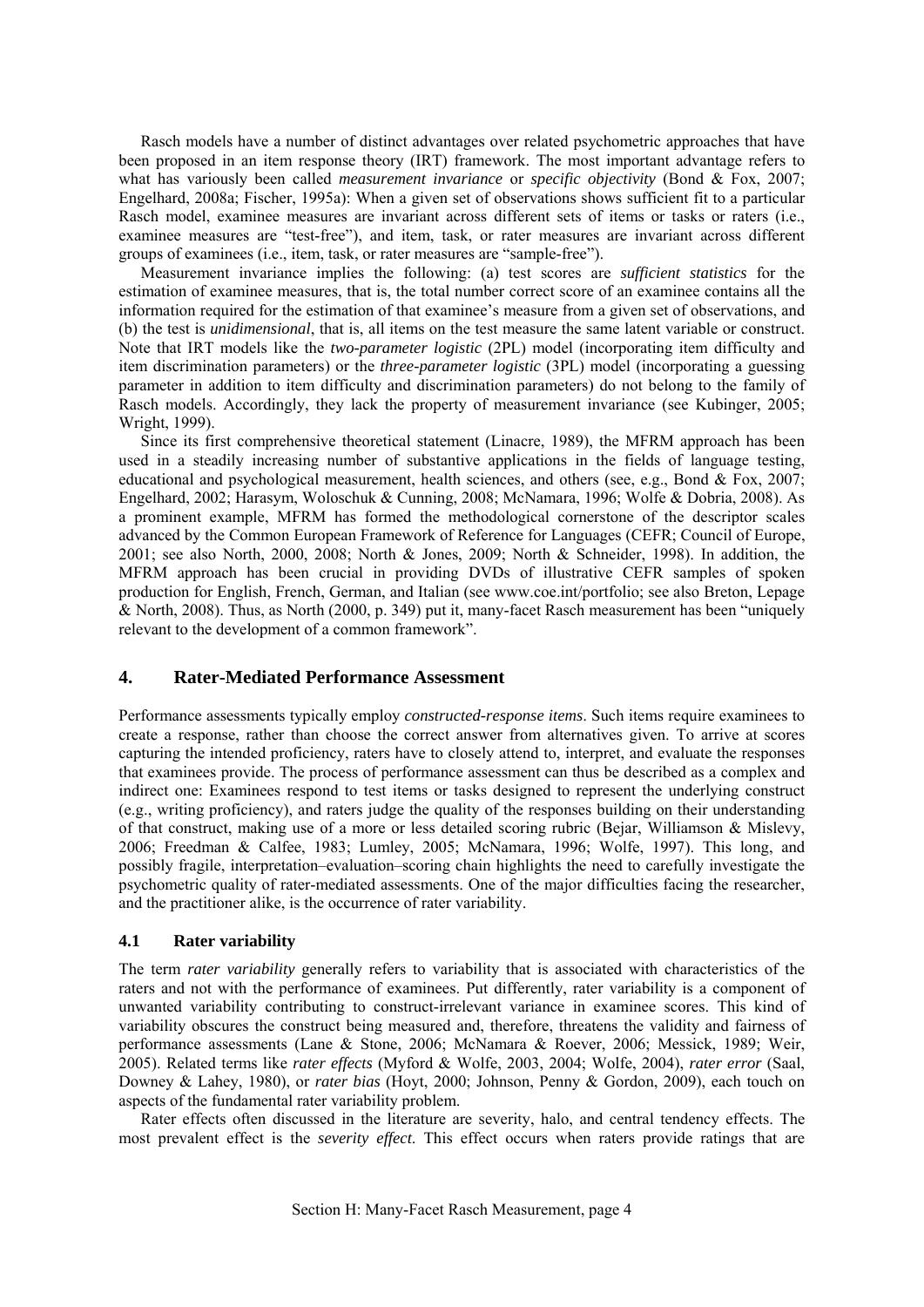consistently either too harsh or too lenient, as compared to other raters or to established benchmark ratings. As we will see later, severity effects can be explicitly modeled in a MFRM framework. A *central tendency effect* is exhibited when raters avoid the extreme categories of a rating scale and prefer categories near the scale midpoint instead. Ratings based on an analytic rating scheme may be susceptible to a *halo effect*. This effect manifests itself when raters fail to distinguish between conceptually distinct features of examinee performance, but rather provide highly similar ratings across those features; for example, ratings may be influenced by an overall impression of a given performance or by a single feature viewed as highly important. In a MFRM framework, central tendency and halo effects can be examined indirectly (see, e.g., Engelhard, 2002; Knoch, 2009; Linacre, 2008; Myford & Wolfe, 2003, 2004; Wolfe, 2004).

Obviously, then, rater variability is not a unitary phenomenon, but can manifest itself in various forms that each call for close scrutiny. Research has shown that raters may differ not only in the degree of severity or leniency exhibited when scoring examinee performance, but also in the degree to which they comply with the scoring rubric, in the way they interpret and use criteria in operational scoring sessions, in the understanding and use of rating scale categories, or in the degree to which their ratings are consistent across examinees, scoring criteria, performance tasks, testing time, and other facets involved (see Bachman and Palmer, 1996; Brown, 2005; Hamp-Lyons, 2007; Lumley, 2005; McNamara, 1996; Weigle, 2002).

The usual, or standard, approach to come to grips with rater variability, especially in high-stakes tests, consists of three components: rater training, independent ratings of the same performance by two or more raters (repeated ratings), and establishing interrater reliability. The first component, rater training, typically aims at familiarizing raters with the test format, the test tasks, and the rating criteria. More specifically, raters are trained to achieve a *common understanding* of (a) the construct being measured, (b) the level, or levels, of performance the test is aiming at, (c) the criteria and the associated descriptors that represent the construct at each performance level, (d) the categories of the rating scale or scales, and (e) the overall difficulty level of the items or tasks to which examinees are to respond.

Another time-honored safeguard against the occurrence of rater effects is the use of repeated or multiple ratings of the same performance. However, such ratings typically reveal considerable disagreement among raters. In cases of disagreement, those who supervise the raters must decide how to handle the disagreements in order to arrive at a final score. The literature is replete with different procedures that have been proposed to accomplish this, including averaging the complete set of independent ratings, using only those ratings that are in sufficiently close agreement, or calling in a more experienced rater, for example, employing a third-rater adjudication procedure (for a detailed discussion, see Myford & Wolfe, 2002).

Ideally, differences between raters that may still exist after training should be so small as to be practically unimportant; that is, interrater reliability should be as high as possible.<sup>[2](#page-6-0)</sup> Yet, research has shown that this ideal is extremely difficult to achieve in most situations. Raters typically remain far from functioning interchangeably even after extensive training sessions (Barrett, 2001; Eckes, 2004, 2005b; Elbow & Yancey, 1994; Hoyt & Kerns, 1999; Kondo-Brown, 2002; Lumley & McNamara, 1995; O'Sullivan & Rignall, 2007; Weigle, 1998, 1999), and the provision of individualized feedback to raters does not seem to have a sweeping effect either (Elder, Knoch, Barkhuizen & von Randow, 2005; Elder, Barkhuizen, Knoch & von Randow, 2007; Knoch, Read & von Randow, 2007). Moreover, trained, experienced raters have been shown to differ systematically in their interpretation of routinely-used scoring criteria. Rather than forming a single, homogeneous group having a common understanding of how to interpret and use criteria, raters fell into rater types, with each type characterized by a distinct scoring focus. For example, some raters showed a strong focus on criteria referring to vocabulary and syntax, whereas others put significantly more weight on correctness or fluency (Eckes, 2008b, 2009).

Taken together, much more is going on in rater-mediated assessments than can be dealt with satisfactorily in rater training sessions or by computing some index of interrater reliability. Let us take a closer look at this issue.

<u>.</u>

<span id="page-6-0"></span><sup>2</sup> Trying to maximize interrater reliability may actually lead to lowering the validity of the ratings, as would be the case, for example, when raters settled for attending to superficial features of examinee performance (see Hamp-Lyons, 2007; Reed & Cohen, 2001; Shohamy, 1995). This clearly unwanted effect is reminiscent of the attenuation paradox in classical test theory (Linacre, 1996; Loevinger, 1954).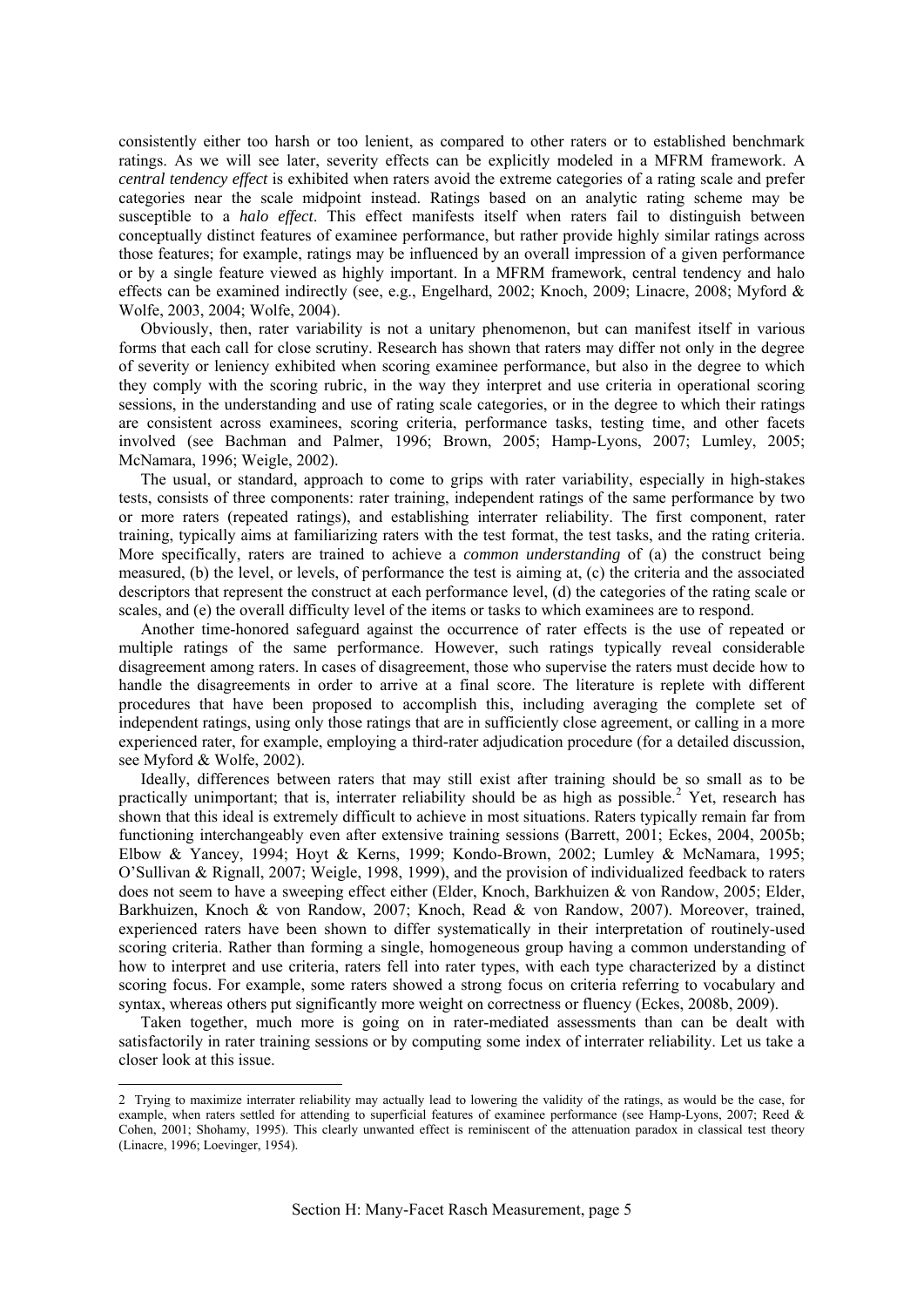## <span id="page-7-0"></span>**4.2 Interrater reliability**

#### **4.2.1 The standard approach: Establishing consensus and consistency**

As explained above, the trilogy of rater training, repeated ratings, and demonstration of high interrater reliability is the hallmark of the standard approach to solving the rater variability problem. The common, and often undisputed, assumption is that if interrater reliability is sufficiently high, then raters can be said to share the same view of the construct in question and, as a result, will be able to provide accurate ratings in terms of coming close to an examinee's "true score". However, even if high interrater reliability has been achieved in a given assessment context exactly what such a finding stands for may be far from clear. One reason for this is that those reporting on rater performance do not share a common definition of interrater reliability. Over time, interrater reliability has come to be conceptualized in many different ways, by many different people, and for many different purposes, resulting in a bewildering array of indices (see, e.g., Bramley, 2007; Hayes & Krippendorff, 2007; LeBreton & Senter, 2008; Shoukri, 2004; von Eye & Mun, 2005; Zegers, 1991). To complicate matters, different coefficients of interrater reliability can mean vastly different things.

In this situation, it seems reasonable to distinguish between two broad classes of indices: consensus indices and consistency indices (Stemler & Tsai, 2008; Tinsley & Weiss, 1975, 2000). Specifically, a *consensus index* of interrater reliability (also called *interrater agreement*) refers to the extent to which independent raters provide the same rating of a particular person or object (absolute correspondence of ratings). In contrast, a *consistency index* of interrater reliability refers to the extent to which independent raters provide the same relative ordering or ranking of the persons or objects being rated (relative correspondence of ratings).

Though often used interchangeably in the literature, indices from these two classes can lead to discrepant, sometimes even contradictory results and conclusions. It is possible to observe low interrater consensus and, at the same time, high interrater consistency (and vice versa). For example, one rater may award scores to examinees that are consistently one or two scale points lower than the scores that another rater awards to the same examinees. The relative ordering of the examinees will be much the same for both raters, yielding high consistency estimates; yet, the raters have *not* reached exact agreement in any one case.<sup>[3](#page-7-1)</sup>

In the next section, I briefly describe a data set based on a writing proficiency test suited to illustrate the distinction between consensus and consistency indices, as well as some limitations of these indices. Also, I will use the data again in later sections, where I present an illustrative application of the MFRM approach and highlight the advantages of adopting a Rasch measurement perspective.

#### **4.2.2 Sample data: Writing performance assessment**

<u>.</u>

The data considered here concerned examinee performance on the writing section of the Test of German as a Foreign Language (*Test Deutsch als Fremdsprache*, TestDaF).<sup>[4](#page-7-2)</sup> The writing section comprised a single task designed to assess an examinee's ability to produce a coherent and well-structured text on a given topic taken from the academic context. Eighteen raters scored essays written by 307 examinees. Raters were all specialists in the field of German as a foreign language, and they were trained and monitored as to compliance with TestDaF scoring guidelines.

Each essay was rated independently by two raters. In addition, one rater provided ratings of two essays that were randomly selected from each of the other 17 raters' workload. These third ratings ensured that all 18 raters could be directly compared with respect to their severity measures resulting from the MFRM analysis. That is, the additional ratings served to satisfy the basic requirement of a *connected* data set, where all elements are directly or indirectly linked to each other. I will take up this issue in a later section (see Section 7.1 on rating designs).

Ratings were provided on a four-category rating scale, with categories labeled by so-called "TDN levels" (*TestDaF-Niveaustufen*, TestDaF levels, or TDNs, for short). These levels were as follows:

<span id="page-7-2"></span><span id="page-7-1"></span><sup>3</sup> There are indices of interrater reliability that belong to both classes. For example, some variants of the intraclass correlation coefficient are a function of both rater consensus and rater consistency (see LeBreton & Senter, 2008; McGraw & Wong, 1996). 4 The TestDaF was administered worldwide for the first time in April 2001. The live examination considered here took place in October 2001 (see, for more detail on the TestDaF performance assessment, Eckes, 2005b, 2008a; see also www.testdaf.de).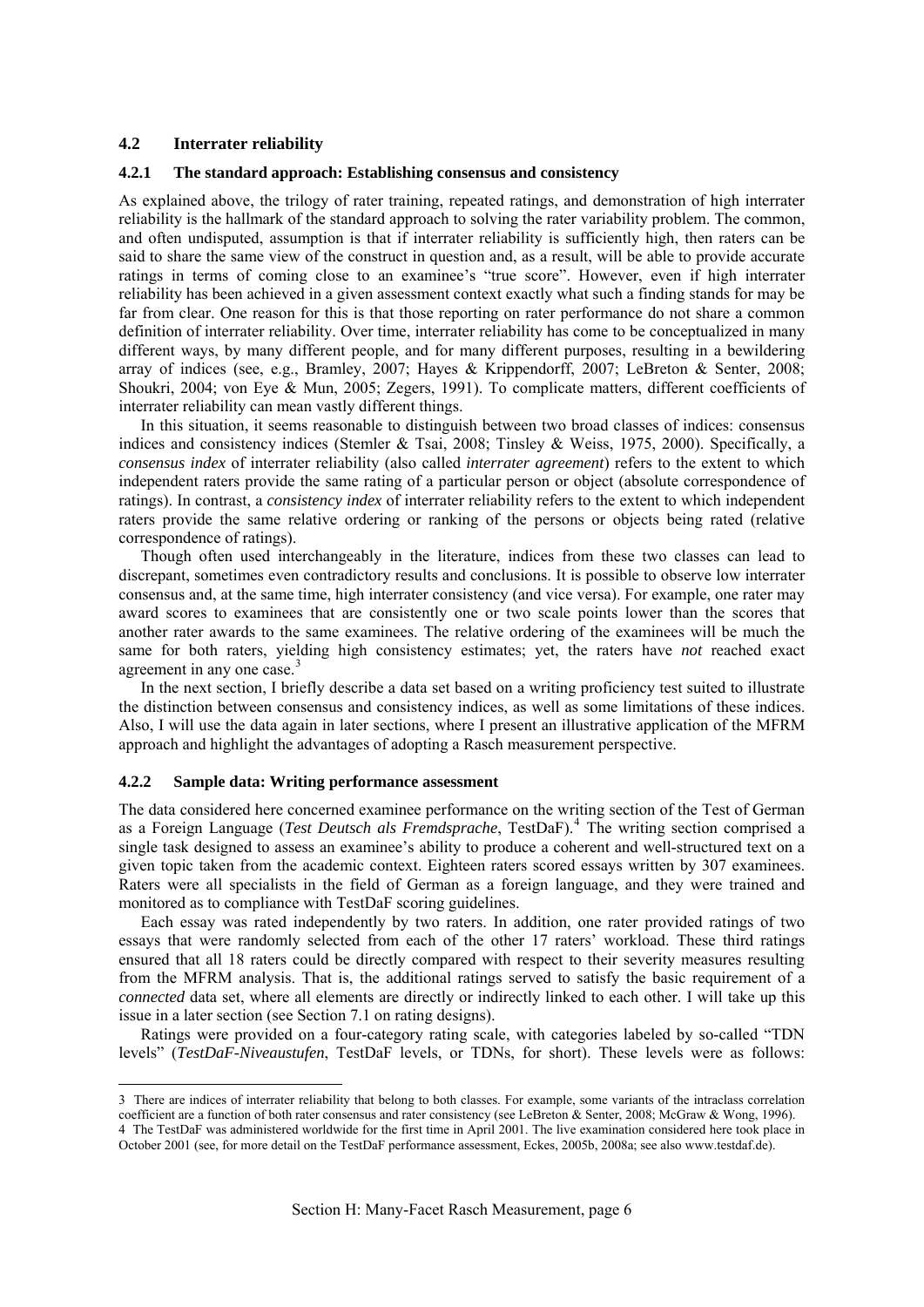<span id="page-8-0"></span>*below TDN 3*, *TDN 3*, *TDN 4*, and *TDN 5*. TDN levels 3 to 5 cover the Council of Europe's (2001) Lower Vantage Level (B2.1) to Higher Effective Operational Proficiency (C1.2).

Raters scored each essay referring to sets of ordered performance descriptors representing three criteria. The first criterion referred to *global impression* (a holistic criterion), the other two criteria were more of an analytic kind, referring to distinct aspects of *treatment of the task* (e.g., completeness) and *linguistic realization* (e.g., vocabulary), respectively. By averaging across the criterion ratings and rounding the obtained averages, final TDNs were awarded to examinees.<sup>[5](#page-8-1)</sup>

#### **4.2.3 Consensus and consistency in essay ratings**

Based on the final TDN levels, two indices of interrater consensus (i.e., exact agreement, Cohen's weighted kappa) and two indices of interrater consistency (i.e., product–moment correlation, Kendall's tau-b) were computed. Exact agreement was defined as the number of essays that received identical ratings, divided by the total number of essays rated by the two raters. Kappa corrects the agreement between raters for agreement expected on the basis of chance alone. In the present application, scale categories (i.e., TDN levels) were ordered. Therefore, the weighted version of kappa (Cohen, 1968) based on a linear weighting scheme was used; that is, successively less weight was assigned to disagreement when categories were further apart. Weighted Kappa has a maximum of 1 when agreement is perfect, a value of 0 indicates no agreement better than chance, and negative values show worse than chance agreement (see, e.g., Fleiss, Levin & Paik, 2003; Mun, 2005). Consistency indices computed for the sample data were the product–moment correlation coefficient (also called Pearson's *r*), which reflects the degree of linear relationship between two raters' ratings, and Kendall's tau-b, which reflects the degree of correspondence between two rank orderings of essays, taking tied ranks into account. Both indices take on values between  $-1$  and 1, with higher values indicating a stronger correlation or correspondence, respectively.

Table 1 gives the consensus and consistency results for 14 pairs of raters. The rater pairs are ordered from high to low exact agreement. All raters listed in the table belonged to the panel of 17 operational raters involved in rating examinee writing performance. As mentioned previously, there was one rater (i.e., Rater 06) whose ratings solely served to satisfy the connectedness requirement. Therefore, this rater was not included in the table. The number of common ratings per rater pair varied between 19 essays (rater pair 17/11) and 28 essays (rater pair 15/07).

As can be seen, exact agreement ranged from an acceptably high value of .70 for Raters 07 and 10 to a strikingly low value of .10 for Raters 01 and 14. Most agreement values were in the .40s and .50s, much too low to be satisfactory. Note that weighted kappa reached values that could be judged as sufficiently high only for two pairs (i.e., rater pairs 07/10 and 13/16). In one case, the agreement rate was exactly at a level predicted by chance alone (rater pair 01/14).

Consensus and consistency indices suggested much the same conclusions for the majority of rater pairs. There were two notable exceptions, however. These exceptions concerned Raters 13 and 03, and Raters 05 and 07, respectively. For these two rater pairs, consistency values were moderately high, but consensus values turned out to be much too low to be considered acceptable.

#### **4.2.4 Limitations of the standard approach**

<u>.</u>

To gain insight into the problems associated with the standard approach, first look at rater pair 13/16. For these two raters, fairly good consensus and consistency values were obtained. Table 2 presents the cross-classification of the observed rating frequencies.<sup>[6](#page-8-2)</sup>

Raters 13 and 16 arrived at identical ratings in 12 cases (shown in the shaded cells), they disagreed in eight cases. Each disagreement concerned only one TDN level. For example, four examinees received *TDN 4* by Rater 13, but *TDN 3* by Rater 16. Now look at Rater 13 again, but this time in relation to Rater 03 (see Table 3).

<span id="page-8-1"></span><sup>5</sup> The rounding rule used here was as follows: average scores smaller than 2.50 were assigned to level *below TDN 3*, average scores from 2.50 to 3.49 to *TDN 3*, average scores from 3.50 to 4.49 to *TDN 4*, and average scores greater than 4.49 to *TDN 5* (for more detail on the procedure of level assignment, see Kecker & Eckes, in press). For purposes of computation, *below TDN 3* was scored "2", the other levels were scored from "3" to "5".

<span id="page-8-2"></span><sup>6</sup> In the CEFR Manual (Council of Europe, 2009), tables like these are called "bivariate decision tables".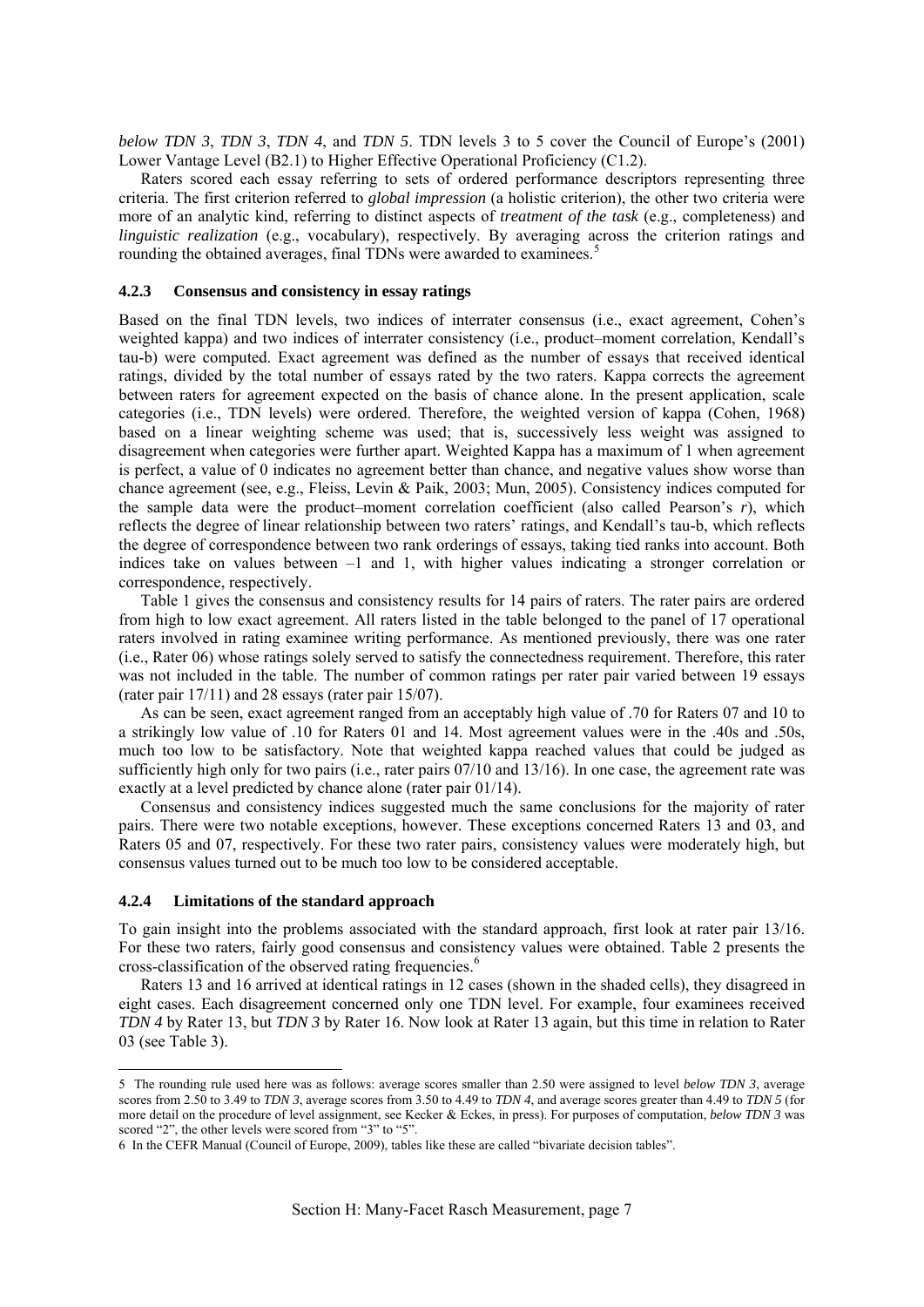|            |                  | Consensus Indices |                           |             | Consistency Indices |
|------------|------------------|-------------------|---------------------------|-------------|---------------------|
| Rater Pair | $\boldsymbol{N}$ | Exact Agreement   | Cohen's Weighted<br>Kappa | Pearson's r | Kendall's Tau-b     |
| 07/10      | 20               | .70               | .67                       | .83         | .78                 |
| 13/16      | 20               | .60               | .67                       | .84         | .84                 |
| 12/03      | 20               | .55               | .29                       | .49         | .42                 |
| 17/11      | 19               | .53               | .42                       | .62         | .58                 |
| 14/08      | 23               | .52               | .50                       | .77         | .70                 |
| 08/12      | 24               | .50               | .54                       | .71         | .64                 |
| 09/17      | 26               | .50               | .34                       | .53         | .49                 |
| 05/18      | 21               | .48               | .53                       | .76         | .68                 |
| 02/04      | 24               | .46               | .33                       | .58         | .52                 |
| 10/09      | 21               | .43               | .41                       | .78         | .72                 |
| 15/07      | 28               | .36               | .20                       | .53         | .48                 |
| 13/03      | 21               | .24               | .22                       | .66         | .62                 |
| 05/07      | 20               | .20               | .22                       | .77         | .72                 |
| 01/14      | 20               | .10               | .00.                      | .21         | .26                 |

*Table 1.* Consensus and Consistency Indices of Interrater Reliability (Sample Data)

*Note*.  $N =$  number of essays rated. Each essay was independently rated by two trained raters on a four-category rating scale.

There were 16 cases of disagreement, 10 of which concerned one TDN level, and the remaining six cases each concerned two TDN levels. For example, four examinees received *TDN 3* by Rater 13, but *TDN 5* by Rater 03. However, the disagreements appeared to be anything but random. There was not a single case in which Rater 03 provided a lower rating than Rater 13. Thus, Rater 03 exhibited a tendency to award *systematically higher* levels than Rater 13.

 The pattern of disagreements for pair 13/03 suggests the following tentative conclusion: Rater 13 disagreed with Rater 03 so strongly because he or she was more *severe* than Rater 03, or, conversely, because Rater 03 was more *lenient* than Rater 13.

This difference in severity or leniency, respectively, could account for the fact that consensus indices were unacceptably low, whereas consistency indices were considerably higher. As explained previously, consistency indices of interrater reliability are sensitive to the relative ordering of examinees. These orderings of examinees, as evident in each of the raters' TDN level assignments, were indeed highly congruent.

Given that this conclusion is correct: What about the high reliability indices (in terms of both consensus and consistency) observed for Raters 13 and 16? Could it be that these two raters were characterized by much the same degree of severity or leniency, respectively, and that on these grounds they provided highly similar ratings in the majority of cases? And, when similar degrees of severity/leniency accounted for satisfactorily high consensus and consistency observed for these two raters, would it be reasonable to call their ratings "accurate"?

These questions point to a fundamental problem of the standard approach to interrater reliability, a problem that may be dubbed the *agreement–accuracy paradox*. High consensus or agreement among raters, and in this sense, high reliability, does not necessarily imply high accuracy in assessing examinee proficiency. Neither does high consistency imply high accuracy, even if consensus is high. Thus, high reliability may lead to the wrong conclusion that raters provided highly accurate ratings when in fact they did not.

Now, what about raters showing low consensus *and* low consistency? One may be tempted to conclude, as quite a number of researchers have done, that their ratings are useless and that they should be excluded from the panel of raters, replacing them by others who show much higher reliability (see, e.g., Tinsley & Weiss, 1975, 2000). Let us look at a final example illuminating this point (see Table 4).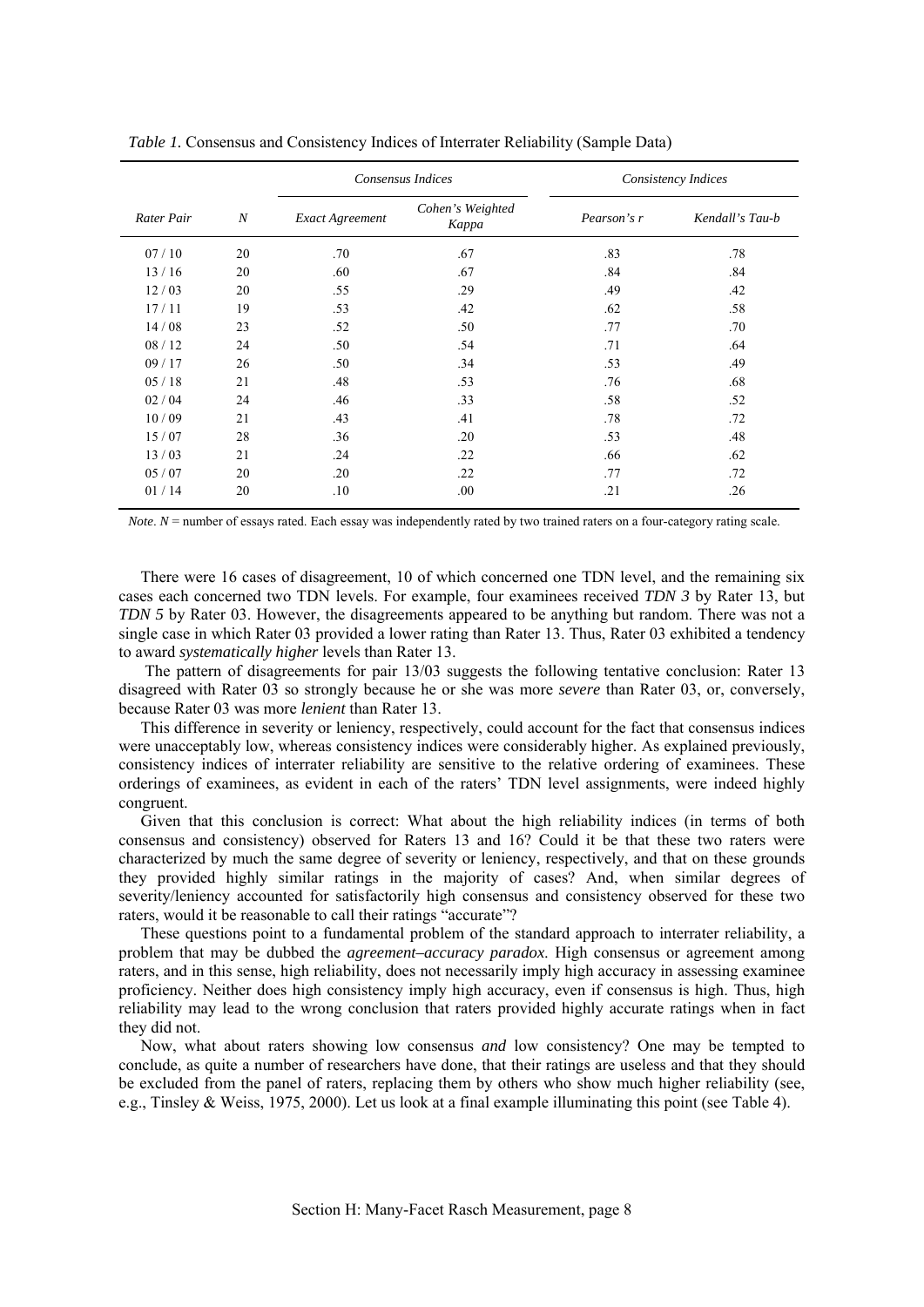|              |          | Rater 16 |       |       |           |  |  |  |  |
|--------------|----------|----------|-------|-------|-----------|--|--|--|--|
| Rater 13     | b. TDN 3 | TDN 3    | TDN 4 | TDN 5 | Row total |  |  |  |  |
| below TDN 3  |          |          |       |       |           |  |  |  |  |
| TDN 3        |          |          |       |       |           |  |  |  |  |
| TDN 4        |          |          |       |       |           |  |  |  |  |
| TDN 5        |          |          |       |       |           |  |  |  |  |
| Column total |          |          |       |       | 20        |  |  |  |  |

#### *Table 2.* Cross-Classification of Rating Frequencies for Raters 13 and 16

*Note*. Consensus indices are .60 (exact agreement) and .67 (Cohen's weighted kappa). Consistency indices are .84 (Pearson's *r*) and .84 (Kendall's tau-b).

*Table 3.* Cross-Classification of Rating Frequencies for Raters 13 and 03

|              |         | Rater 03 |       |       |           |  |  |  |  |
|--------------|---------|----------|-------|-------|-----------|--|--|--|--|
| Rater 13     | b. TDN3 | TDN 3    | TDN 4 | TDN 5 | Row total |  |  |  |  |
| below TDN 3  |         |          |       |       |           |  |  |  |  |
| TDN 3        |         |          |       |       |           |  |  |  |  |
| TDN 4        |         |          |       |       |           |  |  |  |  |
| TDN 5        |         |          |       |       |           |  |  |  |  |
| Column total |         |          |       |       |           |  |  |  |  |

*Note*. Consensus indices are .24 (exact agreement) and .22 (Cohen's weighted kappa). Consistency indices are .66 (Pearson's *r*) and .62 (Kendall's tau-b).

Table 4 presents the cross-classification of rating frequencies for Raters 01 and 14. Of all raters considered in the present sample, these two raters had the lowest consensus and consistency values. They agreed exactly in only two out of 20 cases. Note, however, that the distribution of rating frequencies still seemed to bear some regularity. Specifically, both raters used a restricted range of the TDN scale, that is, Rater 14 only used scale categories *TDN 3* to *TDN 5*, and Rater 01 only used the two highest scale categories (i.e., *TDN 4* and *TDN 5*). Moreover, Rater 01 awarded higher scores in 17 cases, suggesting a tendency to be more lenient than the other rater. Clearly, this kind of regularity is missed when the standard approach is adopted.

Employing alternative consensus or consistency indices of interrater reliability is no way out of this dilemma. The basic difficulties in adequately representing the structure inherent in the rating data will remain unchanged as long as the underlying rationale is the same. The paradox exemplified here can only be resolved when the standard approach is abandoned in favor of a measurement approach.

| Rater 01     | b. TDN 3 | TDN 3 | TDN 4 | TDN 5 | Row total |
|--------------|----------|-------|-------|-------|-----------|
| below TDN 3  |          |       |       |       |           |
| TDN 3        |          |       |       |       |           |
| TDN 4        |          |       |       |       |           |
| TDN 5        |          |       |       |       | ∍         |
| Column total |          |       |       |       | 20        |

|  |  | <i>Table 4.</i> Cross-Classification of Rating Frequencies for Raters 01 and 14 |  |
|--|--|---------------------------------------------------------------------------------|--|

*Note*. Consensus indices are .10 (exact agreement) and .00 (Cohen's weighted kappa). Consistency indices are .21 (Pearson's *r*) and .26 (Kendall's tau-b).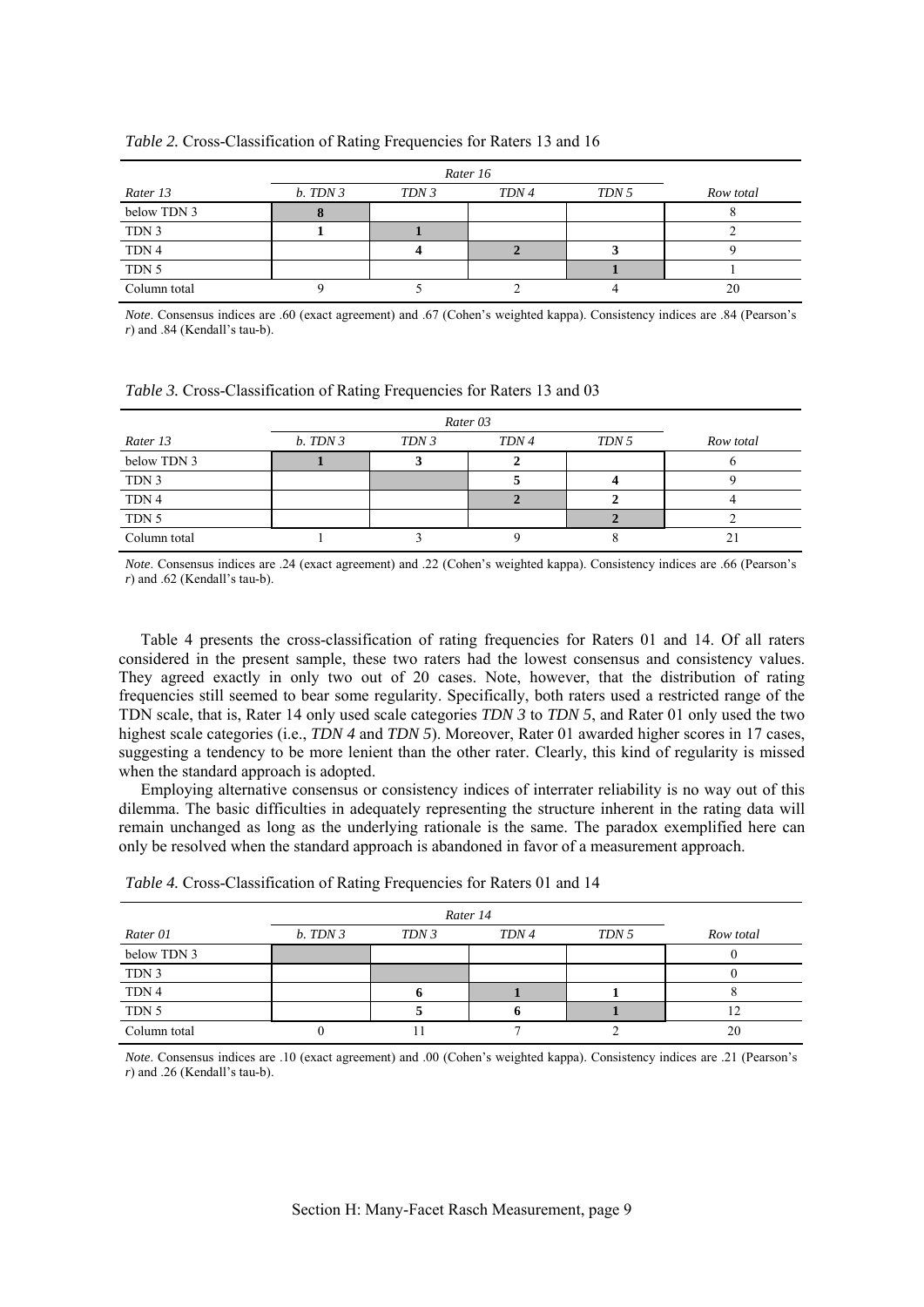<span id="page-11-0"></span>Many-facet Rasch measurement yields a detailed analysis of the similarities and differences in raters' views when assessing examinees' language proficiency. In a later section, I demonstrate how this issue can be dealt with using a MFRM approach. First, however, I want to broaden the perspective and go into somewhat more detail regarding the various sources of variability in ratings that are typical of writing performance assessments.

## **4.3 A conceptual–psychometric framework**

The MFRM analysis of the sample performance data rests on a conceptual model of factors that typically influence ratings of examinee writing performance. Figure 1 depicts these factors and their mutual relationships (see Eckes, 2005a, 2008a).

To be sure, the factors shown do not encompass all that may happen in a particular rating session. The rating process is undoubtedly far more complex and dynamic than can be summarized in a diagram, and the factors coming into play are diverse at any given moment (see, e.g., Engelhard & Myford, 2003; Lane & Stone, 2006; Murphy & Cleveland, 1995).

Each of the factors, as well as each of the factor interrelations, deemed important in a particular context constitutes a hypothesis about the potential sources of variation in the ratings. These hypotheses may originate from previous research on the subject matter, from observations made in the particular kind of assessment setting, or from earlier modeling attempts that turned out to be insufficient or incomplete. In any case, failing to identify relevant facets can produce misleading measurement results. For example, unidentified or "hidden" facets may yield biased estimates of examinee proficiency or rater severity.

Note also that the diagram refers to factors usually involved in *writing* performance assessments. Assessing *speaking* performance is often more intricate still, particularly in direct speaking tests (Berry, 2007; Brown, 2005; Fulcher, 2003; O'Sullivan, 2008). For example, when speaking proficiency is assessed through face-to-face interaction, interviewers/interlocutors and other examinees simultaneously present in the assessment situation, as in a group oral test (Van Moere, 2006), have to be considered as additional factors affecting examinee performance.

With these caveats in mind, the following outline will help to prepare the stage for introducing more specific concepts relevant for a detailed, psychometric analysis of performance assessments.

#### **4.3.1 Proximal and distal factors**

Consider first the factors shown in the middle part of the diagram. This part comprises factors that have an immediate impact on the scores awarded to examinees. The most important of these factors, which may be called *proximal* factors, is of course the construct being measured (i.e., examinee language proficiency).

Other proximal factors are basically irrelevant to the construct and thus potentially contribute to systematic measurement error in the ratings. These include (a) rater effects, in particular severity, central tendency, and halo effects, (b) variability in the difficulty of the tasks presented to examinees, and (c) variability in the difficulty of scoring criteria. Finally, a less obvious source of measurement error concerns the variability in the structure of the rating scale used. That is, the ordered categories of a given rating scale may change their meaning between raters, within raters over time, between tasks or between criteria. For example, raters may differ from each other in their interpretation of the ordering of scale categories; that is, some raters may actually perceive two adjacent categories in terms of the implied performance levels to be much closer together than other raters do.

The left-hand side of Figure 1 shows three categories of *distal* variables that exert additional influence on the ratings, albeit usually in a more indirect and diffuse way: (a) features of examinees (e.g., gender, ethnicity, first language, personality traits, beliefs, goals), (b) features of raters (e.g., number of foreign languages spoken, professional background, educational career, goals and motivation), and (c) features of the situation, that is, features of the assessment or rating context (e.g., technical and physical environment, rater workload, time of rating, quality management policy, organizational values). Some of these distal factors may interact with one another and may also interact with some of the proximal factors, such as when examinee gender interacts with rater severity or when raters' degree of professional experience interacts with their interpretation and use of scoring criteria.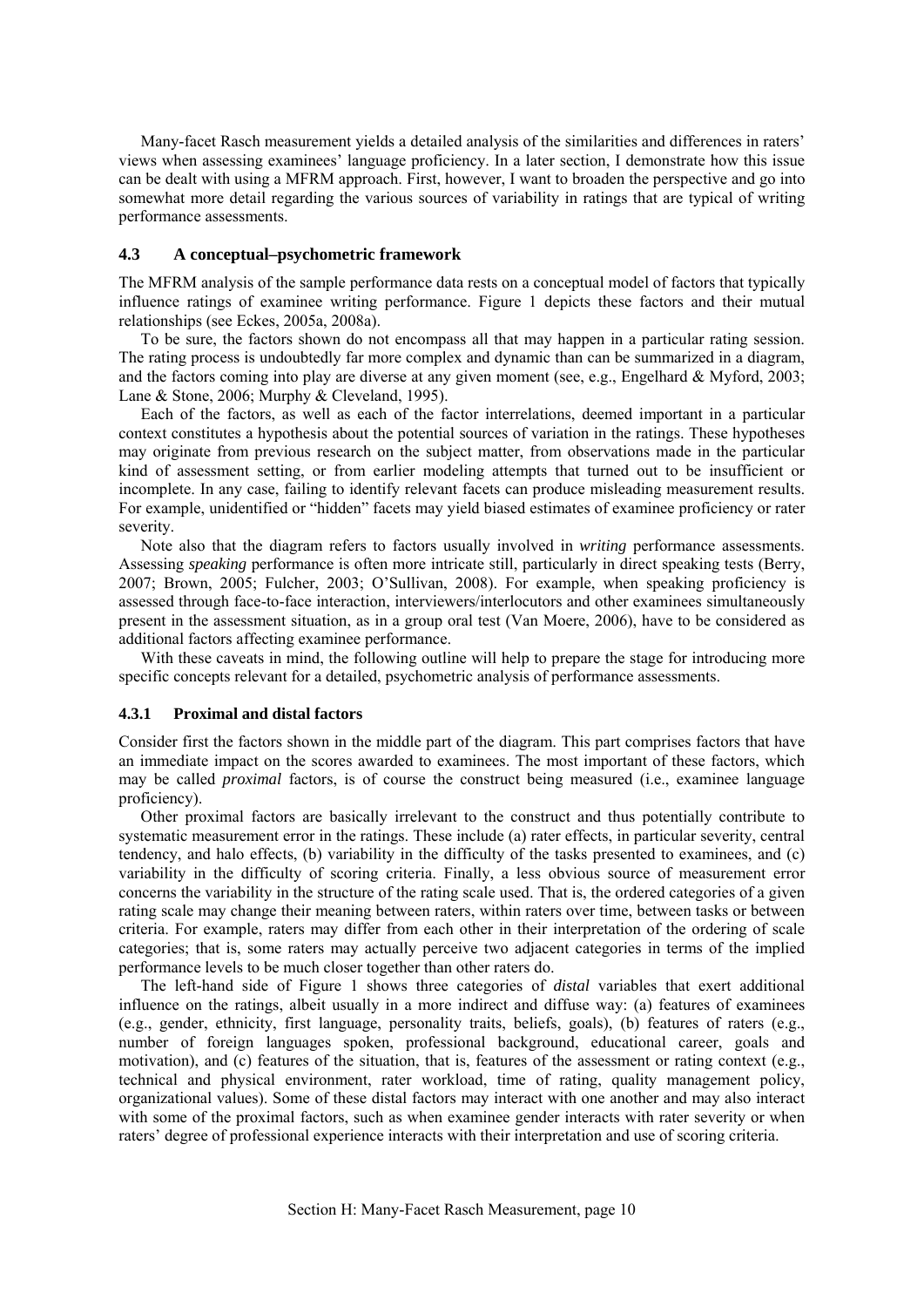<span id="page-12-0"></span>

*Figure 1.* A conceptual–psychometric framework of factors relevant in rater-mediated performance assessments.

#### **4.3.2 Measurement outcomes**

On the right-hand side, the diagram lists major types of output from a MFRM analysis of writing performance assessments. MFRM modeling generally provides detailed insight into the functioning of each factor (proximal and/or distal) that is deemed relevant in the particular assessment context. In the following, basic concepts are introduced in a non-technical manner. More detail, including formal definitions of statistical indicators, is provided in later sections.

As mentioned earlier, the MFRM model is an extension of the basic Rasch model. This extension is twofold: (a) there is no restriction to the analysis of only two facets (i.e., examinees and items), and (b) the data being analyzed need not be dichotomous. In an analysis of performance assessments, the MFRM model allows one to take account of additional facets of that setting that may be of particular interest, such as raters, tasks, and criteria. Moreover, raters typically award scores to examinees using ordered scale categories (i.e., rating scales). Therefore, the data is polytomous in most instances (see, e.g., de Ayala, 2009; Embretson & Reise, 2000; Ostini & Nering, 2006).

Within each facet, the model represents each element (i.e., each individual examinee, rater, task, criterion, etc.) by a separate parameter value. The parameters denote distinct attributes of the facets involved, such as proficiency (for examinees), severity (for raters), and difficulty (for items, tasks, or scoring criteria). In many assessment contexts, the measure of primary interest refers to examinees. Specifically, for each examinee, a MFRM analysis provides a *proficiency measure* which is expressed in an equal-interval metric, that is, in *log-odds units* or *logits*. When a set of empirical data fits the model, these measures compensate for rater severity/leniency differences; that is, the examinee proficiency measures are independent of the particular sample of the raters who provided the ratings. In addition, the analysis provides a *standard error* that indicates the precision of each proficiency measure.

On the basis of MFRM model parameter estimates, a *fair score* (fair average, expected score) can be derived for each examinee (Linacre, 2008). Fair scores result from a transformation of examinees' proficiency estimates reported in logits to the corresponding scores on the raw-score scale. That is, a fair score is the score that a particular examinee would have obtained from a rater of average severity. Fair scores thus illustrate the effect of the model-based compensation for rater severity/leniency differences.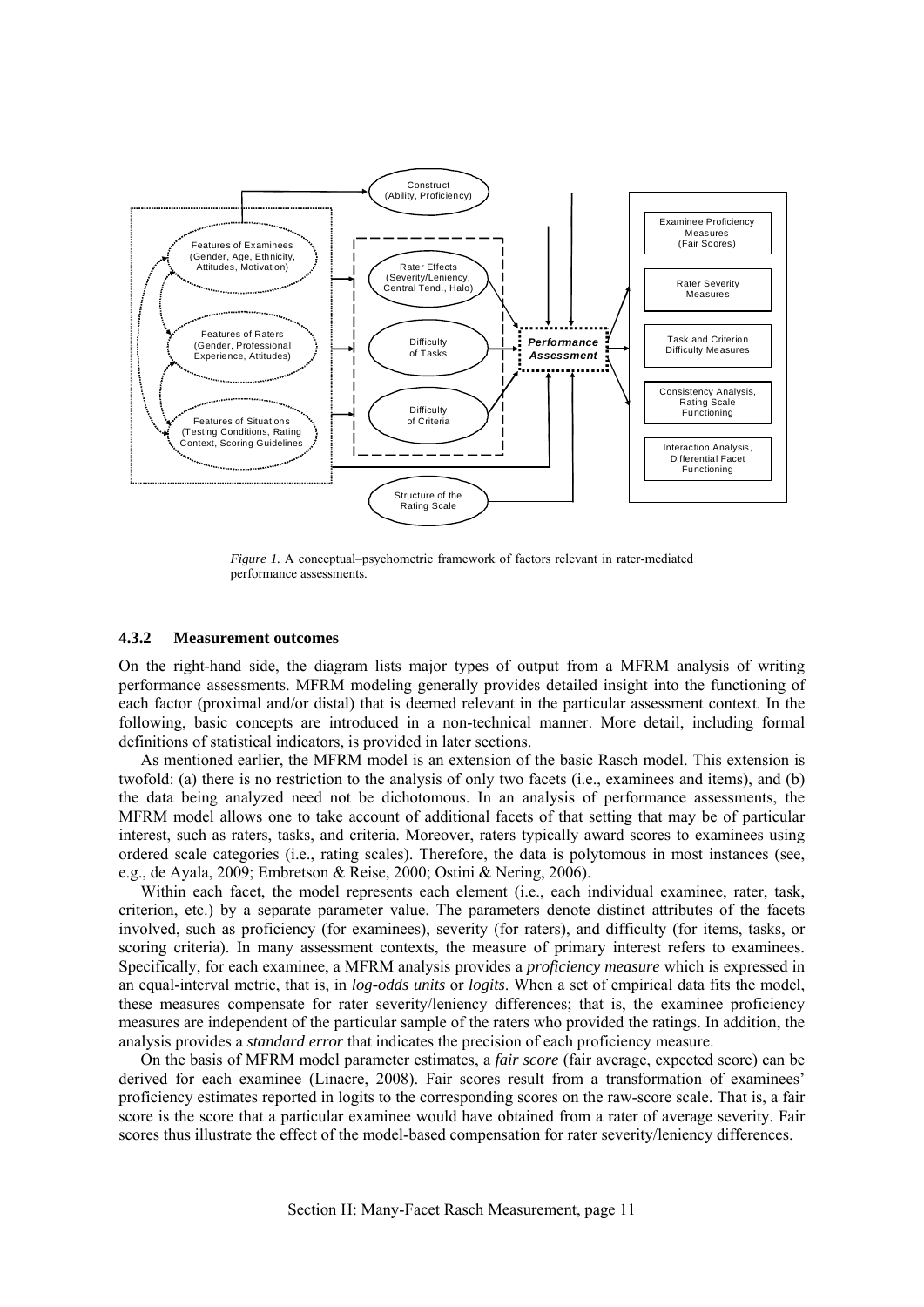<span id="page-13-0"></span>When a MFRM analysis is run, the specified facets are analyzed simultaneously and calibrated onto a single linear scale (i.e., the logit scale). The joint calibration of facets makes it possible to measure rater severity on the same scale as examinee proficiency, task difficulty, and criterion difficulty. By placing all parameter estimates on a common scale, a frame of reference for interpreting the results of the analysis is constructed. Therefore, measures of examinee proficiency, rater severity, task difficulty, and criterion difficulty can be directly compared to each other.

A MFRM analysis provides, for each element of each facet, *fit indices* showing the degree to which observed ratings match the expected ratings that are generated by the model. Regarding the rater facet, fit indices provide estimates of the consistency with which each individual rater made use of the scale categories across examinees, tasks, and criteria. A *consistency analysis* based on the inspection of rater fit indices has an important role to play in rater monitoring and rater training, especially when it comes to provide feedback to raters on their rating behavior. Fit indices also help to detect various rater effects besides severity/leniency, such as central tendency or halo effects (Engelhard, 2002; Knoch, Read & von Randow, 2007; Myford & Wolfe, 2003, 2004; Wolfe, 2004).

In performance assessments, the input data to a MFRM analysis are generally ratings provided on an ordinal scale. How well the categories on a particular scale, that is, the scores awarded to examinees, are separated from one another is an empirical question directly relevant to establishing the psychometric quality of the data. A MFRM analysis typically provides a number of useful indices for studying the functioning of rating scales. For example, for each rating scale category, the average of the examinee proficiency measures that went into the calculation of the category calibration measure should advance monotonically with categories. When this pattern is borne out in the data, the results suggest that examinees with higher ratings are indeed exhibiting "more" of the variable that is being measured than examinees with lower ratings.

Once the parameters of a MFRM model have been estimated, possible interaction effects, such as the interaction between raters and examinees or between examinees and tasks, can be investigated. To this end, the basic MFRM model needs to be extended to include interaction terms that represent the deviation of particular combinations of between-facet elements (e.g., rater–examinee pairs) from their average parameter estimates (raters and examinees, respectively). An *interaction analysis* may thus identify unusual interaction patterns among various facet elements, particularly those patterns that suggest consistent deviations from what is expected on the basis of the model. The occurrence of such deviations would indicate the presence of *differential facet functioning* (Du, Wright & Brown, 1996; Engelhard, 2002; Wang, 2000).

## **5. A Sample Data MFRM Analysis**

In this section, I illustrate the application of the MFRM modeling approach. In so doing, I build on the writing performance sample data used previously.

The data was analyzed by means of the computer program FACETS (Version 3.64; Linacre, 2008). FACETS used the scores that raters awarded to examinees on each of the three criteria (i.e., *global impression*, *treatment of the task*, *linguistic realization*) to estimate individual examinee proficiencies, rater severities, criterion difficulties, and scale category difficulties. The program calibrated the examinees, raters, and criteria, as well as the rating scale onto the same equal-interval scale (i.e., the logit scale), creating a single frame of reference for interpreting the results of the analysis.

Modeling details and measurement results are presented in an order that aims to facilitate the understanding of the basic rationale. First, I specify the MFRM model on which most of the analysis was based. A graphical display illustrates the joint calibration of examinees, raters, criteria, and the rating scale. Subsequently, I present detailed measurement results for each facet separately, beginning with the rater facet, followed by results for the examinee and criterion facets. The focus is on assessing the degree of data–model fit for the rater facet as revealed by rater fit statistics, on comparing raters with respect to their severity or leniency, as well as on assessing the degree of variability within this facet as summarized by rater separation statistics. Measurement results for examinees highlight ways to deal with the issue of fair assessment in light of substantial rater variability. Finally, I discuss results concerning the functioning of the rating scale and very briefly look at the issue of global model fit.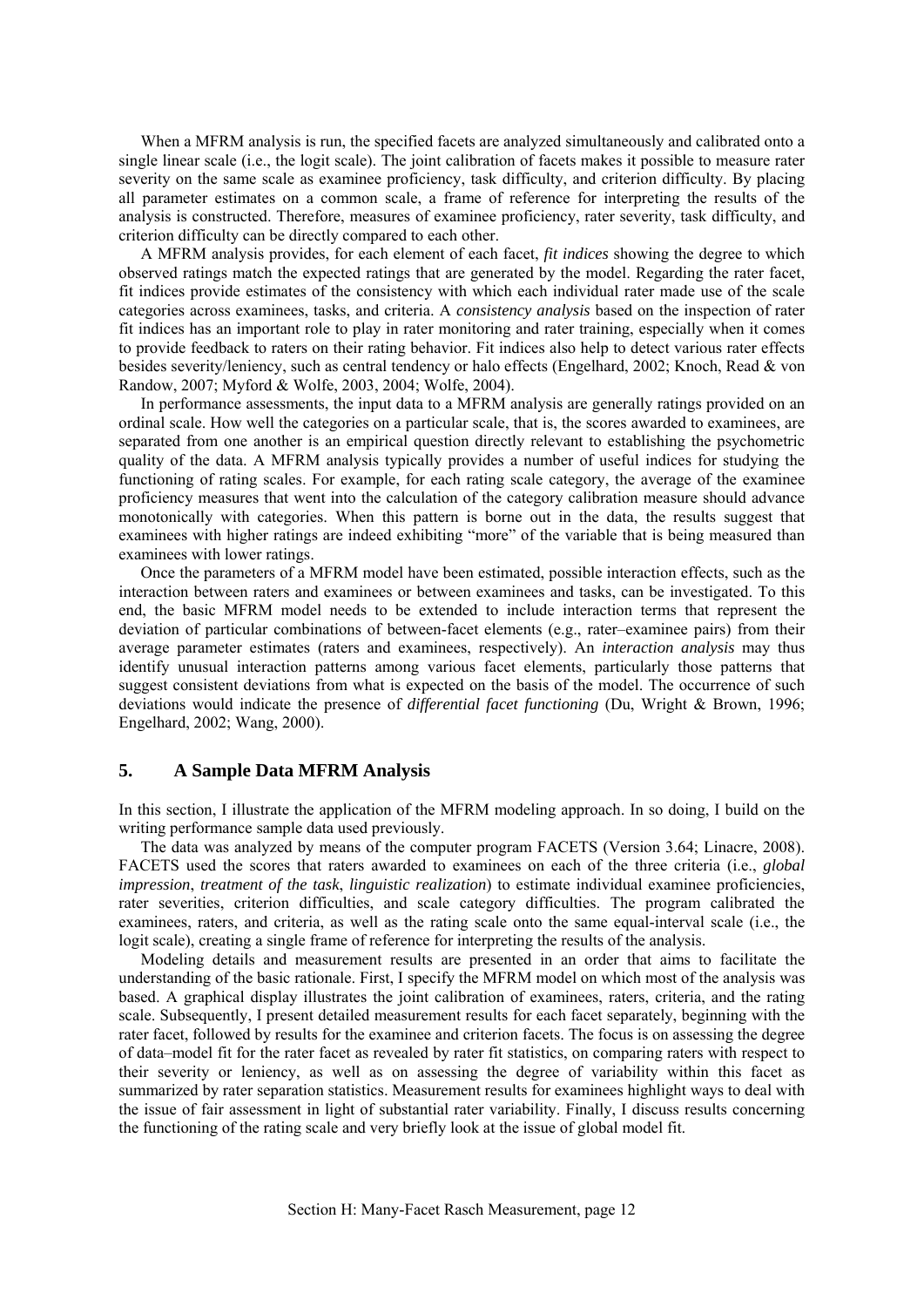## <span id="page-14-0"></span>**5.1 The MFRM model**

The many-facet Rasch measurement model used to analyze the writing performance sample data can be specified as follows:

$$
\ln\left[\frac{p_{\text{nijk}}}{p_{\text{nijk}-1}}\right] = \theta_n - \beta_i - \alpha_j - \tau_k,\tag{1}
$$

where

 $p_{nijk}$  = probability of examinee *n* receiving a rating of *k* on criterion *i* from rater *j*,

 $p_{niik-1}$  = probability of examinee *n* receiving a rating of  $k-1$  on criterion *i* from rater *j*,

θ*<sup>n</sup>* = proficiency of examinee *n*,

β*<sup>i</sup>* = difficulty of criterion *i*,

 $\alpha_i$  = severity of rater *j*,

τ*<sup>k</sup>* = difficulty of receiving a rating of *k* relative to a rating of *k –* 1.

The category coefficient,  $\tau_k$ , is the location where the adjacent categories, *k* and  $k - 1$ , are equally probable to be observed. In other words, τ*k* represents the transition point at which the probability is 50% of an examinee being rated in one of two adjacent categories, given that the examinee is in one of those two categories. These transition points are also called *Rasch-Andrich thresholds* (see Bond & Fox, 2007; Linacre, 2006a; see also Andrich, 1998).

From an applied point of view, the category coefficient, or threshold parameter, indicates how the rating data are to be handled. In Equation 1, the parameter specifies that a rating scale model (Andrich, 1978) should be used; that is, in the analysis, the four-category scale is treated as if all scoring criteria shared the same rating scale structure, with category coefficients calibrated jointly across the three criteria. Hence, Equation 1 is the expression for a *three-facet rating scale model* (Linacre & Wright, 2002). Alternatively, the threshold parameter could be specified in such a way as to allow for variable rating scale structures (see Section 6.3).

As can be seen from Equation 1, a MFRM model is essentially an additive linear model that is based on a logistic transformation of observed ratings to a logit or log-odds scale ("ln" = natural logarithm). The logistic transformation of ratios of successive category probabilities (log odds) can be viewed as the dependent variable with various facets, such as examinees, raters, and criteria conceptualized as independent variables that influence these log odds. Note also that incomplete rating designs (i.e., missing data) are accommodated by this model because it is only evaluated for observed data points. There is no requirement to impute, or adjust for, unobserved data.

In order to establish the origin of the logit scale and make the model identifiable, I centered the rater and criterion facets; that is, these facets were constrained to have a mean element measure of zero. Another identification constraint required that the sum of the category coefficients equaled zero. As usual, the examinee facet was the only facet left non-centered.

## **5.2 Variable map**

Figure 2 displays the variable map representing the calibrations of examinees, raters, criteria, and the four-category TDN rating scale as raters used it to score examinee essays. This map (also called "Wright map") is a very informative piece of output from the analysis, portraying all the facets of the analysis in a single frame of reference and thus facilitating comparisons within and between the various facets.

The logit scale appears as the first column in the map. All measures of examinees, raters, and criteria, as well as the category coefficients, are positioned on this scale.

The second column (labeled "Examinee") displays the estimates of examinee proficiency on the TestDaF writing section. In this example, each star represents three examinees, and a dot represents one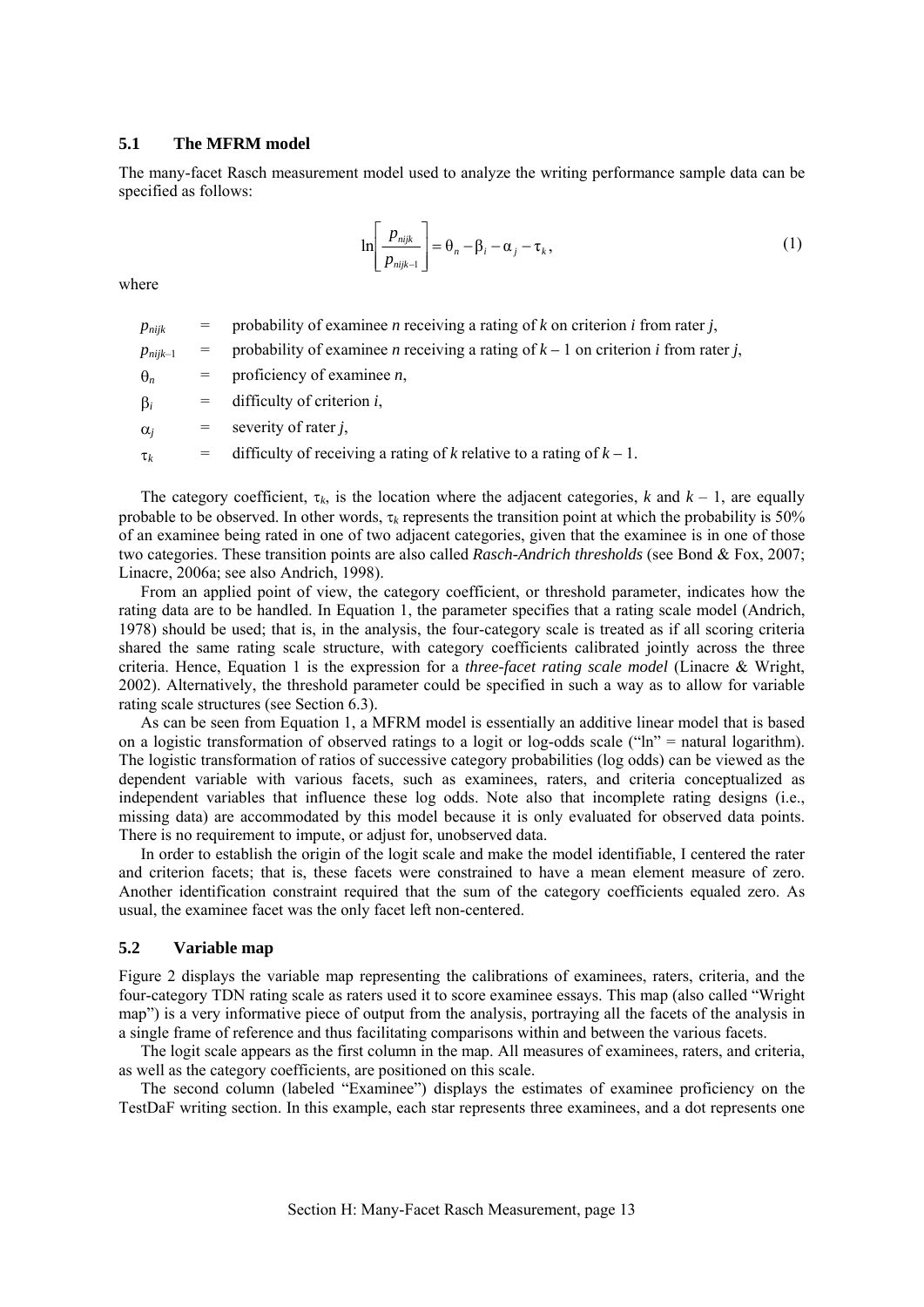| Logit            | <b>Examinee</b>                | Rater                      | Criterion | <b>TDN Scale</b> |
|------------------|--------------------------------|----------------------------|-----------|------------------|
| 8                | High                           | Severe                     | Hard      | (TDN 5)          |
| $\boldsymbol{7}$ |                                |                            |           |                  |
| 6                | $^*$ .<br>$\ast$               |                            |           |                  |
| 5                | $\ast$<br>$\ast$               |                            |           |                  |
| $\overline{4}$   | $***$<br>***<br>**<br>**       |                            |           |                  |
| $\mathfrak{Z}$   | **<br>***                      |                            |           |                  |
| $\sqrt{2}$       | ***<br>*******<br>***<br>$***$ | 16<br>13<br>14<br>09<br>15 |           | TDN 4            |
| $\mathbf{1}$     | *****<br>***                   | 05                         | $\rm LR$  |                  |
| $\boldsymbol{0}$ | ****<br>***<br>*******         | 04<br>06<br>08 11<br>18    | <b>TT</b> |                  |
| $\textbf{-1}$    | ***<br>***<br>***              | 17<br>12<br>10<br>02       | GI        |                  |
| $-2$             | ****<br>**<br>**               | 03<br>01<br>07             |           | TDN 3            |
| $-3$             | **<br>$***$<br>$^*$ .<br>$***$ |                            |           |                  |
| $-4$             |                                |                            |           |                  |
| $-5$             | $\ast$                         |                            |           |                  |
| $-6$             | $\ddot{\phantom{0}}$           |                            |           |                  |
| $-7$             |                                |                            |           |                  |
|                  | Low                            | Lenient                    | Easy      | (below 3)        |

*Figure 2.* Variable map from the many-facet rating scale analysis. Each star in the second column represents three examinees, and a dot represents one or two examinees. Scoring criteria in the fourth column are as follows:  $LR =$  linguistic realization,  $TT =$ treatment of the task,  $GI = global$  impression. The horizontal dashed lines in the rightmost column indicate the category threshold measures.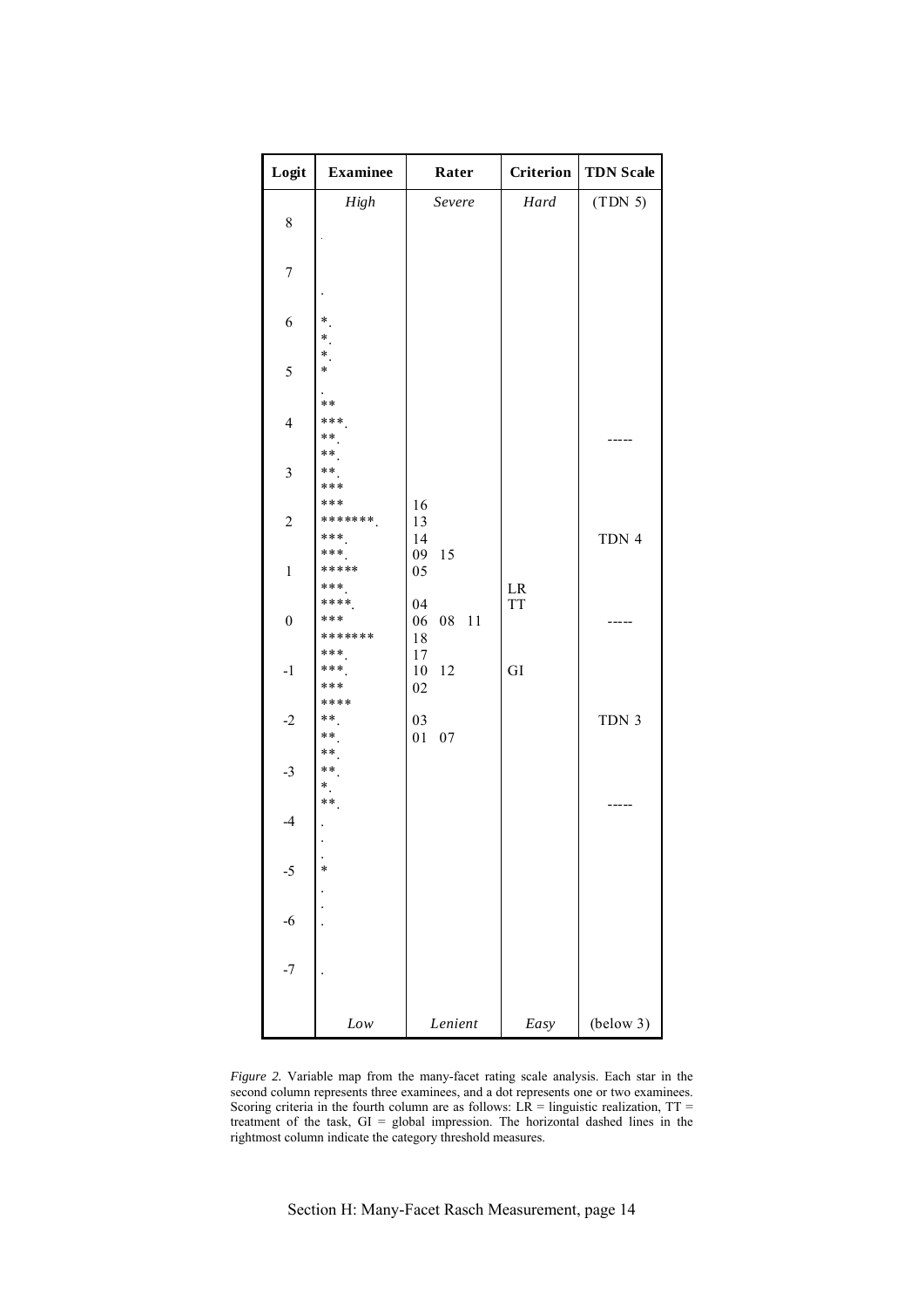<span id="page-16-0"></span>or two examinees. Proficiency measures are ordered with higher-scoring examinees appearing at the top of the column, and lower-scoring examinees appearing at the bottom. Note that this is a positivelyoriented facet, as indicated by the plus sign before the examinee parameter θ*n* in Equation 1; that is, the higher the examinee measure, the higher the raw score.<sup>[7](#page-16-1)</sup>

The third column (labeled "Rater") compares the raters in terms of the level of severity or leniency each exercised when rating essays. More severe raters appear higher in the column, while more lenient raters appear lower. Thus, in this analysis, the rater facet has a negative orientation, as indicated by the minus sign before the  $\alpha_i$  parameter in Equation 1; that is, the higher the rater measure the lower the raw score. In principle, the measurement model could also be defined in terms of rater leniency, instead of rater severity. Then the rater term would be positive in the measurement model, and the rater column in Figure 2 would be reversed: lenient raters at the top, severe raters at the bottom.

As can be seen, the variability across raters in their level of severity was substantial. In fact, the rater severity measures showed a 4.64-logit spread, which was about a third (31.1%) of the logit spread observed for examinee proficiency measures (14.93 logits). Thus, despite all efforts at achieving high rater agreement during extensive training sessions, the rater severity measures were far from being homogeneous. This striking lack of consensus among raters would have a considerable impact on classification-level decisions.

The fourth column (labeled "Criterion") compares the three scoring criteria in terms of their relative difficulties. Criteria appearing higher in the column were more difficult than those appearing lower. That is, the higher the difficulty measure of a particular criterion, the more difficult it was for examinees to receive a high score on that criterion. The criterion facet, as specified in Equation 1, is negatively oriented. As can be seen, *linguistic realization* and *treatment of the task* were similarly difficult, *global impression* was the easiest one.

The last column maps the four-category TDN scale to the equal-interval logit scale. The lowest scale category (*below TDN 3*) and the highest scale category (*TDN 5*) both of which would indicate extreme ratings, are shown in parentheses only. This is because the boundaries of the two extreme categories are –∞ (for the lowest one) and +∞ (for the highest one). Each horizontal dashed line is positioned at the *category thresholds*, or *Rasch-half-score-point thresholds*, that is, at the locations where the average expected score on the rating scale is "category  $+ 0.5$ " score points. Put differently, these thresholds define intervals on the latent variable in which the rounded expected scores are the integer category values. For example, category value 4 (representing *TDN 4*) is, on the average, expected for examinees with measures that fall in the interval between –0.06 logits and 3.76 logits (for a discussion of these and related threshold conceptualizations, see Linacre, 2006a).

## **5.3 Rater measurement results**

#### **5.3.1 Rater severity and rater fit**

-

Figure 2 clearly showed that the raters studied here varied widely in their measures of severity. Detailed measurement results on each individual rater are presented in Table 5. The raters are ordered from most severe to most lenient. To the right of each severity measure is the standard error (*SE*), indicating the precision with which that measure was estimated. Other things being equal, the greater the number of ratings an estimate is based on, the smaller its standard error. For example, the severity measure of Rater 07 ( $-2.24$  logits) was estimated with the highest precision ( $SE = 0.15$ ), based on a total of 204 ratings (i.e., 68 essays rated on 3 criteria each); the lowest precision was obtained for the estimate of Rater 16's measure  $(2.40 \text{ logits}, SE = 0.30)$ , based on 60 ratings (i.e., 20 essays rated on 3 criteria each).

A large number of factors may contribute to a rater's tendency to rate harshly or leniently, such as those referring to professional experience, personality traits, attitudes, demographic characteristics, workload, and assessment purpose. For example, the most experienced or senior rater may also be the most severe. That rater may feel that he or she must "set the standard" for the other raters by noticing

<span id="page-16-1"></span><sup>7</sup> For ease of presentation, examinees with extreme scores are not shown here (9 examinees had *below TDN 3* in all criteria, exactly the same number of examinees had *TDN 5* in all criteria); one of these examinees received extreme scores through the third ratings as well. Thus, non-extreme scores were available for 1,833 responses.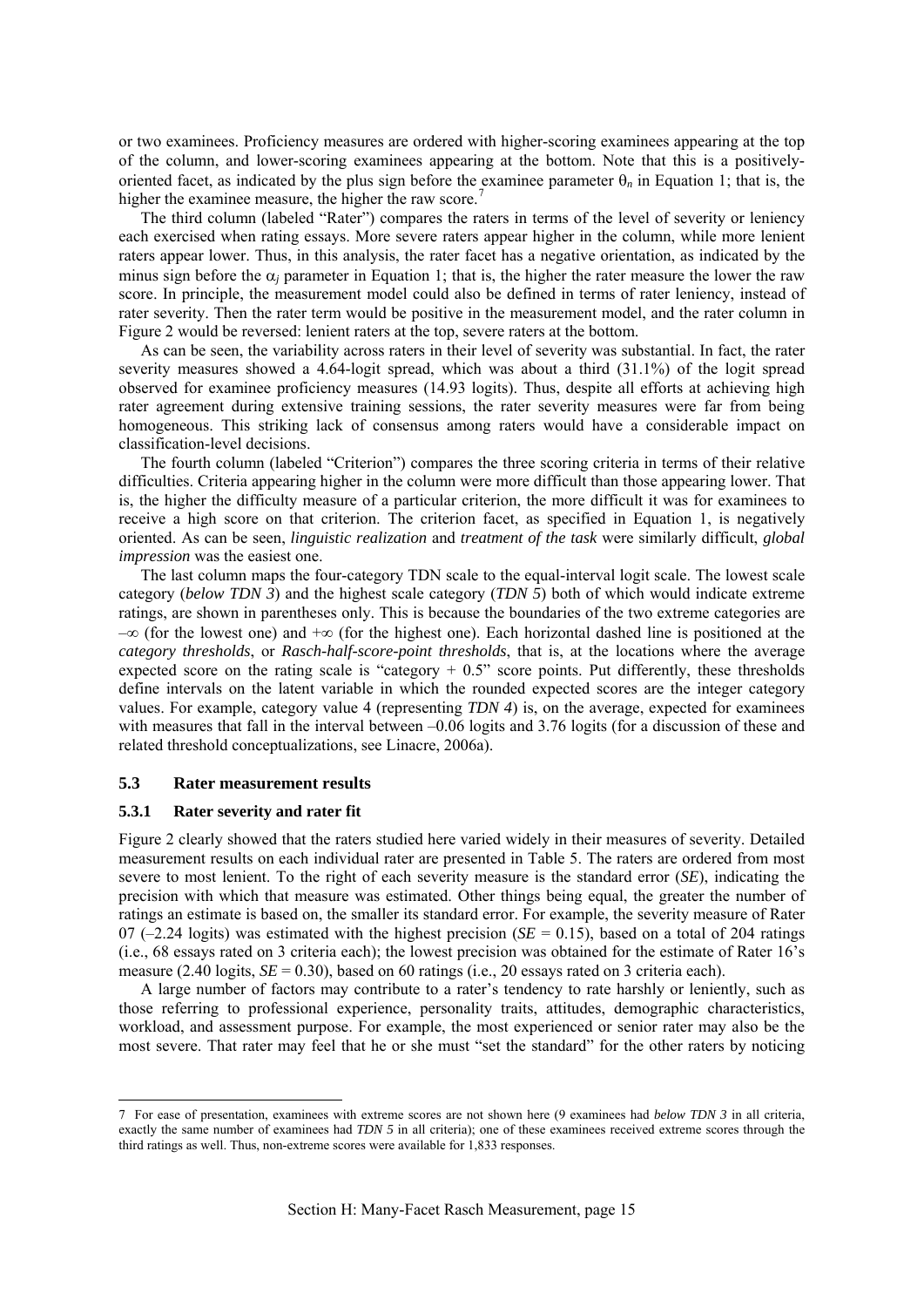| Rater | Severity<br>Measure | SE   | Infit | Outfit | Fair Average | Obs. Average | Number of<br>Ratings |
|-------|---------------------|------|-------|--------|--------------|--------------|----------------------|
| 16    | 2.40                | 0.30 | 0.93  | 0.80   | 3.00         | 3.03         | 60                   |
| 13    | 2.09                | 0.20 | 0.82  | 0.74   | 3.08         | 3.11         | 123                  |
| 14    | 1.83                | 0.18 | 1.10  | 1.09   | 3.15         | 3.45         | 129                  |
| 15    | 1.21                | 0.22 | 1.39  | 1.43   | 3.32         | 3.58         | 84                   |
| 09    | 1.21                | 0.17 | 0.81  | 0.79   | 3.32         | 3.39         | 141                  |
| 05    | 1.05                | 0.19 | 1.12  | 1.06   | 3.37         | 3.37         | 123                  |
| 04    | 0.29                | 0.23 | 0.89  | 0.87   | 3.60         | 3.72         | 72                   |
| 11    | 0.16                | 0.26 | 0.75  | 0.75   | 3.63         | 3.54         | 57                   |
| 08    | 0.14                | 0.18 | 1.05  | 1.07   | 3.64         | 3.49         | 141                  |
| 06    | 0.09                | 0.20 | 1.11  | 1.08   | 3.65         | 3.59         | 102                  |
| 18    | $-0.17$             | 0.27 | 1.30  | 1.39   | 3.73         | 3.81         | 63                   |
| 17    | $-0.57$             | 0.18 | 0.81  | 0.83   | 3.83         | 3.98         | 135                  |
| 12    | $-1.00$             | 0.18 | 1.08  | 1.09   | 3.94         | 3.61         | 132                  |
| 10    | $-1.02$             | 0.19 | 1.02  | 0.99   | 3.94         | 3.48         | 123                  |
| 02    | $-1.23$             | 0.24 | 1.16  | 1.17   | 3.99         | 4.10         | 72                   |
| 03    | $-2.01$             | 0.19 | 0.82  | 0.74   | 4.17         | 4.02         | 123                  |
| 01    | $-2.23$             | 0.29 | 0.96  | 1.23   | 4.23         | 4.52         | 60                   |
| 07    | $-2.24$             | 0.15 | 0.94  | 0.92   | 4.23         | 4.06         | 204                  |

*Table 5.* Measurement Results for the Rater Facet

*Note*. *SE* = Standard error. Infit and outfit are mean-square statistics.

even small flaws in examinee performance that are otherwise likely to be overlooked. Conversely, lessexperienced raters may tend to give the benefit of the doubt to examinees, especially when performances are at the border of two adjacent proficiency levels. There has been a notable lack of research into the personal and situational determinants of rater severity (for steps in this direction, see Eckes, 2008b; McManus, Thompson & Mollon, 2006; Myford, Marr & Linacre, 1996; Stone, 2006; see also Landy & Farr, 1980). Research along these lines would also need to address the issue of stability and change in rater severity (see, e.g., Congdon & McQueen, 2000a; Lamprianou, 2006; Lunz, 2007; O'Neill & Lunz, 2000).

The next two columns of Table 5 present statistical indicators of the degree to which raters used the TDN scale in a *consistent* manner. These indicators are also called rater fit statistics. In the present analysis, *rater fit* refers to the extent to which a given rater is associated with unexpected ratings, summarized over examinees and criteria.

Rater fit statistics can be formally derived as follows. Referring to the model specified in Equation 1, the probability of examinee *n* receiving a rating of  $k$  ( $k = 0, \ldots, m$ ) on criterion *i* from rater *j* is

$$
p_{\text{nijk}} = \frac{\exp\left[k(\theta_n - \beta_i - \alpha_j) - \sum_{s=0}^k \tau_s\right]}{\sum_{r=0}^m \exp\left[r(\theta_n - \beta_i - \alpha_j) - \sum_{s=0}^r \tau_s\right]},
$$
\n(2)

where  $\tau_0$  is defined to be 0. The denominator in Equation 2 is a normalizing factor based on the sum of the numerators.

Generally, fit statistics indicate the degree to which observed ratings match the expected ratings that are generated by the MFRM model. Let  $x_{nij}$  be the observed rating for examinee *n* by rater *j* on criterion *i*, and  $e_{ni}$  be the expected rating, based on Rasch parameter estimates. Differences between observed and expected ratings can then be expressed as standardized residuals: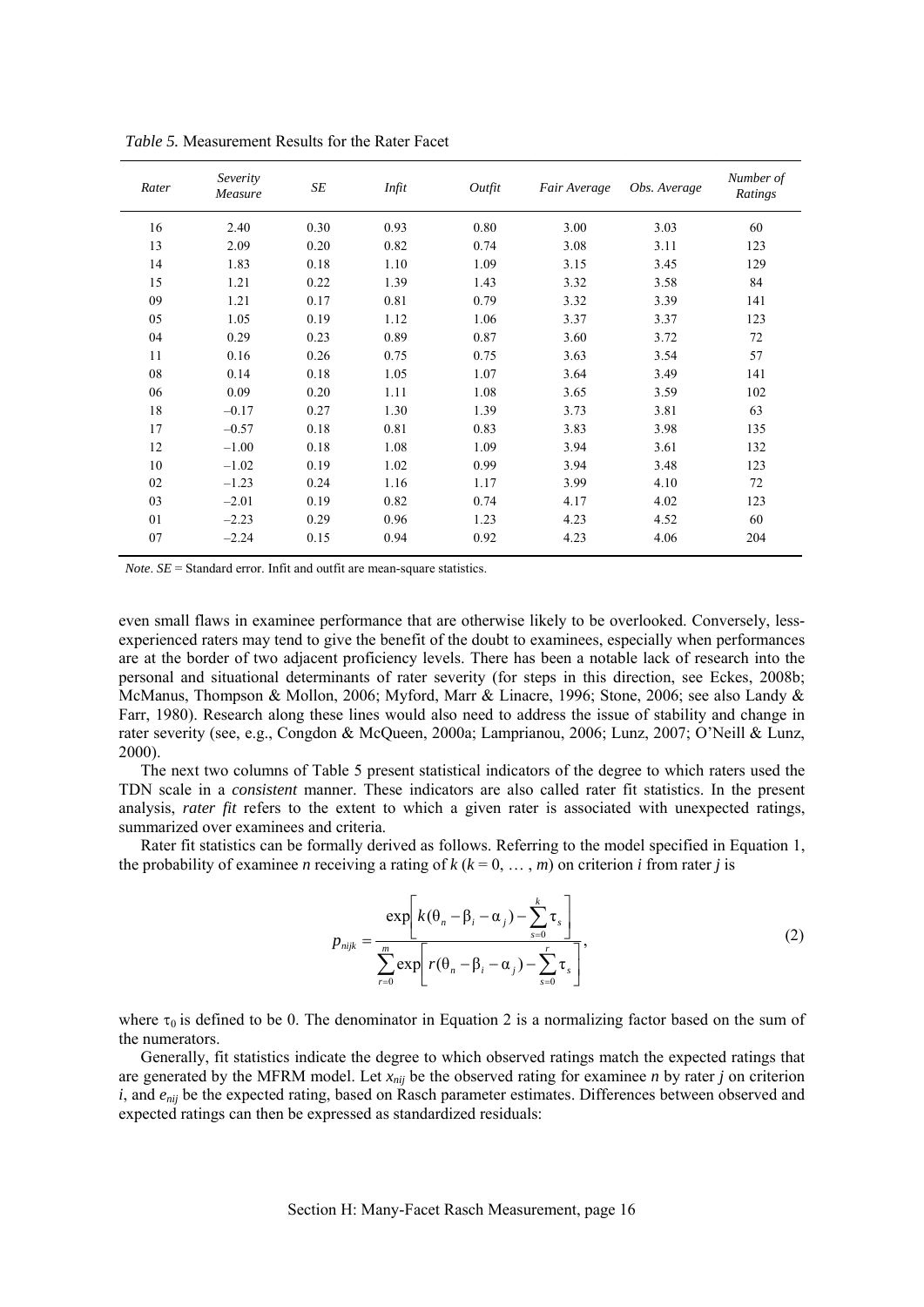$$
z_{nij} = \frac{x_{nij} - e_{nij}}{w_{nij}^{1/2}},
$$
\n(3)

where

$$
e_{nij} = \sum_{k=0}^{m} k p_{nijk} \tag{4}
$$

and

$$
w_{nij} = \sum_{k=0}^{m} (k - e_{nij})^2 p_{nijk}.
$$
 (5)

In Equation 5, *wnij* is the model variance of the observation around its expectation under Rasch-model conditions.

Large standardized residuals for individual raters may indicate the occurrence of rater inconsistency. Standardized residuals with absolute values greater than 2 have *p* < .05 under Rasch-model conditions, and so indicate significant departure in the data from the Rasch model. Those observations are commonly considered significantly unexpected (Engelhard, 2002; Myford & Wolfe, 2003).

When standardized residuals are squared, and the squared standardized residuals are summarized over different facets and different elements within a facet, indices of data–model fit are obtained. These summary statistics are called *mean-square fit statistics*. They have the form of chi-square statistics divided by their degrees of freedom (R. M. Smith, 2004; Wright & Masters, 1982).

To derive a mean-square fit statistic for rater *j*, the squared standardized residuals are averaged over all examinees  $n = 1, \ldots, N$ , and criteria  $i = 1, \ldots, I$ , rated by that rater:

$$
MS_{U(j)} = \frac{\sum_{n=1}^{N} \sum_{i=1}^{I} z_{nij}^2}{N \cdot I}.
$$
 (6)

Equation 6 gives the *unweighted* mean-square fit statistic for rater *j*. The unweighted fit statistic is also called *outfit*. Rater outfit is particularly sensitive to occasional highly unexpected ratings from an otherwise consistent rater ("outfit" is short for "outlier-sensitive fit statistic").

Less sensitive to outlying unexpected ratings is the *weighted* mean-square fit statistic:

$$
MS_{W(j)} = \frac{\sum_{n=1}^{N} \sum_{i=1}^{I} w_{nij} z_{nij}^2}{\sum_{n=1}^{N} \sum_{i=1}^{I} w_{nij}},
$$
\n(7)

where  $w_{nij}$  is defined as in Equation 5.

The weighted fit statistic given in Equation 7 is also called *infit*. Rater infit provides an estimate of the consistency with which a particular rater uses the rating scale across examinees and criteria; that is, this statistic is sensitive to an accumulation of unexpected ratings ("infit" is short for "information weighted fit statistic"). For this reason, infit is commonly considered more important than outfit in judging model fit (see, e.g., Linacre, 2002c, 2008; Myford & Wolfe, 2003).

Infit and outfit statistics have an expected value of 1 and can range from 0 to infinity (Linacre, 2002c; Myford & Wolfe, 2003). Raters with fit values greater than 1 show more variation than expected in their ratings; data provided by these raters tend to *misfit* (or *underfit*) the model. By contrast, raters with fit values less than 1 show less variation than expected; data provided by these raters tend to *overfit* the model. Misfit is generally deemed to be more problematic than overfit (Myford & Wolfe, 2003).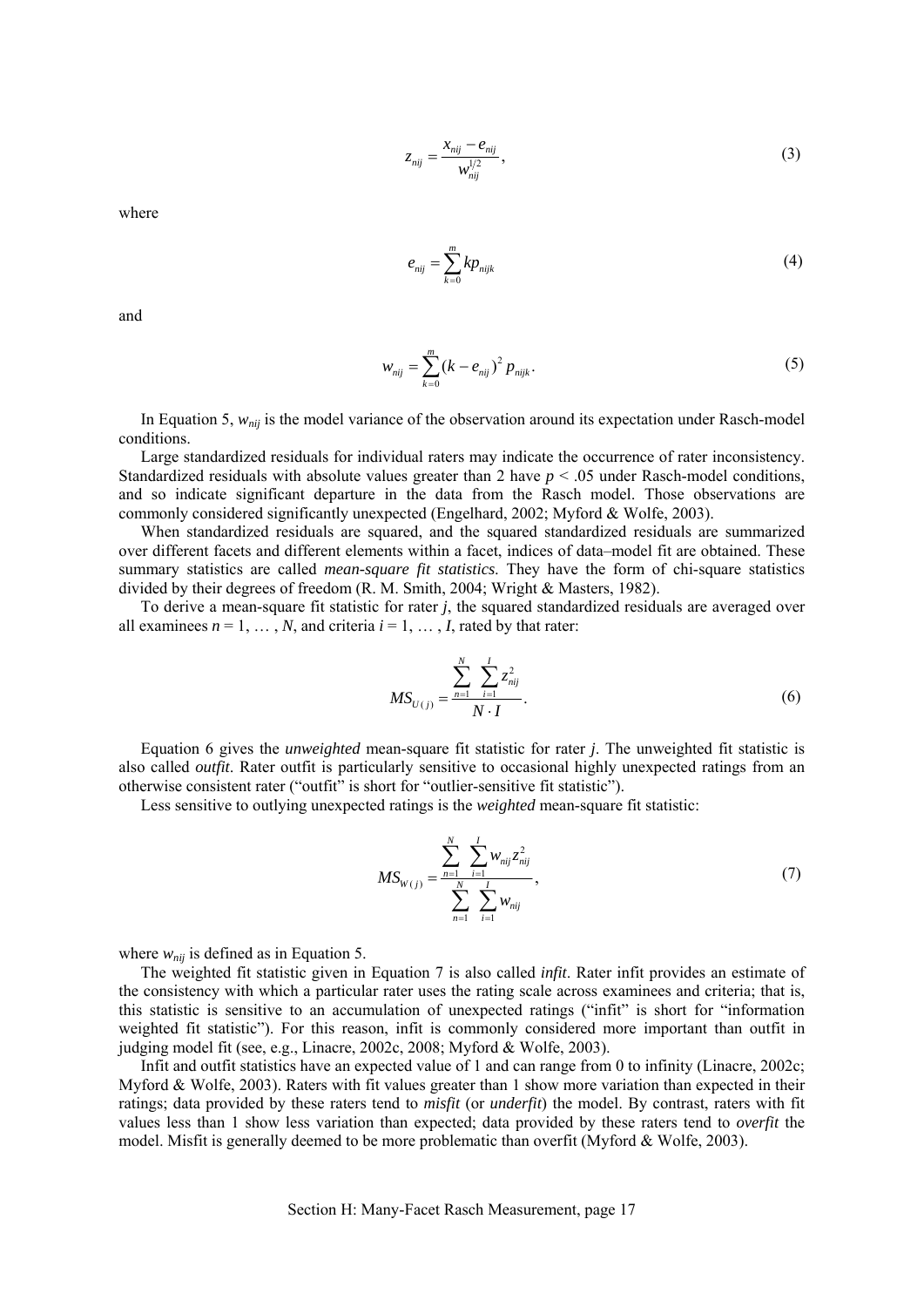<span id="page-19-0"></span>As a rule of thumb, Linacre (2002c, 2008) suggested 0.50 as a lower-control limit and 1.50 as an upper-control limit for infit and outfit statistics. That is, Linacre considered mean-square values in the range between 0.50 and 1.50 as "productive for measurement" or as indicative of "useful fit" (see also Linacre, 2003b). Other researchers suggested using a narrower range defined by a lower-control limit of 0.70 (or 0.75) and an upper-control limit of 1.30 (see, e.g., Bond & Fox, 2007; McNamara, 1996; Wright & Linacre, 1994). Su, Sheu and Wang (2007) proposed evaluating infit and outfit mean-square statistics on the basis of confidence intervals estimated through bootstrapping (see also Wolfe, 2008). Generally speaking, the actual definition of lower- and upper-control limits for mean-square fit statistics will depend in part on the nature of the assessment purpose (e.g., high-stakes vs. low-stakes decisions) and on the resources available for studying rater misfit. $\delta$ 

As can be seen from Table 5, most raters had mean-square fit statistics that stayed within a narrowly defined fit range. Two raters (Rater 15 and Rater 18) showed a somewhat heightened degree of misfit, whereas Rater 11 exhibited a slight tendency towards overfit.

Rater misfit can indicate an idiosyncratic rating style or otherwise overly inconsistent rating behavior. However, attention must also be paid to possible idiosyncratic examinee performance, which may be reflected in the ratings awarded. Overfitting raters typically provide muted ratings that suggest a central tendency or, alternatively, a halo effect (see Engelhard, 2002; Myford & Wolfe, 2004). Moreover, in paired rating-designs such as the one underlying the present data, overfit can also indicate when raters are colluding. For instance, if two insecure raters are paired together, they may consult in order to be "on the safe side". Also, if there is a penalty for too much disagreement between a pair of raters, one rater may try to imitate the rating style of the paired rater.

#### **5.3.2 Fair average and observed average**

<u>.</u>

The last two columns in Table 5 display statistics that help to gain a substantive interpretation of rater severity differences and their implications: fair average and observed average. Both kinds of averages are in the raw-score metric, that is, in the metric of the TDN scale.

An observed average for rater *j*, that is,  $M_{O(i)}$ , is the rater's mean rating across all examinees and criteria that he or she rated:

$$
M_{O(j)} = \frac{\sum_{n=1}^{N} \sum_{i=1}^{I} x_{nij}}{N \cdot I}.
$$
 (8)

A non-trivial problem with observed averages is that they confound rater severity and examinee proficiency. For example, when a particular rater's observed average is markedly lower than other raters' observed averages, this could be so because the rater was more severe than the other raters, or because the rater had more examinees of lower proficiency to rate. Fair averages resolve this problem: A fair average for rater *j* adjusts the observed average  $M_{O(i)}$  for the difference in the level of proficiency in *j*'s sample of examinees from the examinee proficiency mean across all raters. Fair averages thus disentangle rater severity from examinee proficiency.

To compute a fair average for rater *j*, the parameter estimates of all elements of the other facets that participated in producing the observed scores, except for rater *j*'s severity parameter, are set to their mean values. In the present three-facet example, Equation 1 becomes

$$
\ln\left[\frac{p_{jk}}{p_{jk-1}}\right] = \theta_M - \beta_M - \alpha_j - \tau_k,\tag{9}
$$

<span id="page-19-1"></span><sup>8</sup> For the purposes of significance testing, infit and outfit, respectively, can be transformed into a *t* statistic, or *standardized fit statistic*, that follows approximately the standard normal distribution. According to Linacre (2003b), the standardized fit statistic tests the null hypothesis that the data fit the model "perfectly", whereas the mean-square statistics indicate whether the data fit the model "usefully". Note that, as sample size increases, ever smaller deviations from model expectations (i.e., mean square = 1.0) will become statistically significant.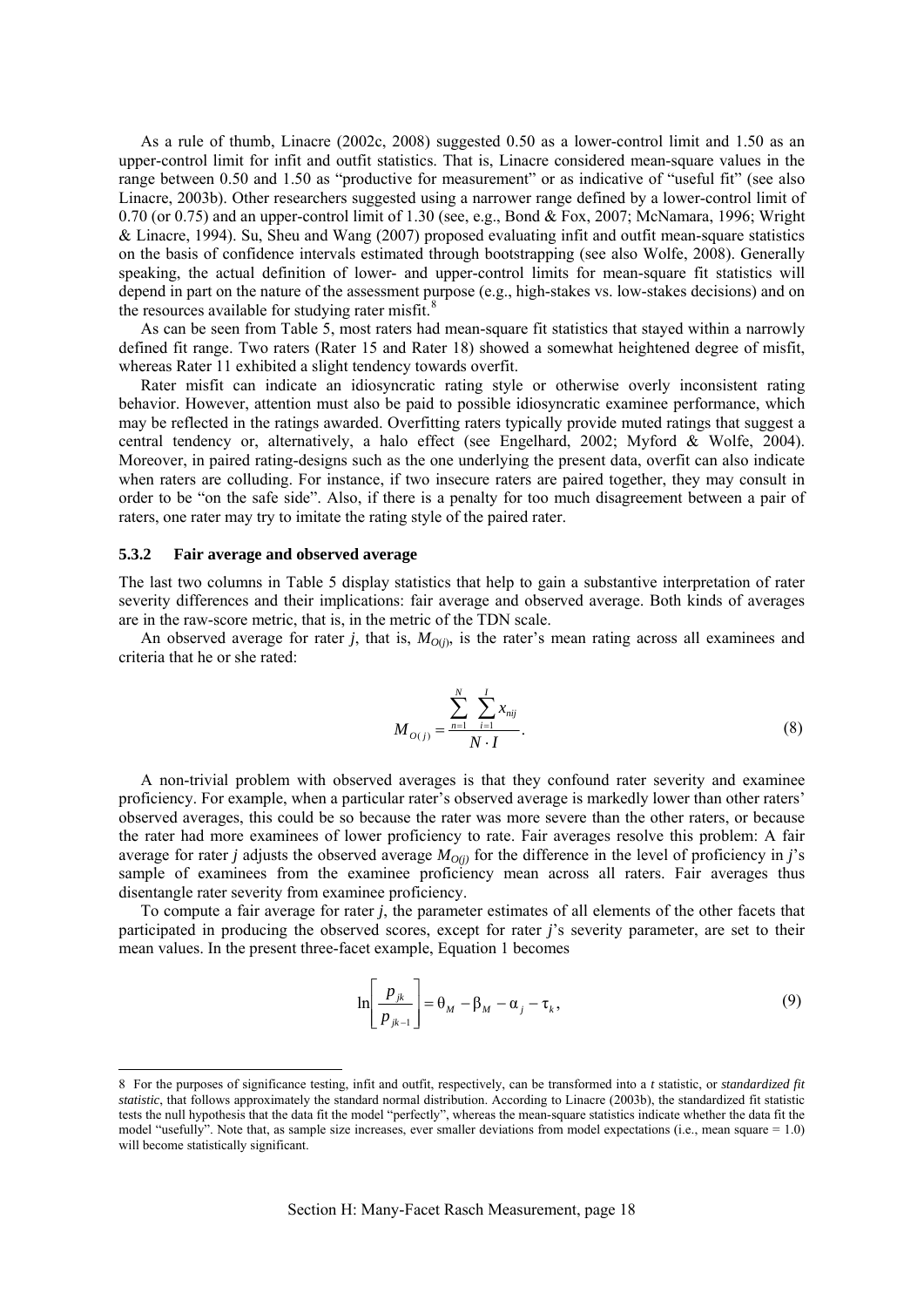<span id="page-20-0"></span>where  $p_{ik}$  is the probability of rater *j* using category *k* across all examinees and criteria, and  $\theta_M$  and  $\beta_M$ are the mean examinee proficiency and the mean criterion difficulty measures, respectively.

The fair average (or expected score) for rater *j*, that is,  $M_{F(i)}$ , is then given as:

$$
M_{F(j)} = \sum_{r=0}^{m} r p_{jr}.
$$
 (10)

In the present sample data analysis, the rater severity measures, the range of which is theoretically infinite, are transformed back to the raw-score scale, which has a lower bound of 2 (rating category *below TDN 3*) and an upper bound of 5 (rating category *TDN 5*).

Fair averages enable fair comparisons between raters to be made in the raw-score metric. For example, comparing the fair averages of Rater 16 and Rater 07, it would be safe to conclude that, on average, Rater 16 gave ratings that were 1.23 raw-score points lower than Rater 07. That is, the severity difference between these two raters exceeded one TDN level.

#### **5.3.3 Rater separation**

The distribution of rater severity measures depicted in the variable map (see Figure 2) pointed to a pronounced between-rater heterogeneity. To summarize observations like these, and to provide a sound basis for drawing conclusions from them, several group-level statistical indicators are available. These so-called *separation statistics* are computed for each facet specified in the model (Myford & Wolfe, 2003; Schumacker & E. V. Smith, 2007; Wright & Masters, 1982). Next, I discuss four particularly useful separation statistics as they relate to the rater facet.

The first statistic, the *homogeneity statistic*, provides a test of the null hypothesis that rater severity measures in the population are all the same, after accounting for measurement error (Hedges & Olkin, 1985; Linacre, 2008). This fixed (all same) statistic is:

$$
Q = \sum_{j=1}^{J} w_j (\hat{\alpha}_j - \hat{\alpha}_+)^2, \qquad (11)
$$

where

$$
\hat{\alpha}_{+} = \sum_{j=1}^{J} w_j \hat{\alpha}_j / \sum_{j=1}^{J} w_j
$$
\n(12)

and  $w_j = 1/SE_j^2$ . As before, *SE<sub>j</sub>* is the standard error that is associated with the estimate of the severity parameter for rater *j*. This estimate is denoted by  $\hat{\alpha}$ .

*Q* is approximately distributed as a chi-square statistic with  $df = J - 1$  (*df* is short for *degrees of freedom*). In practice, a significant *Q* value for a given sample of raters indicates that the severity measures of at least two of the *J* raters in the population are different. Note that *Q* is very sensitive to sample size. Hence, *Q* may reach the level of significance, particularly in large samples, even though the actual rater severity differences are fairly small. In the present small-sample analysis, where *J* = 18, *Q* was highly significant ( $Q = 1,221.8$ ,  $df = 17$ ,  $p < .01$ ).

When the null hypothesis of equal severity measures has been rejected, the difference in severity measures of any two raters *j* and *k* (*j*,  $k = 1, ..., J, j \ne k$ ) may be tested for statistical significance. Originally proposed by Fischer and Scheiblechner (1970) in the context of examining data–model fit, the following index can be used for that purpose (see also Wright & Masters, 1982):

$$
t_{j,k} = \frac{\hat{\alpha}_j - \hat{\alpha}_k}{(SE_j^2 + SE_k^2)^{1/2}},
$$
\n(13)

where  $SE_i$  and  $SE_k$  are the standard errors associated with severity measures  $\hat{\alpha}$ , and  $\hat{\alpha}_k$ , respectively.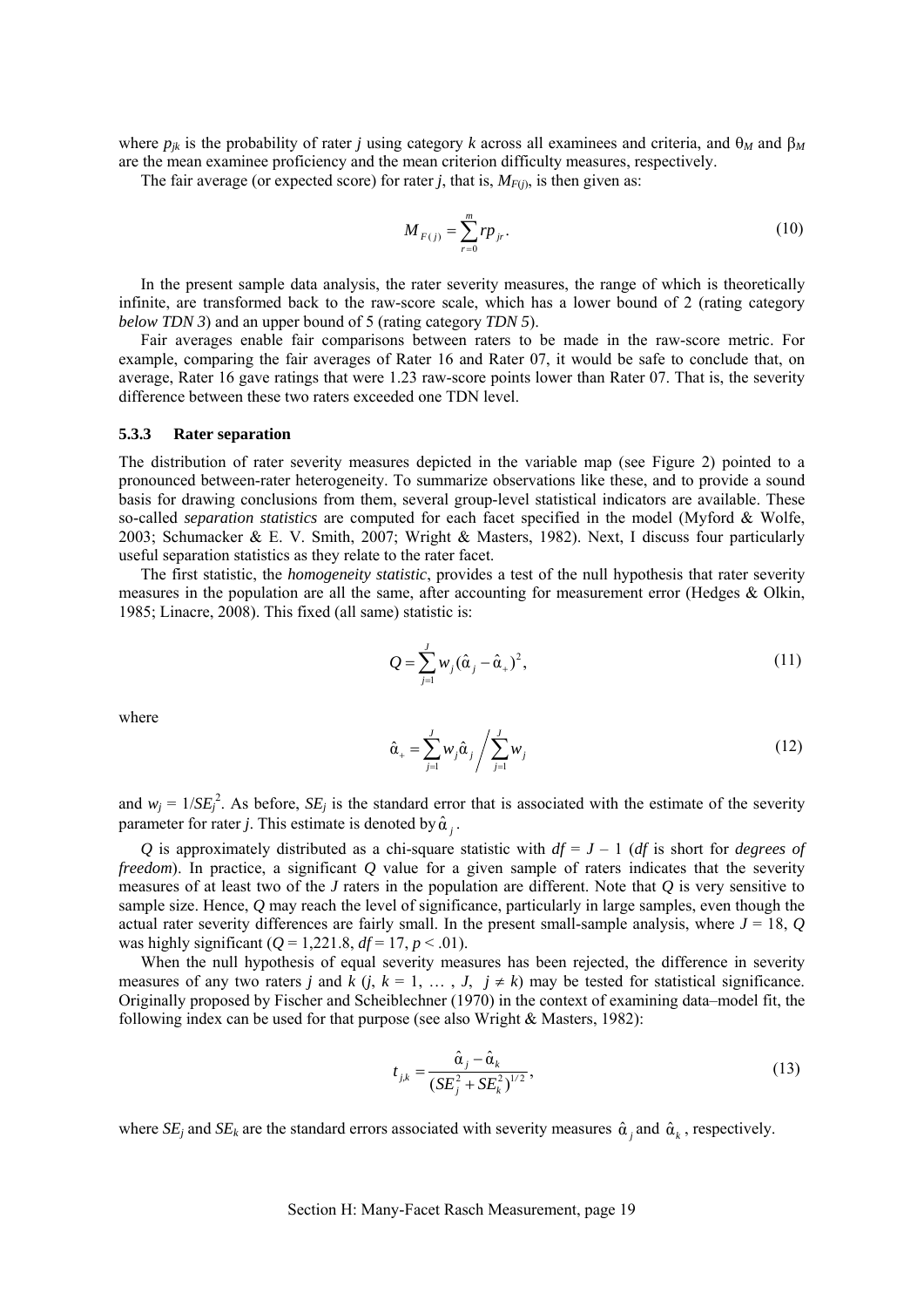<span id="page-21-0"></span>The statistic shown in Equation 13 is approximately distributed as a *t* statistic with  $df = n_i + n_k - 2$  ( $n_i$ ) and *nk* are the number of ratings provided by raters *j* and *k*, respectively). For example, from Table 5 we see that the severity measures for Rater 14 and Rater 15 differed by 0.62 logits. Using Equation 13, this severity difference proved to be statistically significant; that is,  $t_{14,15}(211) = 2.18$ ,  $p < .01$ .

Another group-level separation statistic is the *rater separation ratio*. This statistic gives the spread of the rater severity measures relative to the precision of those measures; that is, the closer its value is to 0, the more similar the raters are to each other in terms of their severity. Specifically, the rater separation ratio *GJ* is expressed as a ratio of the "true" standard deviation of rater severity measures (i.e., the standard deviation of rater severity measures corrected for measurement error;  $SD_{t(J)}$ ) to the average rater measurement error (i.e., the "root mean-square error" associated with severity measures; *RMSEJ*):

$$
G_j = SD_{i(j)} / RMSE_j. \tag{14}
$$

The "true" variance of rater severity measures (i.e., the square of the numerator in Equation 14) is the difference between the observed variance of rater severity measures and the average of the rater measurement error variances; *RMSE<sub>J</sub>* is the square root of these average error variances.

*GJ* indicates the spread of rater severity measures in measurement error units. The higher the value of this statistic, the more spread out the raters are on the severity scale. For our sample data,  $G<sub>I</sub> = 6.42$ . This means that the rater severity differences were more than six times greater than the error of measurement.

Using the rater separation ratio, one can calculate the *rater separation index,* which is the number of statistically distinct levels of rater severity in a given sample of raters, separated by at least three measurement error units. The rater separation index (also called the *number of strata index*; Wright & Masters, 1982, 2002) is given by:

$$
H_{J} = (4SD_{i(J)} + RMSE_{J})/(3RMSE_{J}) = (4G_{J} + 1)/3.
$$
 (15)

For example, a rater separation index of 3.0 would suggest that raters can be separated into three statistically distinct groups. By the same logic, when all raters were exercising a similar level of severity and thus could be considered as functioning interchangeably, a separation index close to 1 would be observed. The current analysis yielded a rater separation index of 8.89. That is, nearly 9 levels (classes, strata) of rater severity were distinguishable in this particular sample of raters.

The last separation statistic to be considered here is the *reliability of rater separation index*. This index provides information about how well the elements within the rater facet are separated in order to define reliably the facet. Rater separation reliability can be computed as a ratio of the "true" variance of rater severity measures (i.e.,  $SD_{i}(j)}^2$ ) to the observed variance of rater severity measures (i.e.,  $SD_{o}(j)}^2$ ):

$$
R_{j} = SD_{t(j)}^{2} / SD_{o(j)}^{2} = G_{j}^{2} / (1 + G_{j}^{2}).
$$
\n(16)

Thus, *RJ* represents the proportion of the observed variance of rater severity measures that is *not* due to measurement error.

Note that, unlike interrater reliability, which (broadly speaking) is a measure of how *similar* rater severity measures are, rater separation reliability is a measure of how *different* rater severity measures are. In other words, when raters within a group exercise a highly similar degree of severity, rater separation reliability will be close to 0. By contrast, when raters within a group exercise a highly dissimilar degree of severity, rater separation reliability will be close to 1. Not surprisingly, in the present analysis, rater separation reliability was as high as .98, attesting to a marked heterogeneity of rater severity measures.

#### **5.3.4 Rater severity and interrater reliability**

We are now in a position to relate the severity measures estimated in the present MFRM analysis to the rater consensus and consistency indices computed earlier (see Table 1). Particularly instructive are the severity measures for those raters belonging to one of the three rater pairs discussed in Section 4.2.4.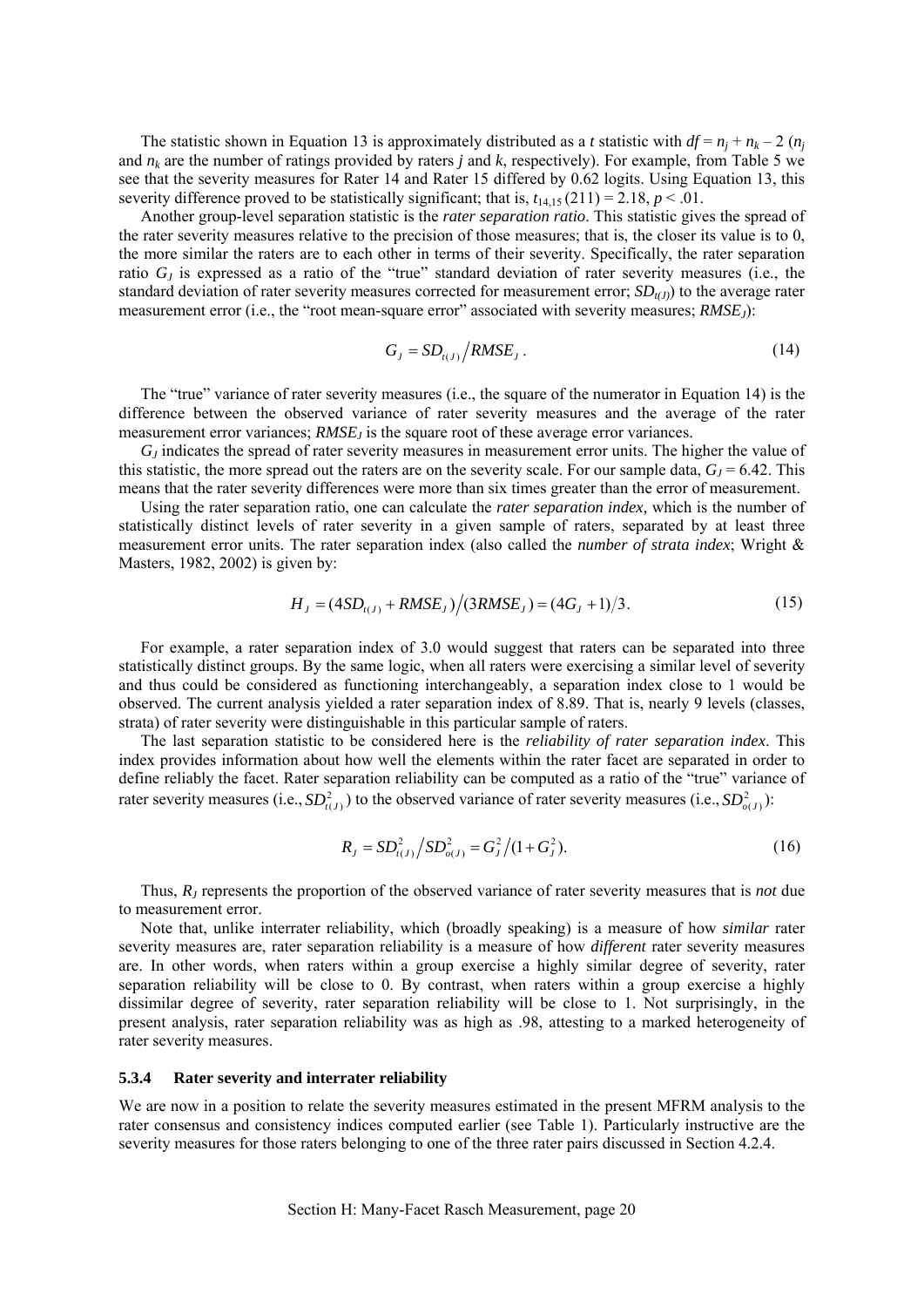<span id="page-22-0"></span>Figure 2 and Table 5, respectively, have shown that Raters 13 and 16 are located at the severe end of the logit scale. In fact, these raters were the two most severe raters in the group. The high reliability indices (consensus and consistency) observed for this rater pair (see Table 1) were thus due to their similar tendencies to rate examinee performance very harshly. Clearly, then, this is an instance of high reliability that must not be interpreted as evidence of accurate ratings; that is, on average, Raters 13 and 16 strongly *underestimated* the language proficiency of examinees in their respective samples, as compared to the other raters.

Considering the location of Rater 13 in relation to that of Rater 03, it is evident that things are quite different. In fact, Rater 03 turned out to be one of the most lenient raters in the group. Hence, it is not at all surprising that these two raters disagreed in the majority of cases (see Table 3). The low consensus values reported for these raters were obviously due to pronounced severity differences. At the same time, this particular case demonstrates that the consistency indices which yielded moderately high values (see Table 1) actually worked to conceal the striking difference in both raters' views of examinee performance.

Finally, the severity measures that were estimated for Raters 01 and 14 similarly point to a strong rater severity effect. Whereas Rater 14 was among the more severe raters in the group, Rater 01 was a highly lenient one. As a result, at least part of the low reliability indices (consensus and consistency) observed for this rater pair (see Table 1) could be accounted for by marked severity differences between these two raters.

The considerable degree of rater variability and the ensuing problems for the interpretation of interrater reliability indices are by no means specific to the sample data studied here, neither are they specific to the TestDaF writing section. Rather, as discussed at the beginning of this chapter, rater variability is a general, notorious problem of rater-mediated assessments.

Reviewing the implications that pronounced differences in rater severity have for rater training, McNamara (1996) recommended

. . . to accept that the most appropriate aim of rater training is to make raters internally consistent so as to make statistical modelling of their characteristics possible, but beyond this to accept variability in stable rater characteristics as a fact of life, which must be compensated for in some way . . . (p. 127)

Indeed, well-designed rater training can be effective in terms of increasing *within-rater consistency* (see, e.g., Elder et al., 2005; Weigle, 1998; Wigglesworth, 1993)*.* Given that raters demonstrate sufficiently high degrees of internal consistency, an efficient way to compensate for rater differences in severity is to compute, for each examinee, a fair score based on many-facet Rasch model parameter estimates. How this can be done is discussed in the next section.

## **5.4 Examinee measurement results**

-

Rater severity differences in the order revealed here can have important consequences for examinees. Particularly, when examinees' scores lie in critical decision-making regions of the score distribution, the final scores awarded to examinees may be affected by even small adjustments for differences in rater severity (see, for a detailed discussion, Myford et al., 1996).

To illustrate, consider examinees' observed or raw scores, computed as the average of ratings across the two raters involved, in relation to these examinees' adjusted or fair scores, computed on the basis of MFRM parameter estimates. In a way analogous to the computation of fair averages for raters, examinee fair scores compensate for rater severity differences. That is, for each examinee, there is an expected rating that would be obtained from a rater with an average level of severity. The reference group for computing this average severity level is the total group of raters included in the analysis.<sup>[9](#page-22-1)</sup>

An observed average, or observed score, for examinee *n* is that examinee's mean rating across all raters and criteria involved in producing each rating:

<span id="page-22-1"></span><sup>9</sup> If there is reason to believe that the reference group of raters as a whole has been unduly harsh or lenient, or if only a subgroup of raters with known level of severity or leniency has been available, either benchmark ratings or group anchoring procedures can be used to compensate for any group-level severity effects (see also Linacre, 2008).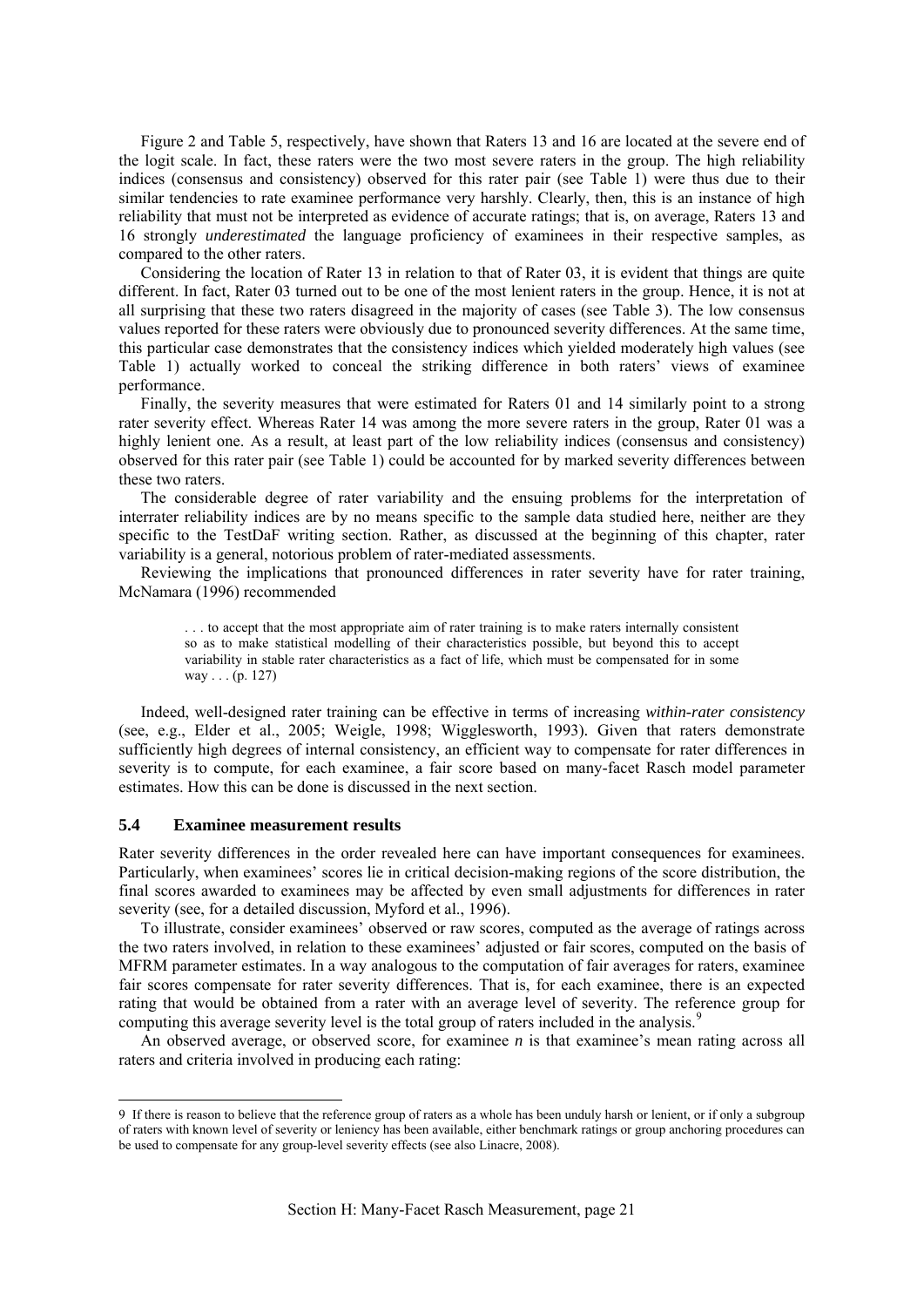$$
M_{O(n)} = \frac{\sum_{i=1}^{I} \sum_{j=1}^{J} x_{nij}}{I \cdot J}.
$$
 (17)

To compute a fair average, or fair score, for examinee *n*, the parameter estimates of all elements of the other facets that participated in producing the ratings, except for examinee *n*'s proficiency parameter, are set to their mean values. In the present three-facet example, Equation 1 becomes

$$
\ln\left[\frac{p_{nk}}{p_{nk-1}}\right] = \theta_n - \beta_M - \alpha_M - \tau_k, \qquad (18)
$$

where  $p_{nk}$  is the probability of examinee *n* receiving a rating in category *k* across all raters and criteria, and  $\beta_M$  and  $\alpha_M$  are the mean criterion difficulty and the mean rater severity measures, respectively.

The fair average (or expected score) for examinee *n* is then given as:

$$
M_{F(n)} = \sum_{r=0}^{m} r p_{nr}.
$$
 (19)

Analogous to Equation 10, use of Equation 19 transforms the examinee proficiency measures, the range of which is theoretically infinite, back to the raw-score scale, which, in the present application, has a lower bound of 2 (rating category *below TDN 3*) and an upper bound of 5 (rating category *TDN 5*).

Equation 19 defines the so-called *test characteristic function* (TCF); the graphical representation of this function is the *test characteristic curve* (TCC; see, e.g., de Ayala, 2009; Yen & Fitzpatrick, 2006). The TCC is an S-shaped curve (i.e., an ogive), illustrating the fact that the functional relationship between the measures and the fair (expected) scores is nonlinear.

Fair averages for examinees greatly help to illustrate the deleterious consequences that may ensue when raw scores are taken at face value. Table 6 displays a portion of the measurement results for examinees selected from the present analysis.

A case in point is Examinee 111. This examinee proved to be highly proficient (5.38 logits,  $SE =$ 0.81), and the six ratings he or she received showed satisfactory model fit. The observed average was 4.33. Using the TestDaF rounding rule (see Section 4.2.2), the final level awarded would have been *TDN 4*. By contrast, the fair average computed on the basis of the estimated parameters of the facets model was 4.84, yielding final level *TDN 5* (i.e., the highest proficiency level on the TDN scale). Much the same *upward adjustment* of final TDN level would have occurred with Examinee 091. Conversely, Examinees 059 and 230 would have experienced a *downward adjustment*, if the respective fair averages were taken into account, as opposed to the observed averages. In the remaining six cases, no change in TDN level would have occurred if fair, instead of observed averages, were to provide the basis for level assignments.

Precisely what are the reasons for upward or downward adjustments of examinee proficiency levels? The data summarized in Table 7 help to provide the answer.

Table 7 shows which raters had been assigned to each of the 10 examinees listed in the previous table. In addition, each rater's severity measure and the specific ratings he or she provided on each of the three criteria are presented. Also included are the TDN levels computed by means of model parameters (fair averages) or by means of the simple averaging rule (observed averages).

Now it is plain to see that the upward adjustment of the TDN level for Examinee 111 came about because this examinee had happened to be rated by Raters 13 and 16, which, as we know from the analysis, were the two most severe raters in the group. Given that both raters provided consistent ratings (see Table 5), it can be concluded that these two raters strongly underestimated the writing proficiency of that examinee, as compared to the other raters. This underestimation was compensated for by using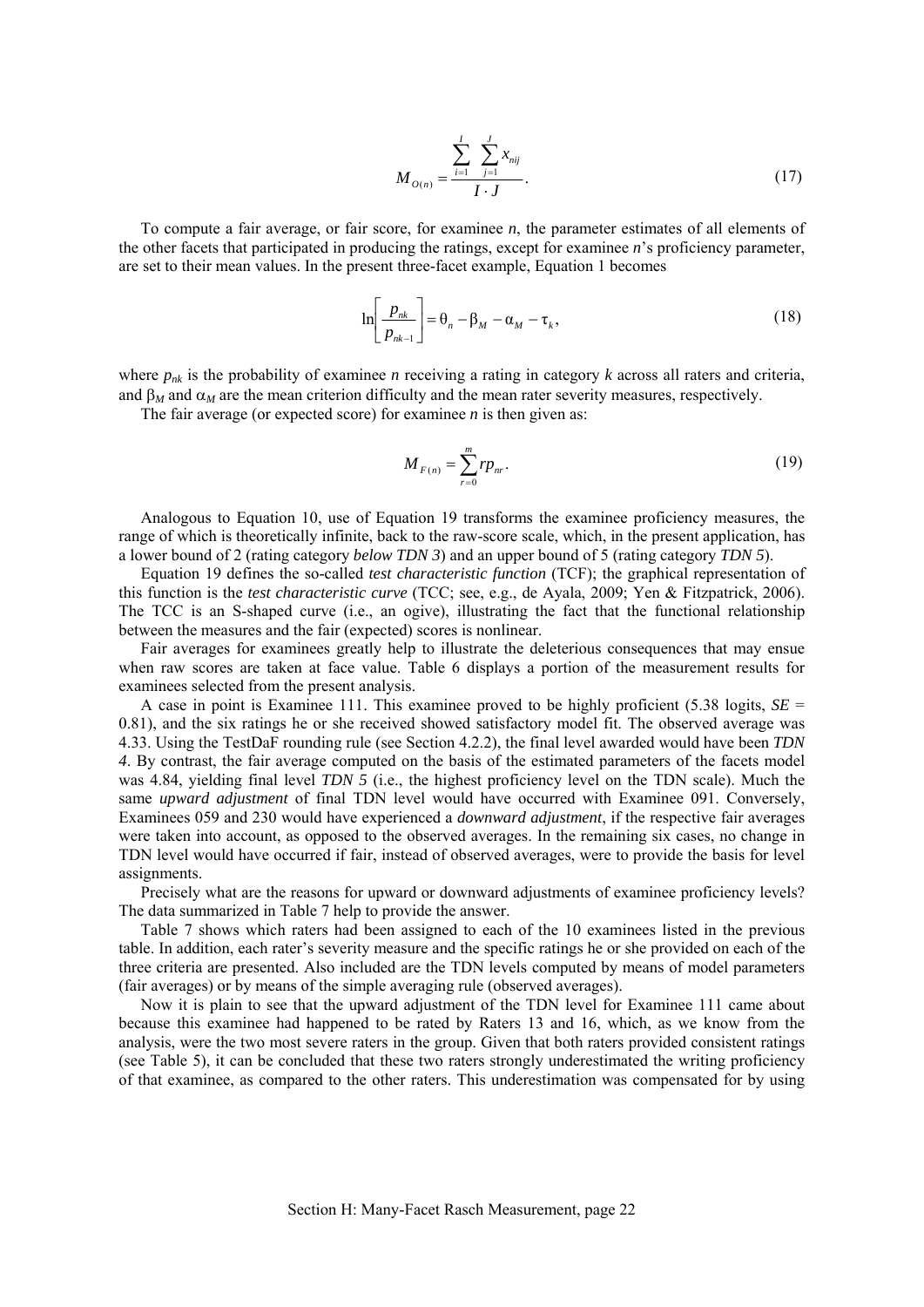| Examinee | Proficiency<br>Measure | <b>SE</b> | Infit | Outfit | Fair Average | Obs. Average | Number of<br>Ratings |
|----------|------------------------|-----------|-------|--------|--------------|--------------|----------------------|
| 111      | 5.38                   | 0.81      | 0.94  | 0.95   | 4.84         | 4.33         | 6                    |
| 239      | 4.14                   | 0.91      | 1.00  | 0.89   | 4.60         | 4.67         | 6                    |
| 091      | 4.12                   | 0.83      | 1.24  | 1.23   | 4.59         | 4.33         | 6                    |
| 059      | 2.31                   | 0.83      | 0.91  | 0.85   | 4.12         | 4.50         | 6                    |
| 032      | 2.17                   | 0.77      | 0.87  | 0.86   | 4.09         | 3.50         | 6                    |
| 213      | 1.29                   | 0.79      | 0.70  | 0.70   | 3.88         | 3.83         | 6                    |
| 153      | 0.41                   | 0.80      | 0.91  | 0.89   | 3.65         | 3.67         | 6                    |
| 230      | $-0.46$                | 0.80      | 0.39  | 0.36   | 3.39         | 3.83         | 6                    |
| 198      | $-1.78$                | 0.78      | 1.16  | 1.16   | 3.02         | 3.17         | 6                    |
| 149      | $-2.67$                | 0.78      | 0.40  | 0.39   | 2.78         | 2.83         | 6                    |

*Table 6.* Measurement Results for the Examinee Facet (Illustrative Examples)

*Note*. *SE* = Standard error. Infit and outfit are mean-square statistics.

| Examinee | Rater    | Severity Measure   | <b>Criterion Ratings</b><br>GI, TT, LR $(TDN^*)$ | Fair Average<br>(TDN) | Obs. Average<br>(TDN) |
|----------|----------|--------------------|--------------------------------------------------|-----------------------|-----------------------|
| 111      | 13<br>16 | 2.09<br>2.40       | $4, 4, 4$ (4)<br>$5, 5, 4$ (5)                   | 4.84(5)               | 4.33(4)               |
| 239      | 08<br>12 | 0.14<br>$-1.00$    | $5, 4, 5$ (5)<br>$5, 4, 5$ (5)                   | 4.60(5)               | 4.67(5)               |
| 091      | 14<br>08 | 1.83<br>0.14       | $4, 4, 3$ (4)<br>$5, 5, 5$ (5)                   | 4.59(5)               | 4.33(4)               |
| 059      | 12<br>03 | $-1.00$<br>$-2.01$ | $5, 5, 4$ (5)<br>$5, 4, 4$ (4)                   | 4.12(4)               | 4.50(5)               |
| 032      | 13<br>16 | 2.09<br>2.40       | $4, 4, 4$ (4)<br>$3, 3, 3$ (3)                   | 4.09(4)               | 3.50(4)               |
| 213      | 13<br>03 | 2.09<br>$-2.01$    | $3, 3, 3$ (3)<br>$5, 5, 4$ (5)                   | 3.88(4)               | 3.83(4)               |
| 153      | 01<br>14 | $-2.23$<br>1.83    | $4, 4, 4$ (4)<br>$3, 3, 4$ (3)                   | 3.65 $(4)$            | 3.67(4)               |
| 230      | 07<br>10 | $-2.24$<br>$-1.02$ | $4, 4, 4$ (4)<br>$4, 3, 4$ (4)                   | 3.39(3)               | 3.83(4)               |
| 198      | 15<br>07 | 1.21<br>$-2.24$    | $2, 2, 3$ (2)<br>$4, 4, 4$ (4)                   | 3.02(3)               | 3.17(3)               |
| 149      | 17<br>11 | $-0.57$<br>0.16    | $3, 3, 3$ (3)<br>$3, 2, 3$ (3)                   | 2.78(3)               | 2.83(3)               |

*Table 7.* Combined Measurement Results for Examinees and Raters (Illustrative Examples)

*Note*. GI = Global impression. TT = Treatment of the task. LR = Linguistic realization. TDN\* = Rater-provided TDN level. TDN = Final TDN level. TDN levels range from 2 (*below TDN 3*, lowest proficiency level) to 5 (*TDN 5*, highest proficiency level).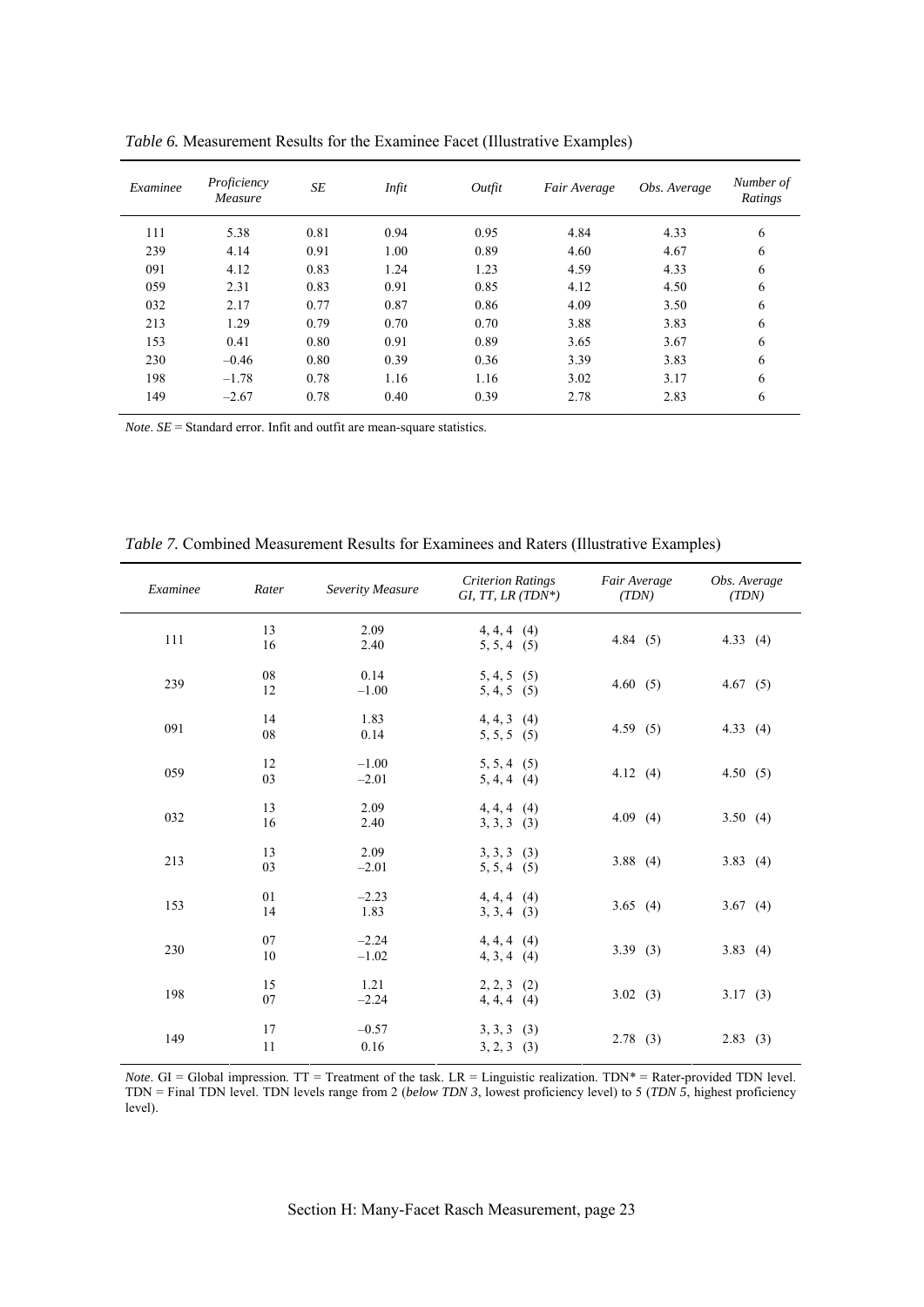the examinee's fair average.<sup>[10](#page-25-0)</sup> Likewise, the downward adjustment of the TDN level for Examinee 059 came about because this examinee had happened to be rated by Raters 12 and 03, which, as we again know from the analysis, were among the most lenient raters in the group. That is, these two raters overestimated the writing proficiency of that examinee, as compared to the other raters (for a related discussion of score adjustments, see Coniam, 2008).

There are six cases in which no upward or downward adjustment occurred, yet these cases are revealing about the impact of the severity effect on the ratings provided. For example, Examinee's 213 fair and observed averages were highly similar (3.88 vs. 3.83), resulting in the same final TDN level (i.e., *TDN 4*). However, the raters involved (Raters 13 and 03) were located at opposing ends of the severity dimension, with TDNs as provided by these raters differing by no less than two TDN levels. Thus, in cases like this, pronounced between-rater severity differences cancelled each other out, making the net result look pretty much like a fair TDN level. It is not hard to imagine what the result would have been if Examinee 213 had happened to be rated by Rater 13 and Rater 16 (which had been Examinee 111's bad luck).

The overall effect of adjusting scores for variations in rater severity across all examinees can be judged by creating a scatter diagram that plots examinee fair scores against their concomitant raterdependent observed scores (Lunz, Wright & Linacre, 1990; McNamara, 1996). Figure 3 displays the *score adjustment diagram* obtained for the present sample of examinees.

Fair and observed averages were highly correlated (Pearson's *r* = .96, *p* < .001; Kendall's tau-b = .86,  $p \leq 0.001$ ). Yet, in a notable number of cases, the differences between both kinds of averages were large enough as to have a critical impact on the assignment of final TDN levels. For example, given an observed average of 3.50, fair averages ranged from 3.04, suggesting *TDN 3*, to 4.09, suggesting *TDN 4*. Actually, in 53 cases (i.e., 17.3% of the sample) observed and fair averages would have led to differences in TDN assignments by exactly one TDN level (Cohen's weighted kappa = .81). The MFRM analysis therefore prevented a possible misclassification of about one-sixth of the examinees.

For the purposes of illustration, in Figure 3 dashed lines are drawn at fair and observed averages equal to 3.50. The intersection of the two lines creates four regions (or quadrants). The top-right and bottom-left regions show correctly classified examinees, that is, these examinees would have been assigned to levels *TDN 3* or *TDN 4* by both fair and observed average (levels *below TDN 3* and *TDN 5* are not considered in this example).

By contrast, the top-left and bottom-right regions show incorrectly classified examinees. Thus, examinees located in the top-left region would have been assigned to *TDN 4* by observed average but to *TDN 3* by fair average. This corresponds to a downward adjustment in 22 cases (note that some examinees had identical combinations of fair and observed average and thus are represented by dots printed on top of each other). Conversely, examinees located in the bottom-right region would have been assigned to *TDN 3* by observed average but to *TDN 4* by fair average. This corresponds to an upward adjustment in 3 cases. Across TDN levels, there would have been 41 downward adjustments and 12 upward adjustments.

Generally speaking, the horizontal spread of fair averages corresponding to each observed average shows the degree to which differences in rater severity obscure the meaning of an observed score, and the vertical spread of observed scores corresponding to each fair score shows the range of observed scores that an examinee of any given proficiency might receive depending on the rater or raters that happened to rate him or her. How many downward or upward adjustments result in a given analysis, and which levels are affected by each kind of adjustment, depends on (a) the distribution of the observed scores in the sample of examinees, (b) the distribution of the severity measures within the group of raters awarding the scores, and (c) the number of categories contained in the rating scale and consistently used by the raters (the higher this number, the more adjustments are likely to result).

<u>.</u>

<span id="page-25-0"></span><sup>10</sup> With respect to the specific case of Examinee 111, Rater 16 provided less harsh ratings than Rater 13, although the severity estimate for Rater 16 was higher than that of Rater 13. Yet, both raters' overall severity estimates did not differ significantly. Moreover, Rater 16 tended to provide a greater number of harsh ratings at lower proficiency levels, particularly at level *TDN 3* (see Table 2, Section 4.2).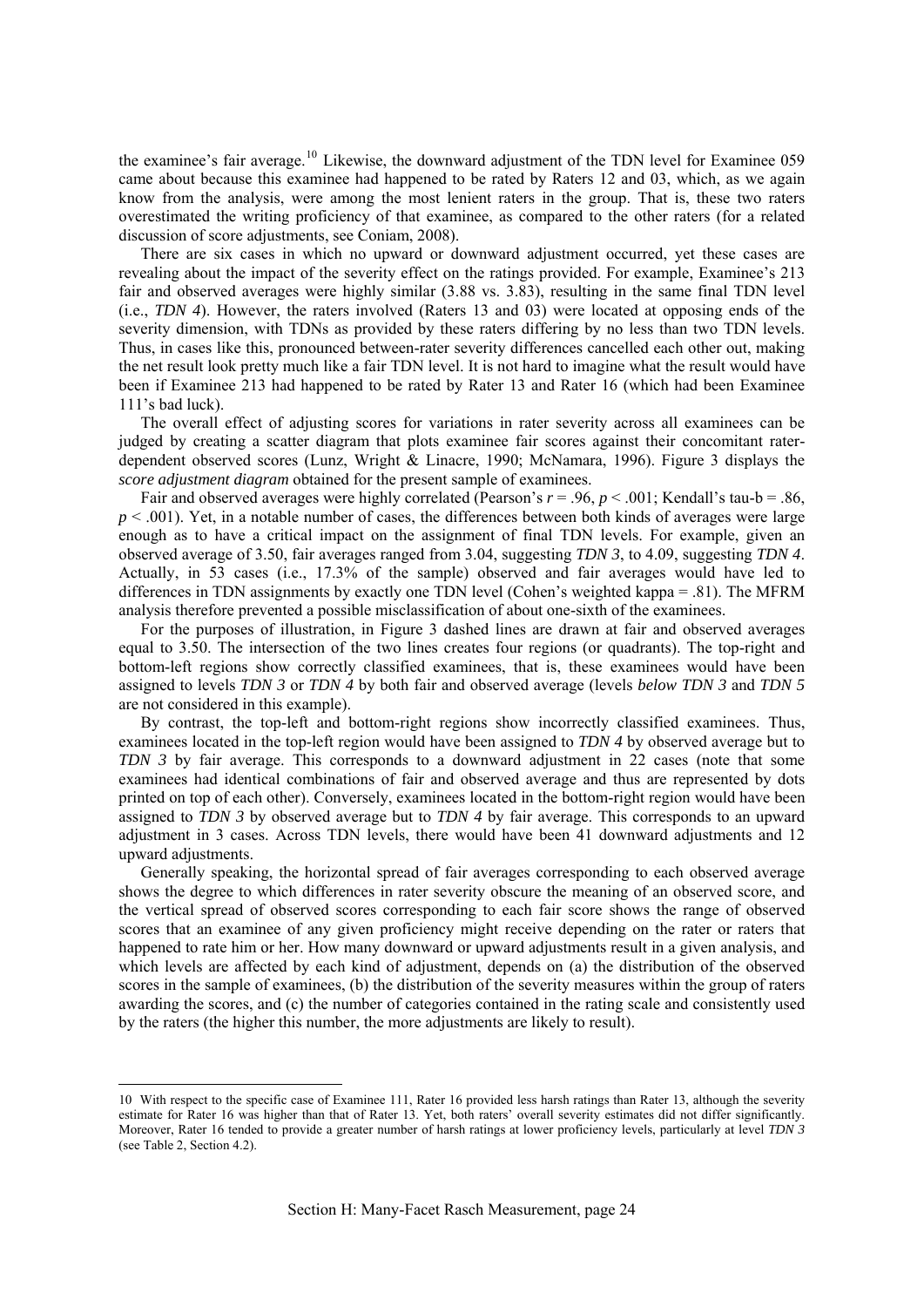<span id="page-26-0"></span>

*Figure 3.* Score adjustment diagram. The diagram shows the relationship between fair, adjusted scores (horizontal axis) and observed, unadjusted scores (vertical axis).

## **5.5 Criterion measurement results**

As mentioned earlier, raters utilized three criteria when scoring examinee performance: *global impression*, *treatment of the task*, and *linguistic realization*. In the present analysis, this set of criteria formed the third facet. Table 8 presents the measurement results.

Considering first the estimates of criterion difficulty, it is obvious that *linguistic realization* and *treatment of the task* were fairly difficult, as compared to *global impression*. Using the approximate *t*statistic as shown in Equation 13, the difficulty measures of the first two criteria did not differ significantly from each other, yet the difficulty measures of each of these were significantly different from the third criterion (i.e., *global impression*).

Fit indices for all three criteria stayed well within even narrow quality control limits of 0.70 and 1.30. This finding is in line with the assumption of psychometric unidimensionality of the present set of criteria (Henning, 1992; McNamara, 1996). That is, all three criteria seemed to relate to the same dimension, as assumed by the Rasch model (see also Section 6.2 for a brief discussion of the dimensionality issue).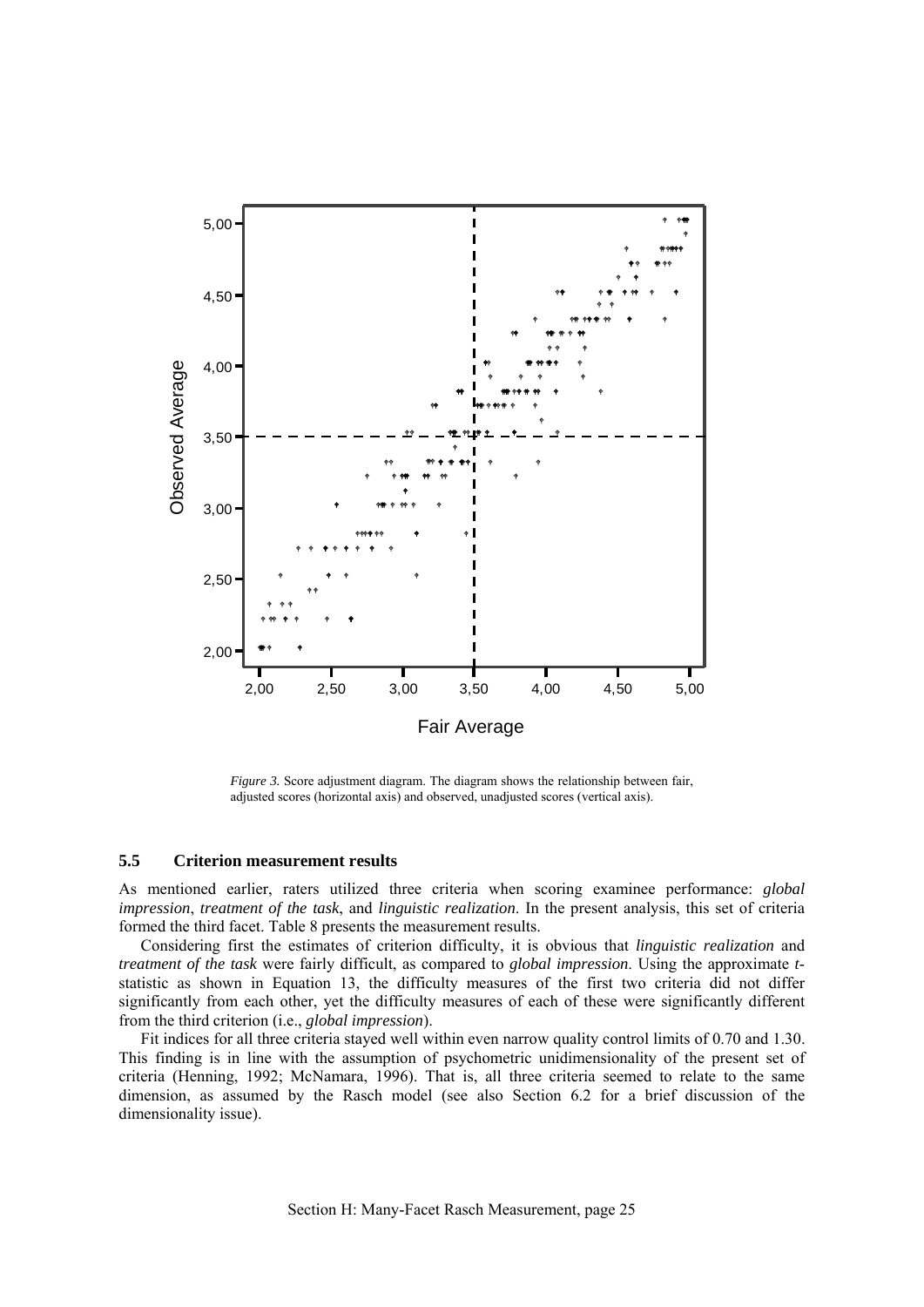| Criterion | Difficulty<br>Measure | SE   | Infit | Outfit | Fair Average | Obs. Average | Number of<br>Ratings |
|-----------|-----------------------|------|-------|--------|--------------|--------------|----------------------|
| LR        | 0.53                  | 0.08 | 0.97  | 0.96   | 3.52         | 3.53         | 648                  |
| TT        | 0.43                  | 0.08 | 1.10  | 1.07   | 3.55         | 3.55         | 648                  |
| GI        | $-0.97$               | 0.08 | 0.90  | 0.91   | 3.93         | 3.88         | 648                  |

<span id="page-27-0"></span>*Table 8.* Measurement Results for the Criterion Facet

*Note*. LR = Linguistic realization. TT = Treatment of the task. GI = Global impression. *SE* = Standard error. Infit and outfit are mean-square statistics.

## **5.6 Rating scale effectiveness**

Another relevant issue concerns the quality of the TDN rating scale that the raters employed to evaluate examinees' essays. To examine whether the four categories on the TDN scale (i.e., *below TDN 3, TDN 3*, *TDN 4*, *TDN 5*) functioned as intended, various statistical indicators are available (for detailed guidelines, see Linacre, 2004b; see also Bond & Fox, 2007).

An important indicator refers to the average measure by rating scale category. This indicator is computed as the average of the examinee proficiency measures that are modeled to produce the observations in a given category. The requirement is that average measures advance monotonically with categories; that is, the higher the category, the larger the average measure. When this requirement is met, it is safe to conclude that higher ratings correspond to "more" of the variable being measured. Otherwise, the meaning of the rating scale would remain unclear and, therefore, doubt would be cast on the validity of the measurement outcomes.

Another indicator of rating scale effectiveness refers to the mean-square outfit statistic computed for each rating category. This indicator compares the average examinee proficiency measures and the expected examinee proficiency measure, that is, the examinee proficiency measure the model would predict for a given rating category if the data were to fit the model. The greater the difference between the average and the expected measures, the larger the mean-square outfit statistic will be. In general, this statistic should not exceed 2.0.

Finally, the quality of a rating scale can be judged by the ordering of the category thresholds. These thresholds should advance monotonically with categories. When they do not, that is, when the thresholds are disordered, it can be concluded that the rating scale did not function properly (for an illustrative example, see Tennant, 2004). Note, however, that the requirement of ordered thresholds is not part of the mathematical structure of the rating scale or partial credit models (see Luo, 2005; Verhelst & Verstralen, 2008).

Table 9 summarizes the findings regarding these indices. As the table shows, average measures of examinee proficiency increased as the rating categories increased. Similarly, values of the outfit meansquare statistic were equal, or very close, to the expected value of 1. Finally, there was a clear progression of scale category thresholds from –3.60 logits (i.e., the threshold between categories *below TDN 3* and *TDN 3*) to 3.70 logits (i.e., the threshold between categories *TDN 4* and *TDN 5*). Taken together, these findings strongly confirm that the TDN rating scale categories were properly ordered and working as intended.

Figure 4 provides a graphical illustration of the TDN scale functionality. Specifically, the figure shows the *category probability curves* for the four-category scale that the raters used when rating examinees on the three criteria. The horizontal axis is the examinee proficiency scale; the vertical axis gives the probability of being rated in each category. There is one curve for each category. The points along the horizontal axis at which the probability curves of two adjacent rating scale categories cross denote the category thresholds.

As can be seen, there is a separate peak for each category; that is, each category is in turn the most likely category along the latent variable. Put differently, each peak appears as a distinct "hill". Similarly, the category thresholds are nicely ordered from left to right.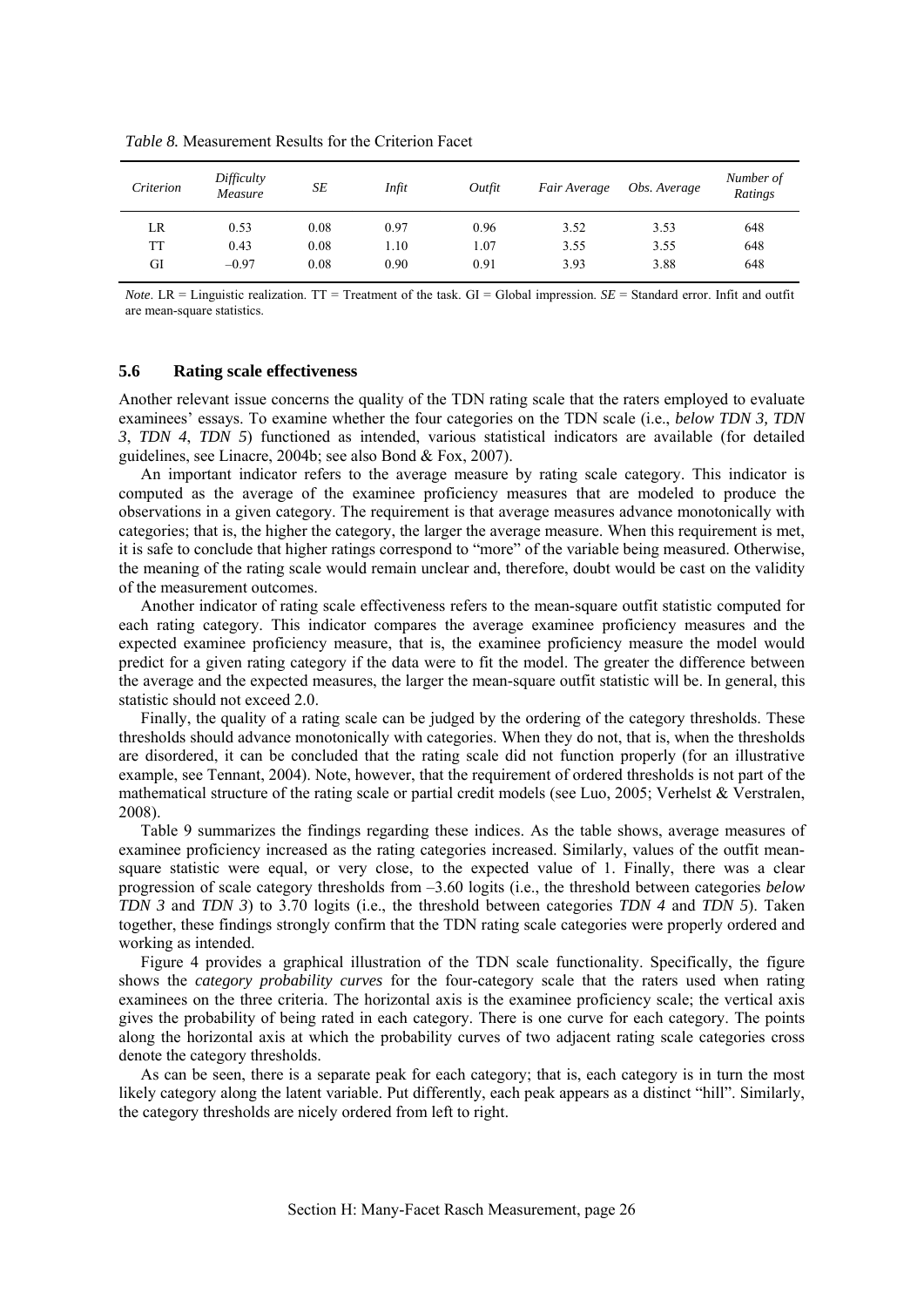| Category    | Absolute<br>Frequency | Relative<br>Frequency | Average<br>Measure | Outfit | <b>Threshold</b> | SE   |
|-------------|-----------------------|-----------------------|--------------------|--------|------------------|------|
| below TDN 3 | 209                   | 11%                   | $-4.13$            | 1.0    |                  |      |
| TDN 3       | 543                   | 30%                   | $-1.19$            | 0.9    | $-3.60$          | 0.11 |
| TDN 4       | 733                   | 40%                   | 1.60               | 1.0    | $-0.10$          | 0.07 |
| TDN 5       | 348                   | 19%                   | 4.29               | 1.0    | 3.70             | 0.08 |

<span id="page-28-0"></span>*Table 9.* Category Statistics for the TDN Rating Scale

*Note*. Outfit is a mean-square fit index. Thresholds are Rasch-Andrich thresholds. *SE* = Standard error.



*Figure 4*. Category probability curves for the TDN rating scale.

## **5.7 Global model fit**

Generally speaking, Rasch models are idealizations of empirical observations. Therefore, empirical data will never fit a given Rasch model perfectly. In other words, with a sufficiently large sample of data any model can be shown to be false (Lord & Novick, 1968). The really interesting question concerns the *practical utility* of a model; that is, we need to know whether the data fit the model usefully, and, when misfit is found, how much misfit there is and where it comes from (see also Section 5.3.1).

For the purposes of illustration, one way to assess overall data–model fit is to examine responses that are unexpected given the assumptions of the model (for a detailed discussion of various fit assessment approaches, see Fischer, 2007). According to Linacre (2008), satisfactory model fit is indicated when about 5% or less of (absolute) standardized residuals are  $\geq$  2, and about 1% or less of (absolute) standardized residuals are  $\geq$  3.

Considering the present sample, there was a total of 1,944 valid responses, that is, responses used for estimation of model parameters. Of these, 100 responses (or 5.1%) were associated with (absolute) standardized residuals  $\geq 2$ , and 4 responses (or 0.2%) were associated with (absolute) standardized residuals  $\geq 3$ . Overall, then, these findings would indicate satisfactory model fit.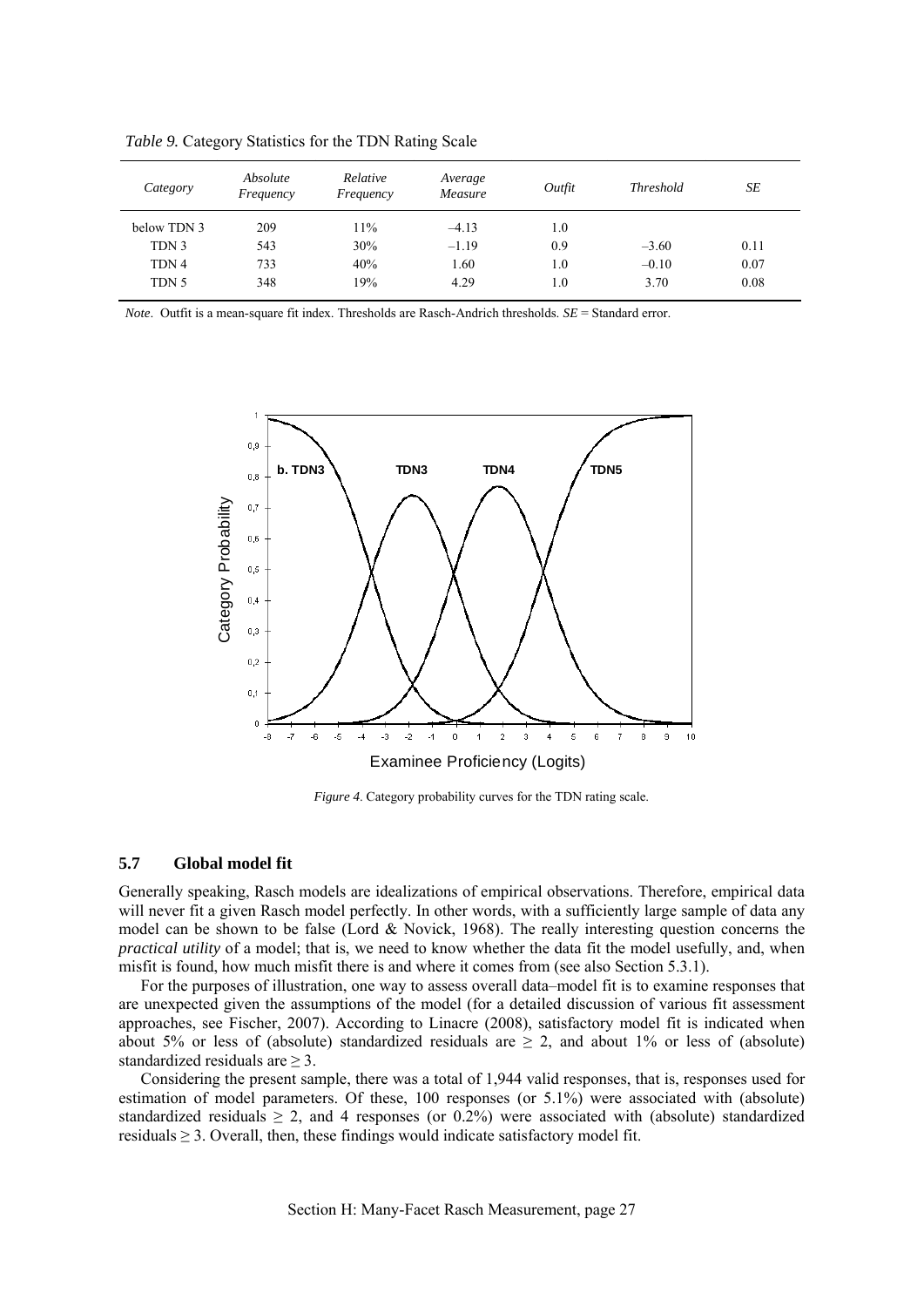## <span id="page-29-0"></span>**6. MFRM Model Variations**

MFRM models can be tailored to fit a variety of assessment situations, not only those involving raters. In order to provide a brief overview of model variations, I first discuss different response formats and touch upon the issue of dimensionality. Then, my focus is on polytomous responses (rating data) and different ways to model the structure of rating scales. Finally, I illustrate ways to model interactions between facets.

#### **6.1 Response formats**

The responses which are used to estimate the parameters of a particular facets model most often are polytomous, as when raters score examinee performance on rating scales. Other types of responses also suitable for a facets analysis are, of course, dichotomous responses, as when examinees take a multiplechoice vocabulary test with items scored either correct or incorrect.

Types of responses much less common in language testing contexts are binomial trials or Poisson counts (Wright & Masters, 1982). *Binomial trials* refer to situations where examinees are given a fixed number of independent attempts at an item or a task, and the number of successes or failures is counted (e.g., counts of reading or writing errors; see also Section 7.3). If the number of independent binomial trials is potentially infinite and the probability of success at each trial is small, then the resulting data may be modeled as *Poisson counts* (e.g., the number of words that an examinee can read within five minutes). Finally, even mixtures of different response types, as when dichotomous responses, polytomous responses, and binomial trials are combined in a single data set, can be used for the purposes of parameter estimation in a MFRM context.

## **6.2 Dimensionality**

MFRM models are typically used to measure a single latent trait or dimension (e.g., examinee writing proficiency); that is, they are *unidimensional* models. Thus, when there is sufficient data–model fit, the assumption of unidimensionality is supported (see, e.g., Henning, 1992; E. V. Smith, 2002; Tennant & Pallant, 2006). In case of misfit, however, it does not follow that this assumption is to be rejected right away. Model misfit can be caused by a number of factors. Multidimensionality of the construct being measured is just one of these. Yet, when there is empirical evidence pointing to a multidimensional construct, or when theoretical considerations suggest postulating multiple latent dimensions, unidimensional models may be abandoned in favor of a multidimensional approach. For example, reading comprehension items may demand distinct cognitive operations from examinees to provide the correct answer, with each kind of operation corresponding to a different dimension, or a mathematics test may address multiple domains, including reasoning, problem solving, and spatial skills.

The basic assumption underlying the use of *multidimensional* IRT or Rasch models is that examinees vary on a number of different proficiency dimensions. In other words, an examinee's location is a point in a multidimensional space rather than a point along a single continuum. Multidimensional models are attractive because they allow for different competency profiles and learning styles, but they complicate the assignment of levels because decisions must be made (explicitly or implicitly) about the degree to which strengths along one dimension compensate for weaknesses along another dimension. In practice, the levels are defined along one dimension, and so the reported results must also lie along that one dimension. Is should also be noted that some multidimensional IRT models can produce paradoxical results; that is, getting an item correct may actually *decrease* the estimate of an examinee's proficiency in some dimension (Hooker, Finkelman  $\&$  Schwartzman, in press). Surely, this calls into question the appropriateness of such models for assigning scores or levels to examinees, particularly in high-stakes testing.

Until recently, multidimensional IRT modeling approaches have only rarely been adopted in educational or language testing contexts (for some illustrative applications, see Hartig & Höhler, 2008; Liu, Wilson & Paek, 2008). General reviews were provided by Briggs and Wilson (2004), Carstensen and Rost (2007), Reckase (2007), and Rost and Walter (2006). Note that the FACETS program, which is used throughout the sample data analysis in this chapter, implements unidimensional Rasch models only.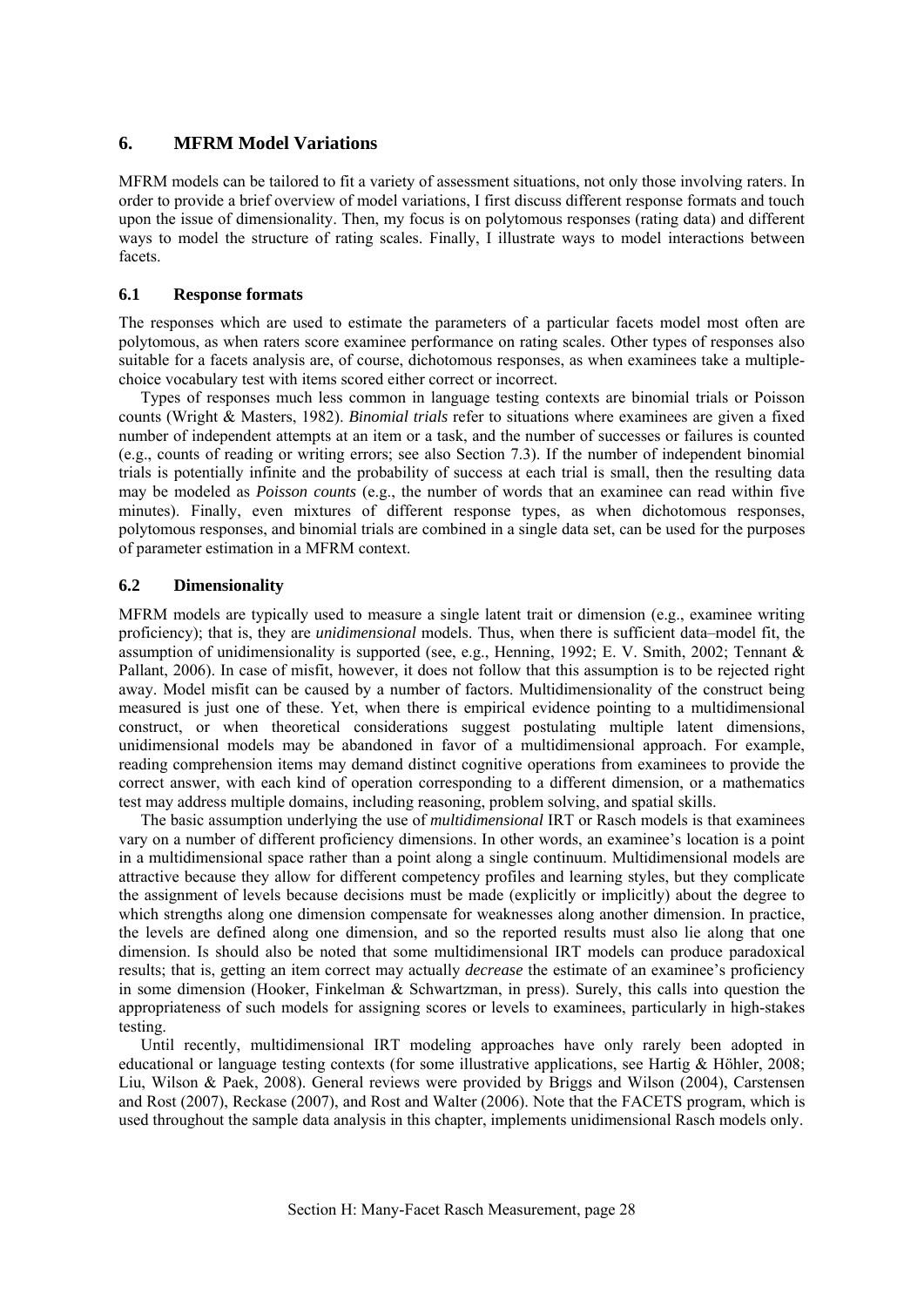#### <span id="page-30-0"></span>**6.3 Rating scale and partial credit models**

When polytomous responses are considered, the issue of the implied structure of the rating scale comes to the fore. The facets model used in the previous sample data analysis was based on the assumption that all three criteria shared a *common* rating scale structure. That is, each category on one criterion scale (e.g., *TDN 3* on *global impression*) was assumed to be functionally equivalent to the same category on the other criterion scales (i.e., *TDN 3* on *treatment of the task* and on *linguistic realization*). Therefore, the MFRM analysis yielded only a single measurement table containing the rating scale category statistics (see Table 9), and it yielded only a single set of category probability curves (see Figure 4). The category statistics provided a summary of how the raters (as a group) used each of the four categories across the three criterion scales. Put differently, the category thresholds were assumed to be constant across the criteria.

To investigate the extent to which this assumption was actually borne out in the data, the model statement shown in Equation 1 had to be modified by changing the specification of the category coefficient term from  $\tau_k$  (with a single index) to  $\tau_{ik}$  (with a double index). The revised model statement would be specified as follows:

$$
\ln\left[\frac{p_{\text{nijk}}}{p_{\text{nijk}-1}}\right] = \theta_n - \beta_i - \alpha_j - \tau_{ik},\qquad(20)
$$

where all the parameters are as in Equation 1 except for the τ*ik* term, which now represents the difficulty of scale category *k* relative to scale category *k* – 1 on criterion *i*.

Equation 20 is an expression for a *criterion-related three-facet partial credit model*. This model could also be called a *hybrid model*, since it combines a partial-credit component applied to the criteria with a rating scale component applied to the raters (Myford & Wolfe, 2003).

More specifically, the  $\tau_{ik}$  term indicates that the rating scale for each criterion is modeled to have its own category structure; that is, the structure of the rating scale is allowed to vary from one criterion to another. For example, a rating of *TDN 4* on *global impression* may be more difficult (or easier) for examinees to attain relative to *TDN 5* than is a rating of *TDN 4* on *treatment of the task*. A criterionrelated partial credit MFRM analysis reveals the scale structure of each individual criterion scale and thus provides information about how the group of raters used each category on each criterion.

Figure 5 shows the variable map resulting from the partial credit analysis of the sample data based on the model presented in Equation 20. The headings of the first four columns are the same as before (see Figure 2), with only slight changes in the estimates of parameters for examinees, raters, and criteria. But now each criterion has its own rating scale structure. The corresponding criterion scales are shown in columns 5 through 7 (in the order the scales were entered into the FACETS program).

Particularly interesting are the locations of the criterion-specific category thresholds (indicated by the horizontal dashed lines). Regarding *global impression* and *treatment of the task*, differences between threshold locations are negligibly small. Only the location of the threshold between categories *below TDN 3* and *TDN 3* of *linguistic realization* is placed slightly lower, as compared to the other two scales. Thus, as a group, raters used the TDN scale in much the same way across the three criteria.

Table 10 summarizes the category calibrations, or thresholds, for each criterion, as well as the means and standard deviations of the threshold estimates. This table confirms that the rating scale category calibrations were highly consistent across criteria. In each case, the differences between mean thresholds of rating scale categories were substantially larger than the corresponding standard deviations. In addition, the thresholds for each criterion were widely separated along the examinee proficiency scale. Thus, on each criterion, examinees had a high probability of being correctly classified into a rating scale category that best described their proficiency. In other words, the three criteria discriminated equally well between high and low proficiency examinees.<sup>[11](#page-30-1)</sup>

<u>.</u>

<span id="page-30-1"></span><sup>11</sup> On the basis of the criterion-related partial credit model, the average threshold difference computed for a particular criterion can be used as an *indirect* measure of the criterion's discrimination. Alternatively, to estimate the discrimination (or slope) parameter directly, the *generalized partial credit model* (Muraki, 1992) or the *generalized multilevel facets model* (Wang & Liu, 2007) could be employed (see also Embretson & Reise, 2000; Linacre, 2006b; Rost, 2004).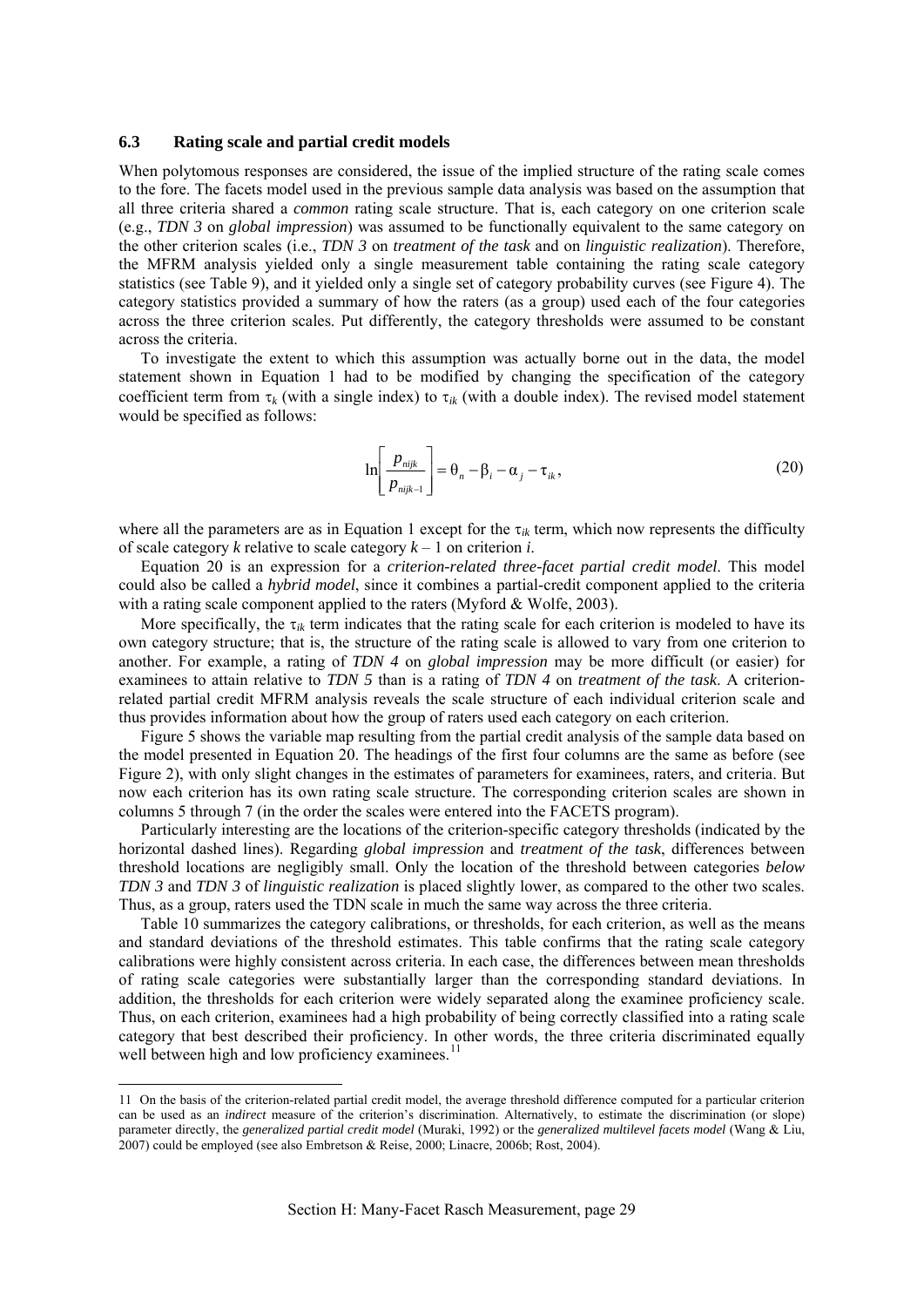| Logit            | <b>Examinee</b> | Rater             | <b>Criterion</b> |            | Rating scale for each criterion |            |  |  |  |
|------------------|-----------------|-------------------|------------------|------------|---------------------------------|------------|--|--|--|
|                  | High            | Severe            | $\it{Hard}$      | ${\rm GI}$ | <b>TT</b>                       | ${\rm LR}$ |  |  |  |
|                  |                 |                   |                  | (TDN 5)    | (TDN 5)                         | (TDN 5)    |  |  |  |
| $\,8\,$          |                 |                   |                  |            |                                 |            |  |  |  |
|                  |                 |                   |                  |            |                                 |            |  |  |  |
| $\boldsymbol{7}$ |                 |                   |                  |            |                                 |            |  |  |  |
|                  |                 |                   |                  |            |                                 |            |  |  |  |
| $\sqrt{6}$       | $^\ast$<br>$*$  |                   |                  |            |                                 |            |  |  |  |
| 5                | *<br>$\ast$     |                   |                  |            |                                 |            |  |  |  |
|                  | $***$           |                   |                  |            |                                 |            |  |  |  |
| $\overline{4}$   | ***             |                   |                  |            |                                 |            |  |  |  |
|                  | **<br>**        |                   |                  |            |                                 |            |  |  |  |
| $\mathfrak{Z}$   | **<br>***       |                   |                  |            |                                 |            |  |  |  |
|                  | **              | 16                |                  |            |                                 |            |  |  |  |
| $\sqrt{2}$       | *******<br>***  | 13 14             |                  | TDN 4      | TDN 4                           | TDN 4      |  |  |  |
| $\mathbf{1}$     | ***<br>*****    | 09<br>15<br>05    |                  |            |                                 |            |  |  |  |
|                  | ***<br>****     | 04                |                  |            |                                 |            |  |  |  |
| $\boldsymbol{0}$ | ***             | 08 11 18<br>06    | LR TT            |            |                                 |            |  |  |  |
|                  | ******<br>****  | 17                |                  |            |                                 |            |  |  |  |
| $^{\rm -1}$      | ***<br>$***$    | $10\,$<br>12      | ${\rm GI}$       |            |                                 |            |  |  |  |
|                  | *****           | 02                |                  |            |                                 |            |  |  |  |
| $-2$             | $***$<br>$***$  | 03<br>$01\quad07$ |                  | TDN 3      | TDN 3                           | TDN 3      |  |  |  |
| $-3$             | **<br>**        |                   |                  |            |                                 |            |  |  |  |
|                  | $\ast$          |                   |                  |            |                                 |            |  |  |  |
| $-4$             | ***             |                   |                  |            | ----                            |            |  |  |  |
|                  |                 |                   |                  |            |                                 |            |  |  |  |
| $-5$             | $\ast$          |                   |                  |            |                                 |            |  |  |  |
|                  |                 |                   |                  |            |                                 |            |  |  |  |
| $-6$             |                 |                   |                  |            |                                 |            |  |  |  |
|                  |                 |                   |                  |            |                                 |            |  |  |  |
| $^{\rm -7}$      |                 |                   |                  |            |                                 |            |  |  |  |
|                  | $Low$           | Lenient           | Easy             | (below 3)  | (below 3)                       | (below 3)  |  |  |  |

*Figure 5*. Variable map from the many-facet partial credit analysis. Each star in the second column represents three examinees, and a dot represents one or two examinees. Scoring criteria in the fourth column are as follows:  $LR =$  linguistic realization,  $TT =$ treatment of the task, GI = global impression. The horizontal dashed lines in columns 5 through 7 indicate the category threshold measures for each of the three criterion scales.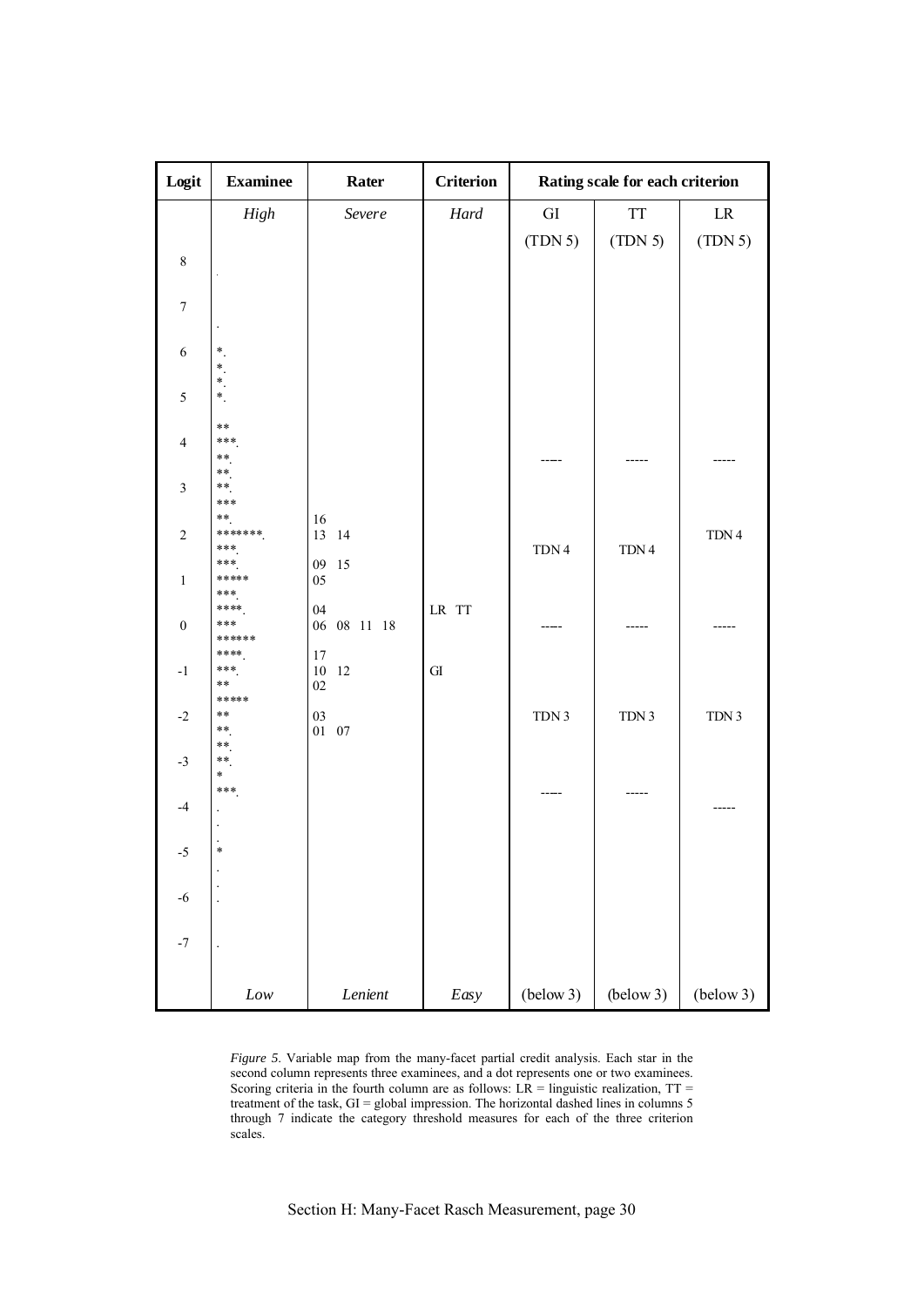|                  | Global impression |      | Treatment of the task |      | Linguistic realization |      |         | <i>Threshold</i> |  |
|------------------|-------------------|------|-----------------------|------|------------------------|------|---------|------------------|--|
| Category         | <b>Threshold</b>  | SЕ   | <b>Threshold</b>      | SE   | <b>Threshold</b>       | SЕ   | M       | SD               |  |
| TDN 3            | $-3.48$           | 0.22 | $-3.50$               | 0.17 | $-3.78$                | 0.18 | $-3.59$ | 0.17             |  |
| TDN <sub>4</sub> | $-0.20$           | 0.14 | $-0.20$               | 0.13 | 0.05                   | 0.13 | $-0.12$ | 0.14             |  |
| TDN 5            | 3.68              | 0.13 | 3.70                  | 0.15 | 3.73                   | 0.16 | 3.70    | 0.03             |  |

*Table 10.* Rating Scale Category Calibrations for Criteria

*Note*. Thresholds are Rasch-Andrich thresholds. *SE* = Standard error.

Two other kinds of hybrid models, which I present only briefly here, result from further varying the specification of the category coefficient. The first kind is suited to studying the way in which *each* rater used the set of criterion scales:

$$
\ln\left[\frac{p_{\text{nijk}}}{p_{\text{nijk}-1}}\right] = \theta_n - \beta_i - \alpha_j - \tau_{jk}.
$$
\n(21)

The only difference from Equation 20 is that the  $\tau_{ik}$  term now represents the difficulty of scale category *k* relative to rater *j*.

Equation 21 is an expression for a *rater-related three-facet partial credit model*. This model combines a partial-credit component applied to the raters with a rating scale component applied to the criteria (Myford & Wolfe, 2003; see also Congdon & McQueen, 2000b; Wolfe, 2009). More specifically, the  $\tau_{ik}$  term indicates that the rating scale for each rater is modeled to have its own category structure; that is, the structure of the rating scale is allowed to vary from one rater to another. A raterrelated partial credit MFRM analysis reveals the pattern that individual raters exhibited when using the set of three criterion scales. In other words, this analysis would show how a particular rater used each category of the rating scale *across all* criteria.

Finally, to look at the way *each* rater used each category of the rating scale on *each* criterion, the partial-credit components from the models specified in Equations 20 and 21 would have to be merged:

$$
\ln\left[\frac{p_{\text{nijk}}}{p_{\text{nijk}-1}}\right] = \theta_n - \beta_i - \alpha_j - \tau_{ijk}.
$$
\n(22)

Now the τ*ijk* term (note the triple index) represents the difficulty of scale category *k* relative to criterion *i* and rater *j*.

Equation 22 is an expression for a *criterion- and rater-related three-facet partial credit model*. This model combines a partial-credit component applied to the criteria with a partial-credit component applied to the raters (Myford & Wolfe, 2003). More specifically, the τ*ijk* term indicates that the rating scale for each criterion *and* each rater is modeled to have its own category structure. A combined criterion- and rater-related partial credit MFRM analysis reveals the pattern that individual raters exhibited when using each of the criterion scales.

Compared to their rating scale counterparts, partial credit model variants generally require larger sample sizes in order to achieve similar stability of parameter estimates across samples. According to Linacre (1994, 2004b), usefully stable estimates may be obtained when there are at least 30 observations per element, and at least 10 observations per rating scale category. Thus, when a model such as the one specified in Equation 22 were to be used, the minimum requirement of 10 observations per category would be considerably harder to satisfy than when the rating scale model of Equation 1 were chosen.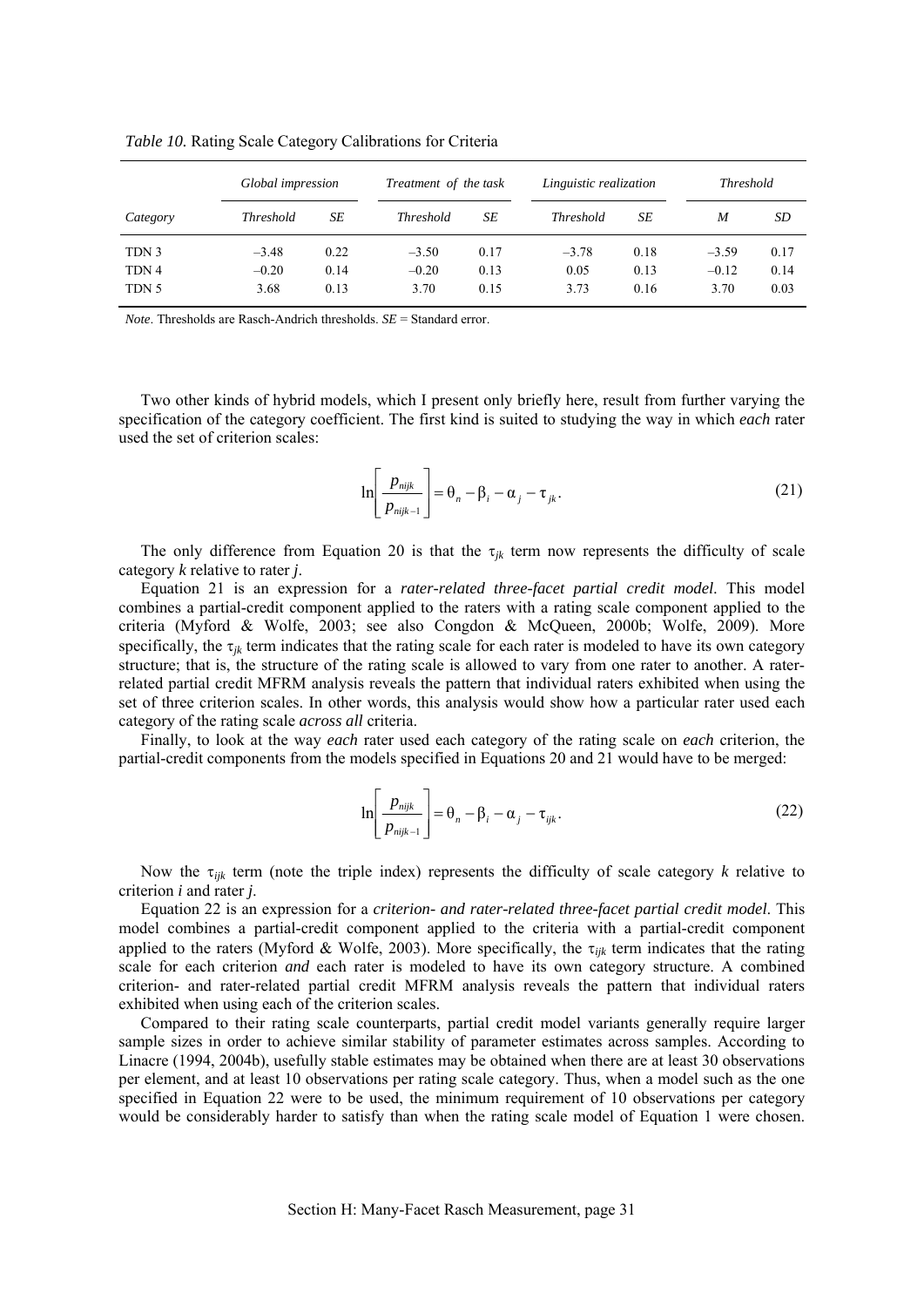<span id="page-33-0"></span>This is because, in the partial credit model, category coefficients would have to be estimated for each criterion–rater combination separately.

#### **6.4 Modeling facet interactions**

The MFRM models discussed so far allow the researcher to single out the effect that each of a number of the facets under investigation has on the measurement results. These models do not take interactions between facets into account. That is why they are also called *main-effects models* (see, e.g., Rost & Walter, 2006; Schumacker, 1996). Yet, as mentioned in the discussion of the conceptual–psychometric framework (Section 4.3), interactions between facets may come into play and, thus, are an important issue to consider when modeling performance assessments.

Based on the parameters estimated for examinees, criteria, raters, and other facets included in a model of the kind shown in Equation 1, various interactions between facets, or differential facet functioning (DFF), can be examined. When referring to interactions involving raters, an interaction analysis is said to address *differential rater functioning* (DRF; also called *bias analysis*; see, e.g., Du et al., 1996; Engelhard, 2007a; McNamara, 1996; Myford & Wolfe, 2003; Schaefer, 2008). Depending on the number of facets considered, the analysis may address *two-way* interactions, *three-way* interactions, or even *higher-way* interactions.

With respect to the purpose of an interaction analysis, it is useful to distinguish between exploratory and confirmatory analyses. An *exploratory* interaction analysis aims at identifying systematic deviations from model expectations without any specific hypothesis in mind. That is, each and every combination of elements from two or more different facets is scanned for significant differences between observed and expected scores. The expected scores are derived from the basic MFRM model that does not include any interaction, that is, from the main-effects model. Significant differences are flagged and may then be inspected more closely. Possibly, some kind of post-hoc explanation can be reached that may in turn serve to devise a more focused interaction analysis.

Based on a theoretical rationale, on prior research, or on repeated observations, a researcher may want to test a specific interaction hypothesis; that is, a hypothesis that explicitly states which facets or which subgroups of elements of particular facets are likely to be involved in generating patterns of systematic violations of model expectations. In such a situation, a *confirmatory* interaction analysis is called for. Typically, in a confirmatory analysis some distal variable such as examinee gender or time of scoring session is considered a factor potentially exerting additional influence on the ratings.

#### **6.4.1 Exploratory interaction analysis**

To conduct an exploratory interaction analysis, the basic MFRM model is extended by adding a separate parameter that represents the interaction between the relevant facets. For example, considering again the model specified in Equation 1, the interaction between the examinee facet and the rater facet can be studied by adding an Examinee-by-Rater interaction parameter. The model statement then becomes:

$$
\ln\left[\frac{p_{\text{nijk}}}{p_{\text{nijk}-1}}\right] = \theta_n - \beta_i - \alpha_j - \varphi_{\text{nj}} - \tau_k,\tag{23}
$$

where ϕ*nj* is the Examinee-by-Rater interaction parameter, also called *bias parameter* (or *bias term*).

The computer program FACETS reports a *bias statistic*, which can be used to judge the statistical significance of the size of the bias parameter estimate. That is, this statistic provides a test of the hypothesis that there is no bias apart from measurement error. The bias statistic is approximately distributed as a *t* statistic (with  $df =$  number of observations  $-1$ ). Referring to the bias term specified in Equation 23, the bias statistic is

$$
t_{nj} = \hat{\varphi}_{nj} / SE_{nj},\tag{24}
$$

where  $SE_{nj}$  is the standard error of the bias parameter estimate.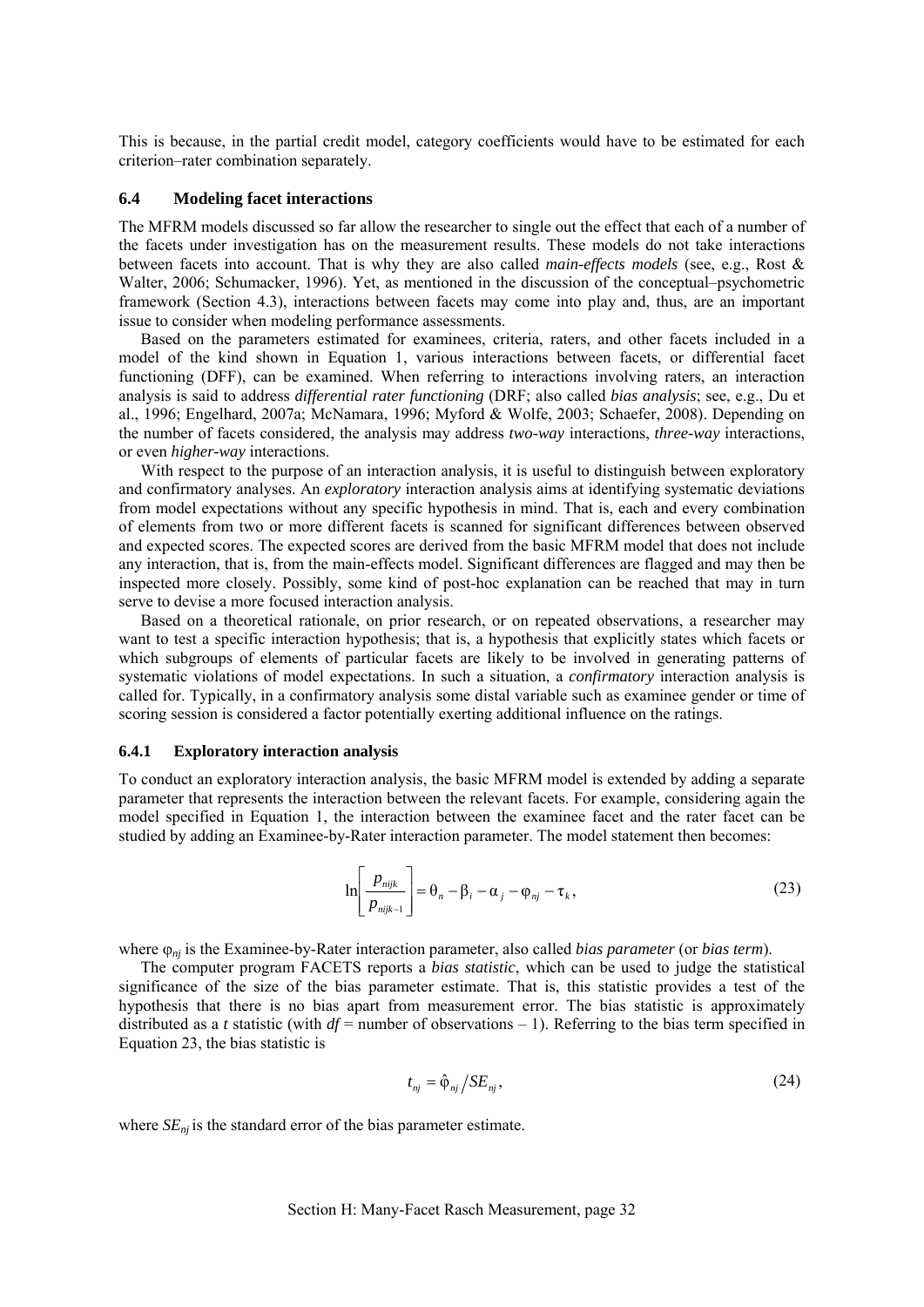An Examinee-by-Rater interaction analysis is suited to investigate whether each rater maintained a uniform level of severity across examinees, or whether particular raters scored some examinees' performance more harshly or leniently than expected. Another two-way interaction analysis would test for patterns of unexpected ratings related to particular scoring criteria. To examine whether the combination of a particular rater and a particular criterion resulted in too harsh or too lenient scores awarded to some examinees, a three-way interaction analysis could be performed.

Drawing again on the writing performance data, Table 11 presents summary statistics showing the group-level results for these three bias analyses, that is, for the two two-way analyses (Examinee-by-Rater, Criterion-by-Rater) and for the three-way analysis (Examinee-by-Criterion-by-Rater).

Table 11 lists the total number of combinations of facet elements considered in each interaction analysis (i.e., excluding elements with extreme scores), the percentage of (absolute) *t* values equal or greater than 2, the minimum and maximum *t* values, as well as their means and standard deviations.

Whereas the percentage values for the Examinee-by-Rater and the Examinee-by-Criterion-by-Rater interactions were fairly low, a considerable number of combinations of raters and criteria were associated with substantial differences between observed and expected scores (see, for a similar finding in the TestDaF context, Eckes, 2005b). This indicates that the raters failed to keep a particular level of severity or leniency across the three criteria. They tended instead to alternate between harsher ratings on one criterion and more lenient ratings on some other criterion. Such criterion-dependent variations of rater behavior could be targeted in rater trainings.

At the individual level, that is, at the level of each individual rater, *bias control tables* and *bias control charts* (or *bias diagrams*) can be constructed for those raters exhibiting unusual rating behavior. These tables and charts also help to identify scores a rater awarded to a particular examinee that were highly unexpected, given the examinee's level of proficiency and the rater's level of severity. To illustrate, Table 12 depicts a small portion of the bias control findings for Rater 05.

For each examinee, this table lists the proficiency measure, the number of ratings (one for each criterion), the observed score (i.e., the sum of the TDNs), the expected score (based on the parameter estimates), and the average difference between observed and expected score. The last four columns are particularly relevant for an evaluation of potential rater bias related to examinees. Thus, the "Bias Measure" column gives the estimate of the interaction parameter for Rater 05 and each of the examinees (i.e., the bias in terms of the logit scale). Bias estimates greater than 0 indicate observed scores that are higher than expected based on the model (see Equation 23), while estimates less than 0 indicate observed scores that are lower than expected. Dividing the bias measure by the standard error yields the value of the bias statistic *t*. The probability associated with each *t* value is shown in the last column.

As judged by their associated probabilities, none of the bias statistic values approaches conventional levels of significance (e.g.,  $p \le 0.05$ ). Yet, since statistical significance critically hinges on the number of

|                                         | Type of Interaction    |                   |                                               |  |  |  |  |  |
|-----------------------------------------|------------------------|-------------------|-----------------------------------------------|--|--|--|--|--|
| <i>Statistic</i>                        | $Example \times Rater$ | Criterion x Rater | Examinee $\times$ Criterion $\times$<br>Rater |  |  |  |  |  |
| $N$ combinations                        | 611                    | 54                | 1833                                          |  |  |  |  |  |
| $%$ large <i>t</i> -values <sup>a</sup> | 3.93                   | 18.52             | 1.42                                          |  |  |  |  |  |
| Minimum $t$                             | $-3.51$                | $-2.71$           | $-2.72$                                       |  |  |  |  |  |
| Maximum $t$                             | 3.30                   | 2.78              | 2.56                                          |  |  |  |  |  |
| $\boldsymbol{M}$                        | $-0.02$                | 0.00              | $-0.05$                                       |  |  |  |  |  |
| SD                                      | 0.92                   | 1.31              | 0.77                                          |  |  |  |  |  |

*Table 11.* Summary Statistics for the Exploratory Interaction Analysis

*Note*. <sup>a</sup> Percentage of absolute *t*-values  $\geq$  2.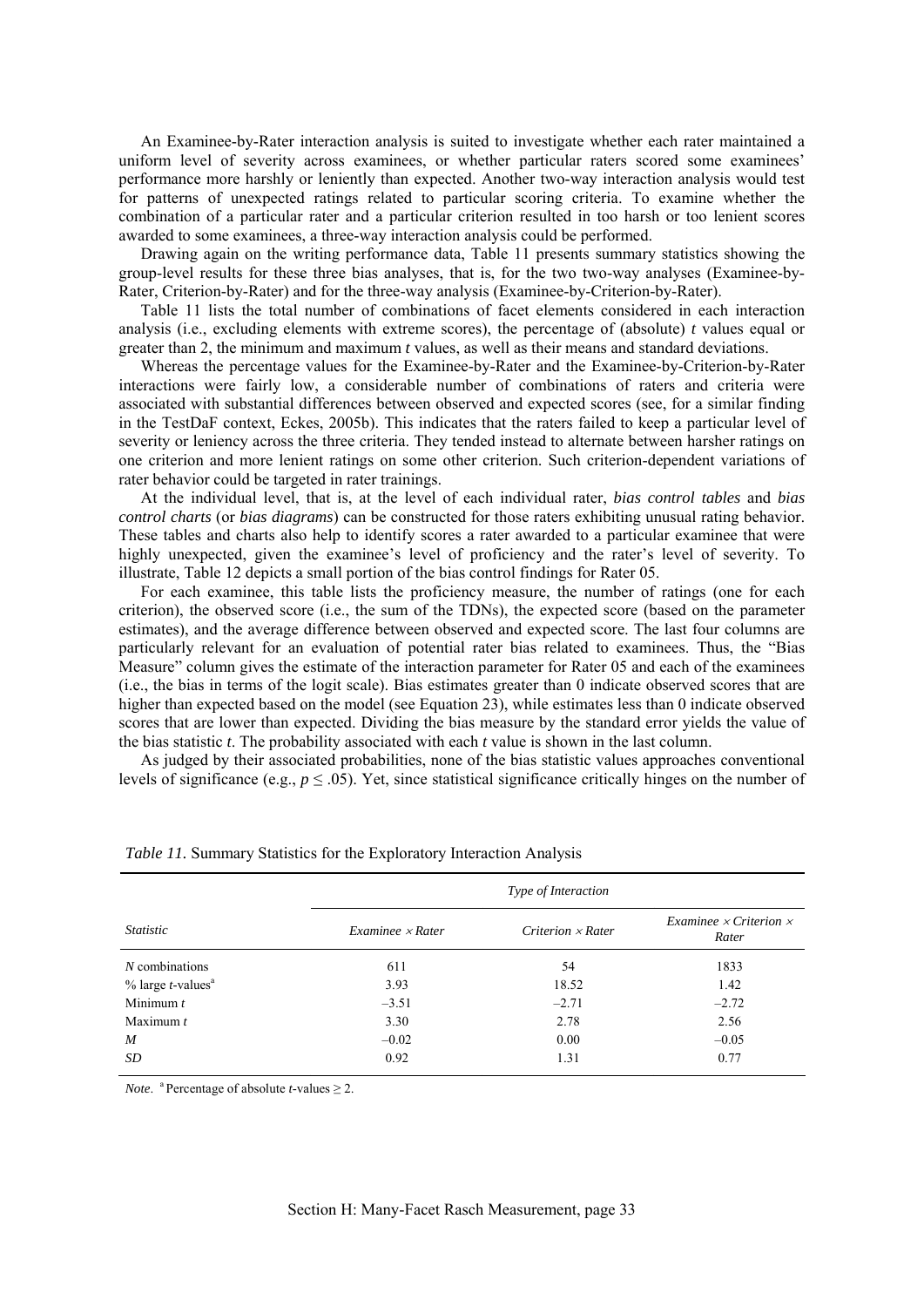| Examinee | Proficiency<br>Measure | Number of<br>Ratings | <i><b>Observed</b></i><br>Score | Expected<br>Score | $Observed -$<br>expected<br>(Average) | Bias<br>Measure | SE   | $\star$<br>$\iota$ | $\boldsymbol{p}$ |
|----------|------------------------|----------------------|---------------------------------|-------------------|---------------------------------------|-----------------|------|--------------------|------------------|
| 012      | 3.59                   |                      | 13                              | 12.5              | 0.15                                  | 0.61            | 1.15 | 0.53               | .6503            |
| 284      | 0.01                   |                      | 9                               | 9.7               | $-0.23$                               | $-0.83$         | 1.11 | $-0.75$            | .5318            |
| 133      | $-0.21$                | 3                    | 8                               | 9.5               | $-0.50$                               | $-1.82$         | 1.10 | $-1.65$            | .2414            |
| 295      | $-0.73$                | 3                    | 12                              | 9.1               | 0.98                                  | 3.57            | 1.16 | 3.08               | .0914            |
| 251      | $-3.79$                | 3                    | 6                               | 6.8               | $-0.25$                               | $-0.75$         | 1.70 | $-0.44$            | .7001            |

<span id="page-35-0"></span>*Table 12.* Selected Results from the Bias Analysis for Rater 05

*Note*.  $SE =$  Standard error.  $t =$  Bias statistic.

 observations (which in the present sample data is very small), it is reasonable to consider *t*'s with an absolute value of at least 2 as indicative of substantial rater bias (Engelhard, 2002; Engelhard & Myford, 2003). Following this guideline, there is one bias measure that reflects an observed score much higher than expected (marginally significant at the .10 level). This measure concerns the ratings for Examinee 295. Summed over the three criterion ratings, the observed score is almost 3 scale points higher than the expected score, resulting in an average observed–expected difference of 0.98. The bias estimate is 3.57 logits (*SE* = 1.16), which means that, from Rater's 05 perspective, Examinee 295 was 3.57 logits more proficient than his or her overall measure (i.e., –0.73 logits). Hence, this examinee's proficiency, as viewed by Rater 05, was as high as 2.84 logits.

The complete distribution of *t* values for Rater 05 plotted against the proficiency measures of the examinees scored by this rater is shown in a bias diagram (see Figure 6). For ease of interpretation, this figure also contains the upper and lower quality control limits inserted at  $t = 2.0$  and  $t = -2.0$ , respectively. As can be seen, only two bias statistic values fall outside these limits; one of these values belongs to Examinee 295 discussed above. Since the horizontal axis refers to the examinee proficiency measures, a rough visual test can be made of whether Rater 05's bias tendency is correlated with the proficiency of the examinees he or she rated. Here, as with all the other raters studied, no such tendency was evident (Pearson's *r* for the data depicted in Figure 6 is .06, *ns*).

#### **6.4.2 Confirmatory interaction analysis**

To conduct a confirmatory interaction analysis, the basic model specification is expanded by adding at least two parameters, a new facet parameter and an interaction parameter. In this case, the first added parameter represents the facet that is the focus of the hypothesis; the second added parameter represents the interaction between that facet and some other facet already included in the model.

Hitherto, the bulk of research adopting a confirmatory approach concerned the rater facet, that is, differential rater functioning (DRF). In particular, researchers have looked at DRF related to examinee gender (see, e.g., Du & Wright, 1997; Eckes, 2005b; Engelhard & Myford, 2003) or DRF over time (also called *rater drift*; see, e.g., Congdon & McQueen, 2000a; Hoskens & Wilson, 2001; Lunz, Stahl & Wright, 1996; Wilson & Case, 2000; Wolfe, Moulder & Myford, 2001).

In a study of rater drift, *time of rating* would be considered a relevant facet. Adding a time facet to the basic model equation would allow the mean of the ratings to vary across time, but the severity of each individual rater would still be modeled as static. In order to identify individual raters who *change* their levels of severity over time, a parameter representing the interaction between the time facet and the rater facet would need to be added to the model. Changes in rating behavior that are dependent on the time of rating may manifest themselves not only in variations of rater severity, but also in variations of rater accuracy, or in variations of scale category usage (for a detailed discussion, see Wolfe, Myford, Engelhard & Manalo, 2007).

Next, I demonstrate the basic procedure of a confirmatory interaction analysis, focusing on the analysis of DRF related to examinee gender, once again using the writing performance data (see also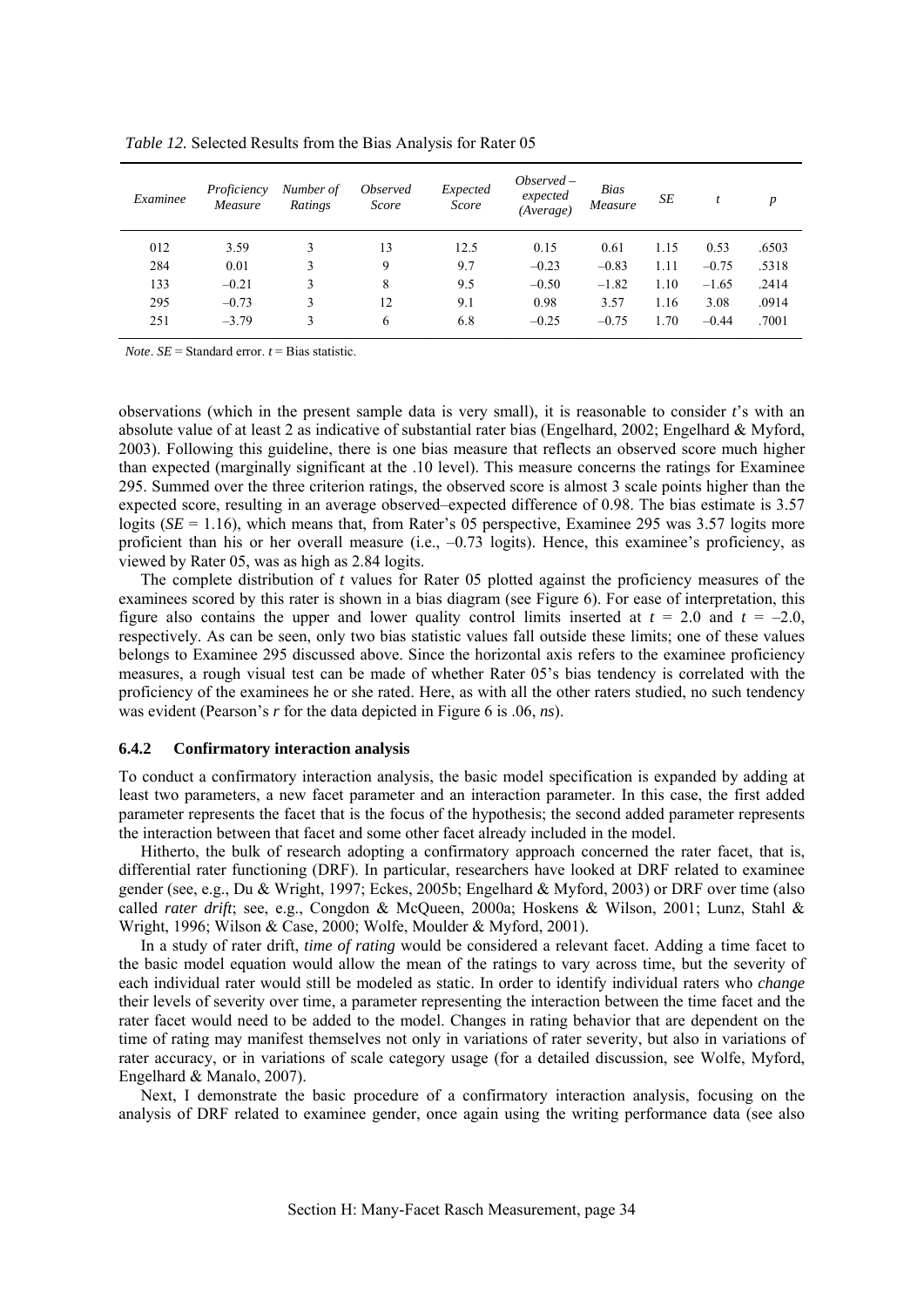

*Figure 6.* Bias diagram for Rater 05. Each point represents an examinee with a given proficiency measure (horizontal axis) and the associated value of the bias statistic (vertical axis). Also shown are upper and lower quality control limits (dashed lines placed at 2.0 and –2.0, respectively).

Eckes, 2005b; Engelhard & Myford, 2003).<sup>[12](#page-36-0)</sup> The question studied was: Did any of the raters show evidence of differential severity/leniency, rating female examinees' essays (or male examinees' essays) more severely or leniently than expected, or was the ordering of raters by severity invariant across gender groups?

To answer this question, the following two terms were added to the model in Equation 1: (a) a facet term representing the examinee gender group, and (b) an interaction term representing the Rater-by-Gender Group interaction parameter. Thus, the modified model that was to provide a test of the gender bias hypothesis looked like this:

$$
\ln\left[\frac{p_{\text{nijk}}}{p_{\text{nijk}-1}}\right] = \theta_n - \beta_i - \alpha_j - \gamma_g - \varphi_{\text{js}} - \tau_k,\tag{25}
$$

where  $p_{nik}$  is the probability of examinee *n* of gender group *g* receiving a rating of *k* on criterion *i* from rater *j*,  $p_{ni|k-1}$  is the probability of examinee *n* of gender group *g* receiving a rating of  $k-1$  on criterion *i* from rater *j*,  $\gamma_g$  is the gender facet term, and  $\varphi_{jg}$  is the Rater-by-Gender Group interaction term; all other terms are as in Equation 1.

In the present example, the gender bias analysis was performed by estimating proficiency measures for each group of female and male examinees along with differential proficiency measures for each and every combination of an individual rater with the respective gender group. Specifically, in order to compute the Rater-by-Gender Group interaction term, a two-step calibration was used (see Myford & Wolfe, 2003). In Step I, all parameters except ϕ*jg* were estimated. In Step II, all parameters except ϕ*jg*

<u>.</u>

<span id="page-36-0"></span><sup>12</sup> Two pieces of hidden information might have contributed to the occurrence of gender bias in the sample data: (a) Each essay as well as each scoring sheet had a label attached to it, which contained, in addition to an identification number and other technical details, the examinee's full name (following the implementation of automated scanning procedures this early practice has been changed to examinee identification by number only). (b) There is some empirical evidence that raters are able to identify the gender of examinees based on handwriting (Boulet & McKinley, 2005; Emerling, 1991).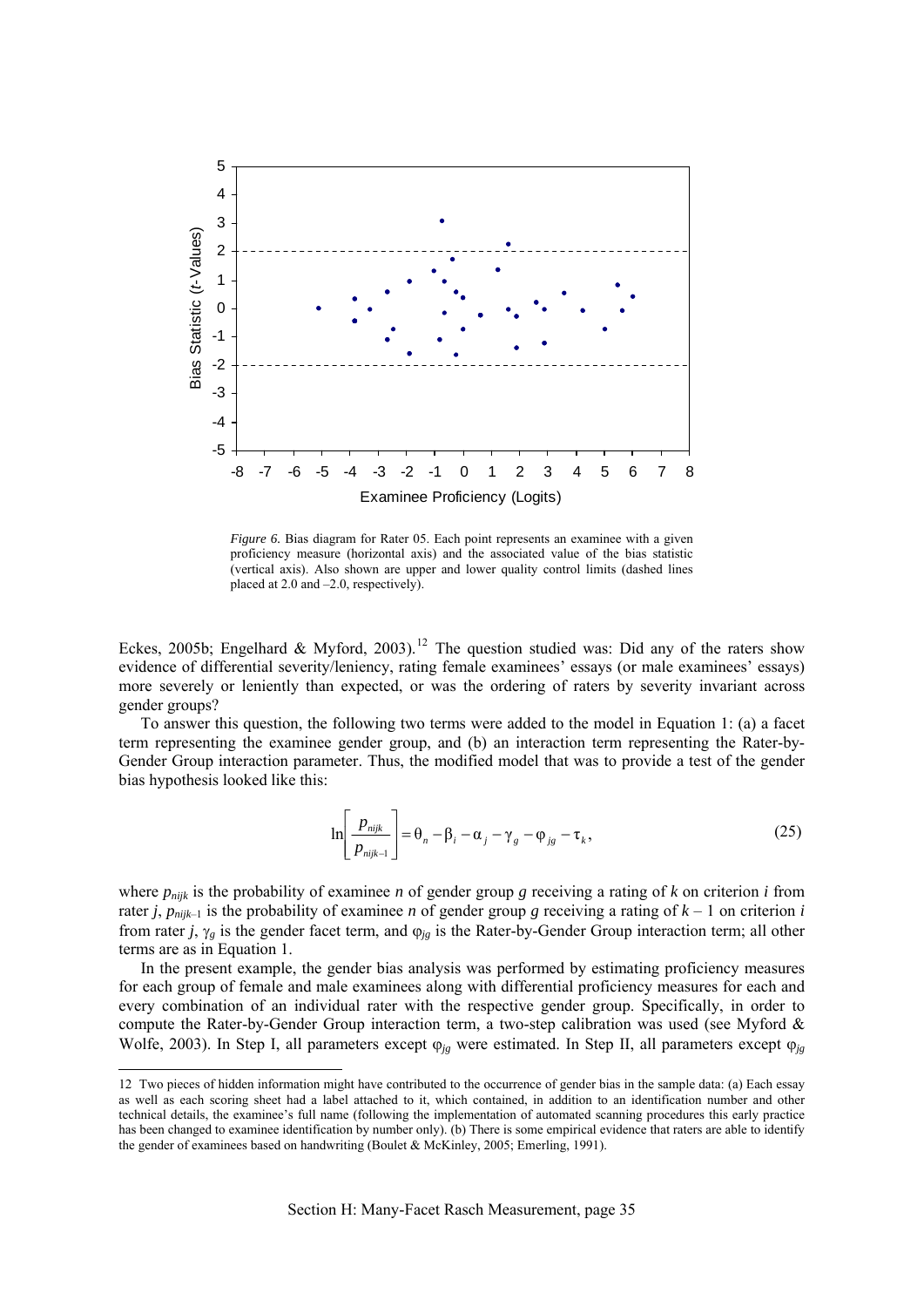were anchored to the values estimated during the first step; then, parameter estimates and standard errors for  $\varphi_{ig}$  were obtained.

The null hypothesis that there is no gender bias (i.e.,  $\varphi_{ig} = 0$ ) can be tested by means of the *t* statistic introduced earlier:

$$
t_{jg} = \hat{\varphi}_{jg} / SE_{jg},\tag{26}
$$

where  $SE_{ig}$  is the standard error of the gender bias parameter estimate.

A statistically significant interaction term would provide evidence for DRF. When DRF occurs, the particular Rater-by-Gender Group combination results in unexpectedly low or unexpectedly high ratings, given the rater's level of severity and the gender group's level of proficiency.

As Myford and Wolfe (2004) noted, the information provided by each of these summary statistics may be interpreted as demonstrating group-level rater differential severity/leniency only if the researcher has *prior* knowledge about whether the average measures of the gender groups should differ. Since gender differences in verbal ability have been extensively studied, though in different contexts and using different methodological approaches, at least tentative knowledge on this issue was available (see, e.g., Du & Wright 1997; Engelhard, Gordon, & Gabrielson, 1991; Hyde & Linn, 1988). For instance, in a meta-analysis covering 165 studies, Hyde and Linn (1988) found an overall mean effect size of 0.11, indicating a slight female superiority in verbal performance. More specific analyses revealed that the mean effect size was 0.09 ( $p < .05$ ) for essay writing, and 0.33 ( $p < .05$ ) for speech production.<sup>[13](#page-37-0)</sup> Thus, the expectation in the present study was that females would outperform males in the writing section, albeit only to a small degree. Evidence of gender bias, therefore, would require that the calibration values for the gender facet either were very small (and not significantly different), indicating gender bias favoring males, or very large (and significantly different), indicating gender bias favoring females.

At the *group-level* analysis, the proficiency measure for females was 0.33 logits (*SE* = 0.07), that for males was  $-0.33$  logits ( $SE = 0.07$ ). This logit difference was statistically significant: homogeneity statistic  $Q_{\varrho}(1) = 47.8$  ( $p < .01$ ). Therefore, it seems safe to conclude that females performed better than males, a conclusion that is in line with expectations based on prior research into the issue of gender differences in verbal ability (see, for highly similar findings in a large-scale writing assessment context, Du & Wright, 1997). Thus, there was no evidence of a group-level differential severity/leniency effect.

Deeper insight into the gender bias issue may be gained through an *individual-level* analysis. An analysis at this level indicates whether there were individual raters that displayed differential severity in their ratings. To identify such raters, a bias analysis was performed, estimating a Rater-by-Gender Group interaction term.

FACETS provided two kinds of relevant evidence, each referring to the same underlying bias/interaction information, yet from different perspectives. First, each rater was crossed with each gender group to pinpoint ratings that were highly unexpected given the pattern revealed in the overall analysis. As discussed above, any significant bias found here would provide evidence of differential rater functioning. Second, the severity of a particular rater when rating females was compared to this rater's severity when rating males. In each perspective, significant *t* values would provide evidence of individual gender bias.

Given the results of the present group-level analysis, it was not surprising that the analysis failed to find any evidence of gender bias, whichever perspective was taken. In the first (crossed) perspective, *t* values ranged from  $-0.81$  to 0.91; in the second (pairwise) perspective *t* values ranged from  $-1.21$  to 1.17 (all *t*'s non-significant). Nonetheless, for the purposes of illustration, Table 13 presents selected findings from the crossed individual-level analysis.

The structure of Table 13 is similar to that of Table 12, except for the added Examinee Gender column. A positive sign of the bias measure indicates that a particular rater on average awarded to a given gender group higher scores than expected on the basis of the model. Conversely, a negative sign of the bias measure indicates that a particular rater on average awarded to a given gender group lower

<u>.</u>

<span id="page-37-0"></span><sup>13</sup> The effect size computed for each study was defined as the mean for females minus the mean for males, divided by the pooled within-gender standard deviation (see Hedges & Olkin, 1985).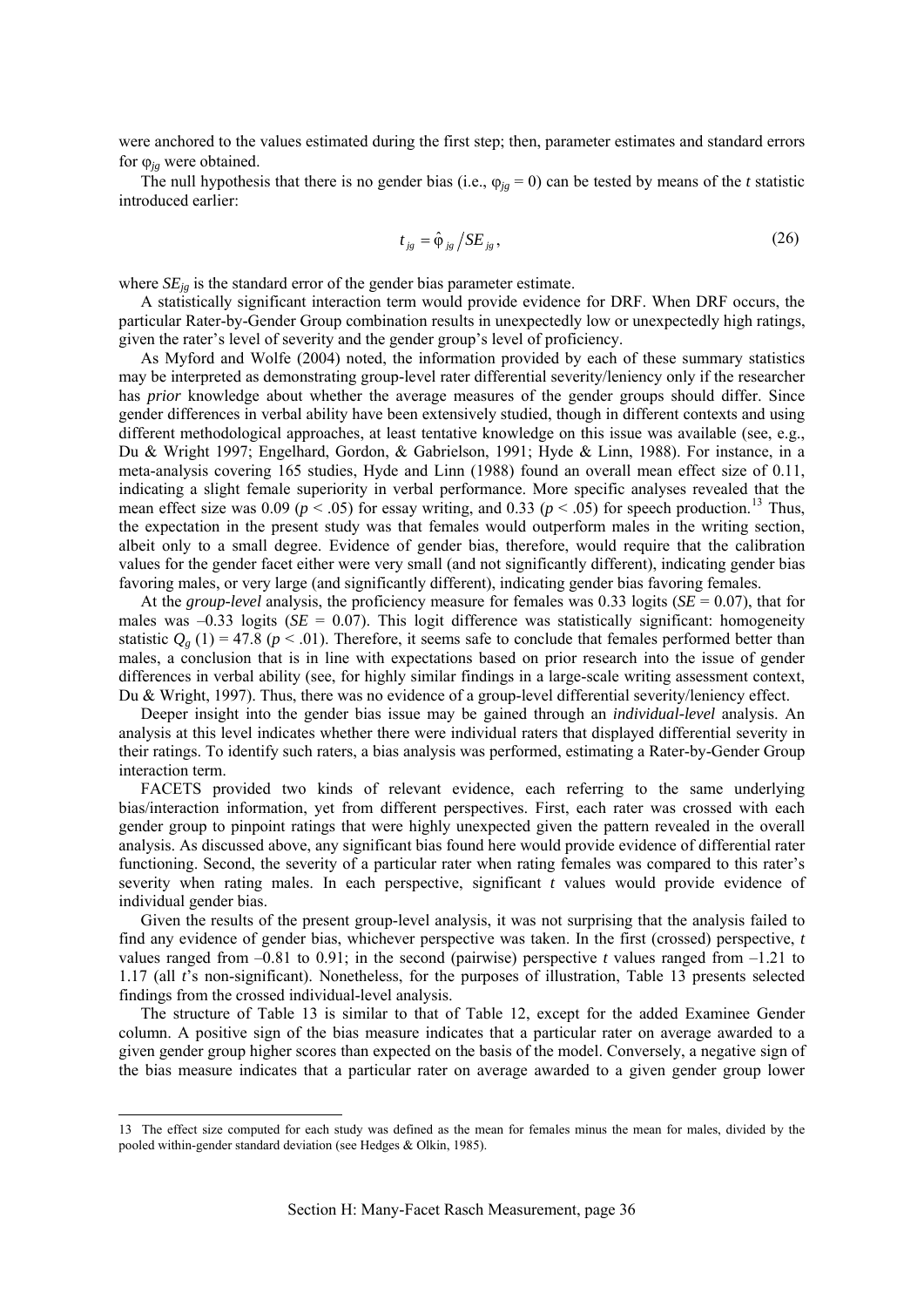| Rater | Severity<br>Measure | Examinee<br>Gender | <b>Number</b><br>of Ratings | <i><b>Observed</b></i><br>Score | Expected<br>Score | $Observed -$<br>expected<br>(Average) | <b>Bias</b><br>Measure | SE           | t               | $\boldsymbol{p}$ |
|-------|---------------------|--------------------|-----------------------------|---------------------------------|-------------------|---------------------------------------|------------------------|--------------|-----------------|------------------|
| 05    | 1.05                | Female<br>Male     | 54<br>69                    | 202<br>213                      | 199.5<br>214.8    | 0.05<br>$-0.03$                       | 0.19<br>$-0.12$        | 0.28<br>0.25 | 0.70<br>$-0.46$ | .4851<br>.6502   |
| 11    | 0.16                | Female<br>Male     | 24<br>33                    | 95<br>107                       | 92.8<br>109.2     | 0.09<br>$-0.07$                       | 0.37<br>$-0.25$        | 0.42<br>0.34 | 0.89<br>$-0.75$ | .3805<br>.4570   |
| 07    | $-2.24$             | Female<br>Male     | 111<br>93                   | 469<br>360                      | 472.8<br>355.6    | $-0.03$<br>0.05                       | $-0.17$<br>0.19        | 0.21<br>0.21 | $-0.80$<br>0.91 | .4256<br>.3644   |

<span id="page-38-0"></span>*Table 13.* Selected Results from the Individual-Level Gender-Bias Analysis

*Note*.  $SE =$  Standard error.  $t =$  Bias statistic.

scores than expected. For example, Rater 05 rated female examinees' performance slightly higher than expected and male examinees' performance slightly lower than expected; Rater 07 showed the opposite rating tendency.

Note that when *multiple* comparisons of raters are made (as in the crossed analysis presented here), critical significance levels should be adjusted to guard against falsely rejecting the null hypothesis that no biases were present (see, e.g., Engelhard, 2002). To this purpose, methods such as those based on the Bonferroni inequality (see Linacre, 2008; Myers & Well, 2003) or the Benjamini–Hochberg procedure (see Thissen, Steinberg & Kuang, 2002) can be used.

### **6.5 Summary of model variations**

As mentioned at the beginning of this chapter, the MFRM approach does not simply refer to a single psychometric model designed for a particular purpose. Rather, MFRM is best understood as a generalpurpose measurement approach that comprises a family of models each of which tailored to meet the requirements of a given assessment context. Only a few instantiations of the general approach have been discussed in the preceding sections. These and some other commonly-used models are outlined in a summary fashion in Table 14.

Model A is the rating scale model given in Equation 1 and dealt with extensively in the empirical demonstration of the MFRM approach; it is included in the table for ease of reference.

Model B represents an assessment context where raters use a single, holistic rating scale to score examinee performance on a number of different tasks (for a comparison of holistic and analytic ratings using a MFRM modeling approach, see Chi, 2001; see also Knoch, 2009).

The partial credit version of Model A is shown in the equation for Model C, with the partial credit component relating to the scoring criteria (see, for more detail, Equation 20).

Model D combines Models B and C in that criteria and tasks are included in the same equation. Moreover, this model incorporates a partial credit component that refers to both criteria and raters (but not to tasks).

Model E is typical of an investigation on examinee speaking proficiency where live interviewers present several speaking tasks, and raters score examinee performance according to a set of analytic criteria (see also the third introductory example at the beginning of the chapter).

Model F exemplifies the study of an interaction between examinees and raters (see, for more detail, Equation 23).

The final model in the summary table, Model G, includes an examinee background variable (i.e., gender) and allows the researcher to study an interaction between examinee gender and raters (see, for more detail, Equation 25).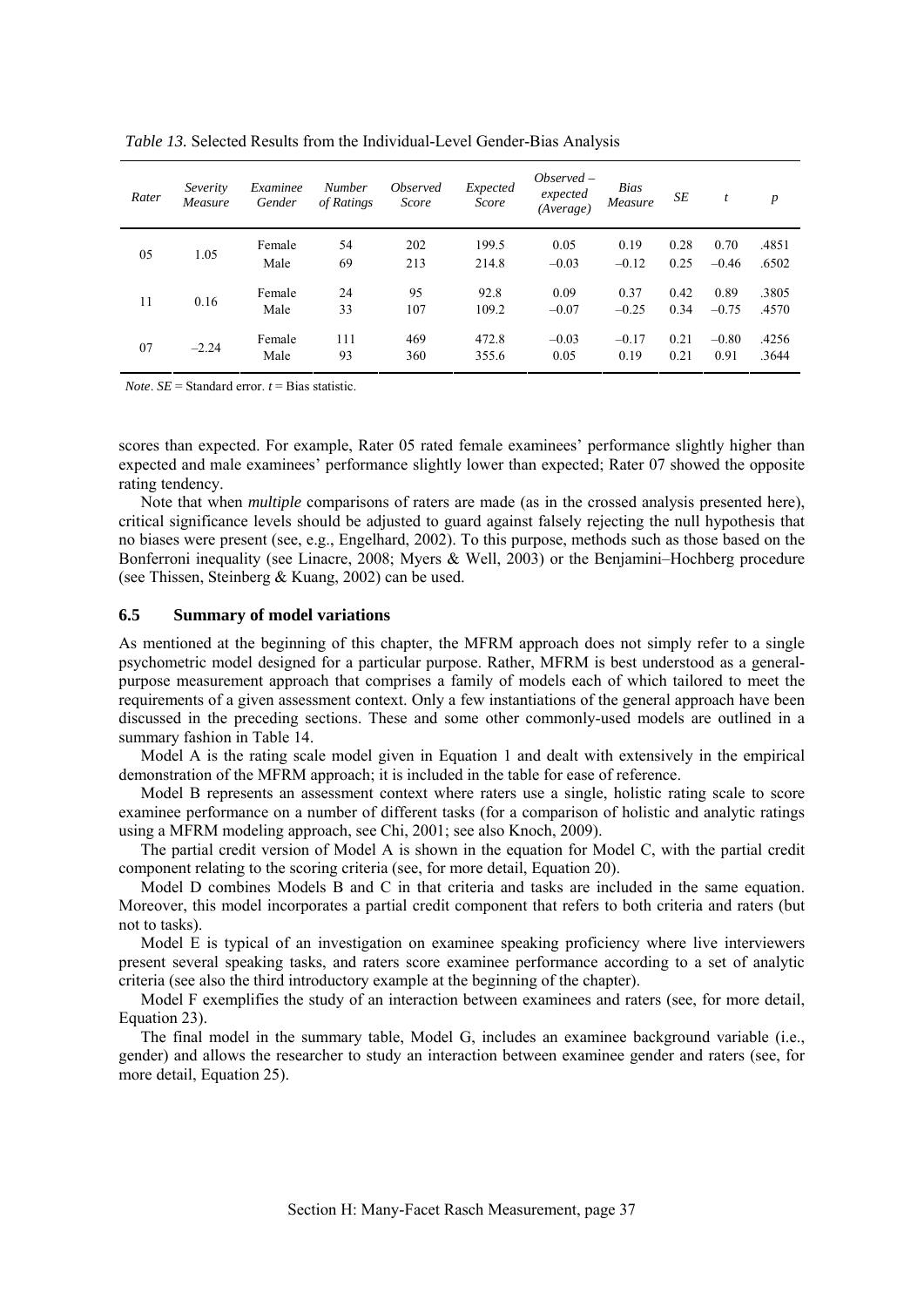| ID                      | Model                                                                                                                      | Facets                                                       | <b>Measurement Objectives</b>                                                                                                                                                                                                                                                                                               |
|-------------------------|----------------------------------------------------------------------------------------------------------------------------|--------------------------------------------------------------|-----------------------------------------------------------------------------------------------------------------------------------------------------------------------------------------------------------------------------------------------------------------------------------------------------------------------------|
| $\mathbf{A}$            | $\ln\left \frac{p_{nijk}}{p_{nijk-1}}\right  = \theta_n - \beta_i - \alpha_j - \tau_k$                                     | Examinees.<br>Criteria.<br>Raters                            | Measurement of examinee proficiency $(\theta_n)$ , criterion<br>difficulty $(\beta_i)$ , and rater severity $(\alpha_i)$ . Detailed<br>discussion in text (see Equation 1).                                                                                                                                                 |
| $\, {\bf B}$            | $\ln \left  \frac{p_{nljk}}{p_{nlik-1}} \right  = \theta_n - \delta_l - \alpha_j - \tau_k$                                 | Examinees.<br>Tasks.<br>Raters                               | Measurement of examinee proficiency $(\theta_n)$ , task<br>difficulty $(\delta_l)$ , and rater severity $(\alpha_i)$ .                                                                                                                                                                                                      |
|                         | C $\ln \left  \frac{p_{nijk}}{p_{nijk}} \right  = \theta_n - \beta_i - \alpha_j - \tau_{ik}$                               | Examinees.<br>Criteria,<br>Raters                            | Measurement of examinee proficiency $(\theta_n)$ , criterion<br>difficulty ( $\beta_i$ ), and rater severity ( $\alpha_i$ ); variable<br>structure of the rating scale for criteria. Detailed<br>discussion in text (see Equation 20).                                                                                      |
| $\overline{D}$          | $\ln \left  \frac{p_{\text{niljk}}}{p_{\text{niljk}}}\right  = \theta_n - \beta_i - \delta_l - \alpha_j - \tau_{ijk}$      | Examinees.<br>Criteria,<br>Tasks,<br>Raters                  | Measurement of examinee proficiency $(\theta_n)$ , criterion<br>difficulty ( $\beta_i$ ), task difficulty ( $\delta_i$ ), and rater severity<br>$(\alpha_i)$ ; variable structure of the rating scale for criteria<br>and raters.                                                                                           |
| $\overline{\mathrm{E}}$ | $\ln\left \frac{p_{\text{mhyk}}}{p_{\text{mhyk}}}\right  = \theta_n - \beta_i - \delta_l - \eta_v - \alpha_j - \tau_k$     | Examinees.<br>Criteria.<br>Tasks.<br>Interviewers.<br>Raters | Measurement of examinee proficiency $(\theta_n)$ , criterion<br>difficulty ( $\beta_i$ ), interviewer difficulty ( $\eta_{\nu}$ ), task<br>difficulty $(\delta_l)$ , and rater severity $(\alpha_i)$ .                                                                                                                      |
| $\rm F$                 | $\ln \left  \frac{p_{\text{mijk}}}{p_{\text{mijk}}}\right  = \theta_n - \beta_i - \alpha_j - \varphi_{\text{nj}} - \tau_k$ | Examinees.<br>Criteria,<br>Raters                            | Measurement of examinee proficiency $(\theta_n)$ , criterion<br>difficulty ( $\beta_i$ ), and rater severity ( $\alpha_i$ ); effect of the<br>interaction between examinees and raters $(\varphi_{ni})$ .<br>Detailed discussion in text (see Equation 23).                                                                 |
| G                       | $\ln\left \frac{p_{nijk}}{p_{nijk}}\right  = \theta_n - \beta_i - \alpha_j - \gamma_g - \varphi_{js} - \tau_k$             | Examinees.<br>Criteria,<br>Raters,<br>Examinee<br>Gender     | Measurement of examinee proficiency $(\theta_n)$ , criterion<br>difficulty ( $\beta_i$ ), and rater severity ( $\alpha_i$ ); effect of<br>examinee gender (subgroup $\gamma_e$ ); effect of the<br>interaction between raters and examinee gender<br>$(\varphi_{i\alpha})$ . Detailed discussion in text (see Equation 25). |

<span id="page-39-0"></span>*Table 14.* Examples of Measurement Models Commonly Used for the Analysis of Rater-Mediated Performance Assessments

# **7. Special Issues**

The MFRM approach to rater-mediated performance assessment raises a number of more specialized issues, some of which concern the design of collecting many-facet data, others relate to specific benefits that accrue from conducting a MFRM analysis. In this section, I deal with design issues first. Next, I discuss some of the benefits a MFRM approach holds for providing feedback to raters and for evaluating judgments gathered in the context of standard-setting studies. Finally, I briefly describe computer software suited to implement MFRM models.

## **7.1 Rating designs**

In rater-mediated performance assessments, great care needs to be taken concerning the design according to which the rating data is collected. For example, when raters are to provide scores for the performance of examinees on a number of tasks (a three-facet assessment situation), questions such as the following may arise: Should all available raters score all examinees, or would it be sufficient if subsets of raters each scored a particular subset of examinees? What is a reasonable number of raters per examinee, how many examinees should each rater score, and should each rater score examinee performance on each task? With only a few raters scoring a subset of examinees, how should raters be assigned to examinees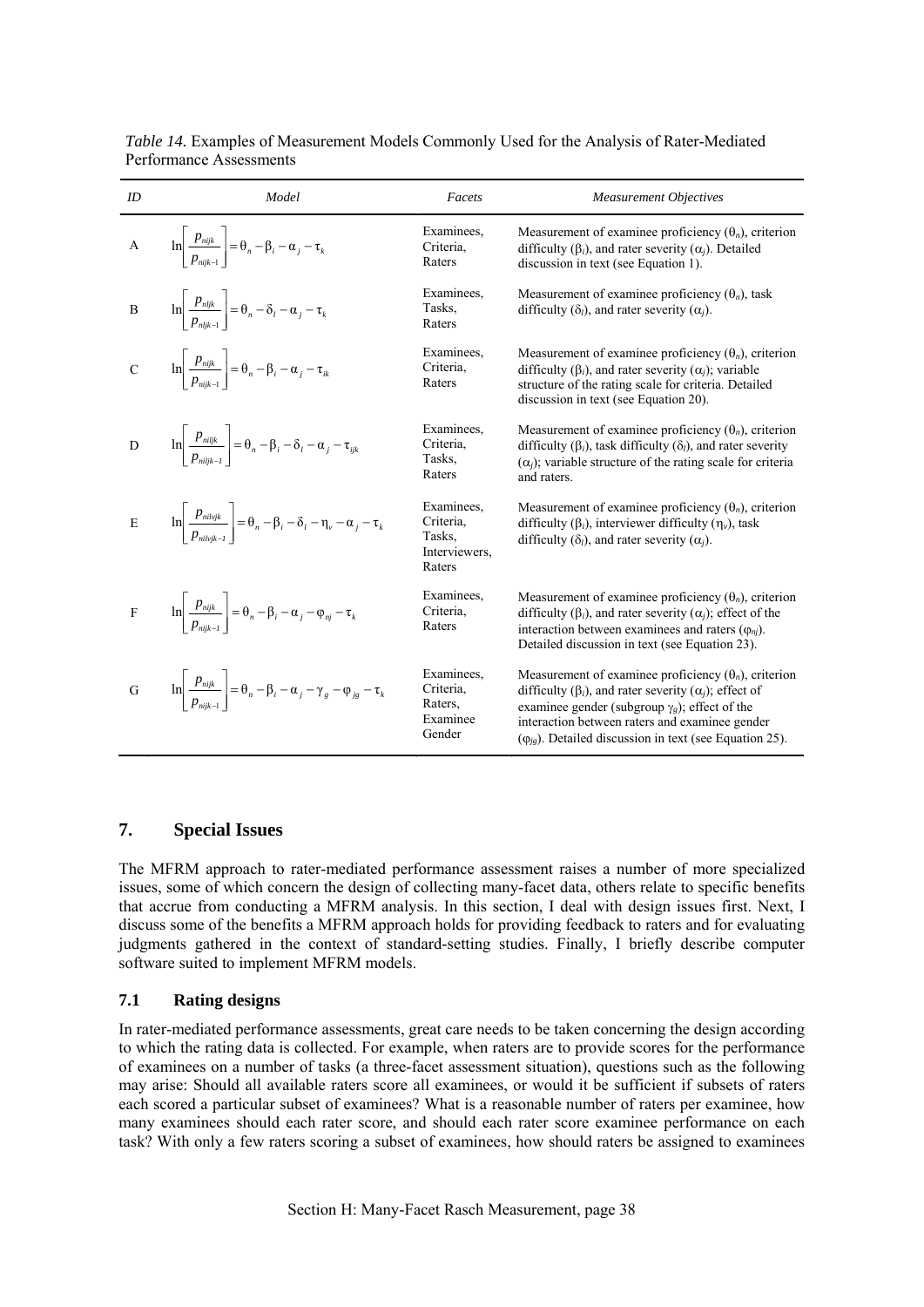in order to make sure that all elements of the facets involved, that is, raters, examinees, and tasks, can be represented in the same frame of reference?

To begin with, MFRM modeling is generally robust against mistakes in the implementation of a rating design. In particular, it is recommended that those in charge of the assessment program initiate the MFRM analysis as soon as data collection begins (see Linacre & Wright, 2002). This way, mistakes in the implementation of the rating design, or problematic behavior of raters, can be identified and corrected before the rating process is completed. If necessary, a conspicuous rater can be defined as "two raters", one providing ratings before remediation and the other after remediation (J. M. Linacre, personal communication, March 27, 2009).

Generally, the choice of a particular rating design depends on a mixture of measurement and practical considerations (Du & Brown, 2000; Engelhard, 1997; Hombo, Donoghue & Thayer, 2001; Myford & Wolfe, 2000; Sykes, Ito & Wang, 2008). First, other things being equal, the more data is collected, the higher the *measurement precision* of model parameters will be. For example, the larger the number of raters is per examinee, the more precise are the estimates of examinee proficiency and task difficulty.

Second, even large subsets of raters per examinee do not guard against running into serious measurement problems when the rating design does not provide for sufficient links between facet elements. This design aspect concerns the *connectedness* of the resulting data set. A connected data set is one in which a network of links exists through which every element that is involved in producing an observation is directly or indirectly connected to every other element of the same assessment context (Engelhard, 1997; Linacre & Wright, 2002; Wright & Stone, 1979). Lack of connectedness among elements of a particular facet (e.g., among raters) would make it impossible to calibrate all elements of that facet on the same scale; that is, the measures constructed for these elements (e.g., rater severity measures) could not be directly compared.

Third, in many assessment situations, particularly in large-scale assessments, considerations of *practicality* heavily narrow the choice of a rating design. Such considerations typically refer to time constraints, reasonable rater workload, and budget issues.

Table 15 illustrates the basic structure of rating designs that are suited to highlight some of the measurement and practical considerations just mentioned. These designs refer to a hypothetical assessment situation involving 10 examinees, 4 raters, and 2 tasks. Needless to say, operational rating sessions for calibrating examinees, raters, and tasks would comprise much larger sets of examinees and, possibly, raters and/or tasks, as well (see, for a detailed discussion of data collection designs in measurement contexts involving two facets, Kolen, 2007; Kolen & Brennan, 2004; Wolfe, 2000).

The first design, Rating Design A, according to which all raters score all examinees on all tasks, is an example of a *complete* or *fully crossed* design. Note that each tick mark  $(\checkmark)$  in the design notation refers to an observation or score available for parameter estimation. A complete design is the optimum design from a measurement point of view since it leads to the highest precision of model parameter estimates possible, and to a data set that has not a single missing link. Yet, conceivably, this design is rarely, if ever, practical in real assessment situations.

More practical is Rating Design B. This is an example of an *incomplete* design, which simultaneously satisfies the measurement constraint of yielding a connected data set. Therefore, Design B is also called a *connected* (or *linked*) design: Each rater scores only a subset of examinees, and each examinee is scored by only three out of the four raters, yet all elements of all three facets are linked to each other in a common network. For example, Rater 1 is linked to Rater 3 through common ratings of Examinees 2, 4, 6, 8, and 10. Conversely, each examinee is linked to each other examinee (e.g., Examinee 1 to Examinee 2, or Examinee 3 to Examinee 10) through ratings by at least two common raters.

A further reduction in each rater's workload is achieved through incomplete Rating Design C. Each rater has to score only three or four examinees. Moreover, each examinee, except for Examinee 10, is scored by exactly one rater. Compared to complete Design A, the number of observations in Design C is reduced by 34%. Yet, since Examinee 10 is scored by all four raters, the connectedness condition is preserved.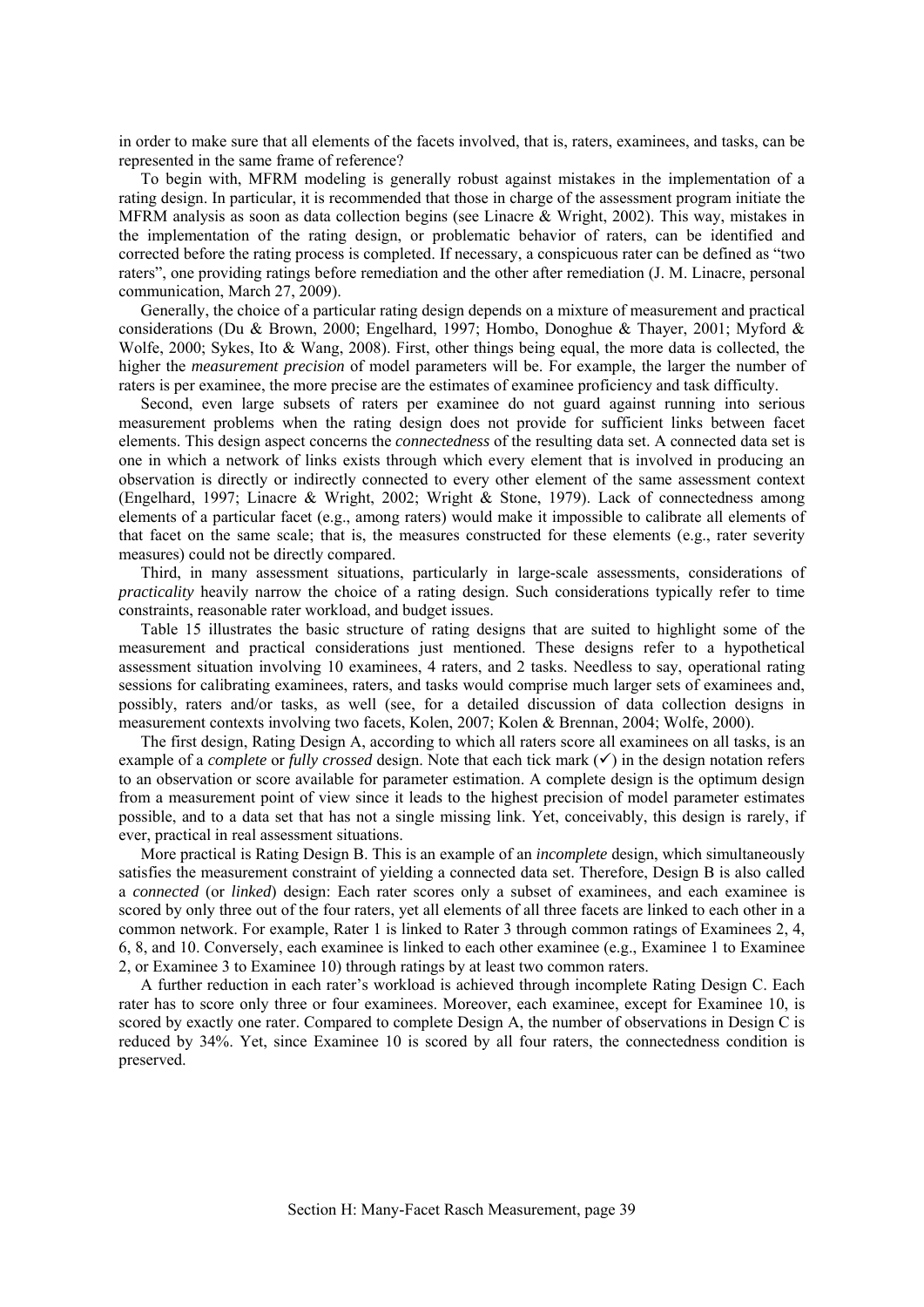|                |                                    |                  |                |                                          |                | Examinee     |              |                |                  |               |              |
|----------------|------------------------------------|------------------|----------------|------------------------------------------|----------------|--------------|--------------|----------------|------------------|---------------|--------------|
| Rater          | $\mathit{Task}$                    | $\boldsymbol{l}$ | $\overline{c}$ | $\mathfrak{Z}$                           | $\overline{4}$ | 5            | 6            | $\overline{7}$ | $\boldsymbol{8}$ | $\mathfrak g$ | ${\it 10}$   |
|                | A. Complete (Fully Crossed) Design |                  |                |                                          |                |              |              |                |                  |               |              |
| $\mathbf{1}$   | 1, 2                               | ✓                | $\checkmark$   | ✓                                        | ✓              | ✓            | ✓            | ✓              | ✓                | ✓             | ✓            |
| $\overline{c}$ | 1, 2                               | ✓                | $\checkmark$   | $\checkmark$                             | $\checkmark$   | $\checkmark$ | $\checkmark$ | $\checkmark$   | $\checkmark$     | ✓             | ✓            |
| 3              | 1, 2                               | ✓                | $\checkmark$   | $\checkmark$                             | $\checkmark$   | $\checkmark$ | $\checkmark$ | $\checkmark$   | $\checkmark$     | $\checkmark$  |              |
| 4              | 1, 2                               | ✓                | $\checkmark$   | ✓                                        | $\checkmark$   | $\checkmark$ | $\checkmark$ | $\checkmark$   | $\checkmark$     | $\checkmark$  | $\checkmark$ |
|                |                                    |                  |                | B. Incomplete Design - Connected         |                |              |              |                |                  |               |              |
| 1              | 1, 2                               | $\checkmark$     | $\checkmark$   |                                          | $\checkmark$   | $\checkmark$ | $\checkmark$ |                | ✓                | ✓             |              |
| $\overline{c}$ | 1, 2                               | ✓                | $\checkmark$   | ✓                                        |                | ✓            | $\checkmark$ | $\checkmark$   |                  | ✓             |              |
| 3              | 1, 2                               |                  | $\checkmark$   | $\checkmark$                             | $\checkmark$   |              | $\checkmark$ | $\checkmark$   | $\checkmark$     |               |              |
| 4              | 1, 2                               | $\checkmark$     |                | $\checkmark$                             | $\checkmark$   | $\checkmark$ |              | $\checkmark$   | $\checkmark$     | $\checkmark$  |              |
|                |                                    |                  |                | C. Incomplete Design - Connected         |                |              |              |                |                  |               |              |
| $\mathbf{1}$   | 1, 2                               | $\checkmark$     |                |                                          | ✓              |              |              | $\checkmark$   |                  |               | ✓            |
| 2              | 1, 2                               |                  |                |                                          |                |              |              |                | ✓                |               |              |
| 3              | 1, 2                               |                  |                | $\checkmark$                             |                |              | $\checkmark$ |                |                  |               |              |
| 4              | 1, 2                               |                  | $\checkmark$   |                                          |                |              |              |                |                  | $\checkmark$  | $\checkmark$ |
|                |                                    |                  |                | D. Incomplete Design - Disconnected      |                |              |              |                |                  |               |              |
| $\mathbf{1}$   | 1, 2                               | ✓                | $\checkmark$   | ✓                                        | $\checkmark$   | $\checkmark$ | $\checkmark$ |                |                  |               |              |
| $\overline{c}$ | 1, 2                               | $\checkmark$     | $\checkmark$   | $\checkmark$                             | $\checkmark$   | $\checkmark$ | $\checkmark$ |                |                  |               |              |
| 3              | 1, 2                               |                  |                |                                          |                |              |              | $\checkmark$   | ✓                |               |              |
| 4              | 1, 2                               |                  |                |                                          |                |              |              | $\checkmark$   | $\checkmark$     | $\checkmark$  | $\checkmark$ |
|                |                                    |                  |                | E. Incomplete, spiral design - Connected |                |              |              |                |                  |               |              |
| 1              | 1                                  | $\checkmark$     | $\checkmark$   | $\checkmark$                             | $\checkmark$   | $\checkmark$ | $\checkmark$ | $\checkmark$   | $\checkmark$     | ✓             |              |
| $\overline{2}$ | $\overline{2}$                     | ✓                | $\checkmark$   | ✓                                        | $\checkmark$   | $\checkmark$ | $\checkmark$ | $\checkmark$   | $\checkmark$     | ✓             |              |
| 3              | $\mathbf{1}$                       | $\checkmark$     | $\checkmark$   | $\checkmark$                             | $\checkmark$   | $\checkmark$ | $\checkmark$ | $\checkmark$   | ✓                | ✓             |              |
| 4              | $\overline{2}$                     | ✓                | $\checkmark$   | ✓                                        | $\checkmark$   | $\checkmark$ | $\checkmark$ | $\checkmark$   | $\checkmark$     | ✓             | ✓            |

*Table 15.* Illustration of Rating Designs for Three-Facet Rater-Mediated Performance Assessments

*Note*. Designs A through E refer to a simplified assessment situation where 10 examinees respond to 2 tasks each and 4 raters provide scores on a single, holistic rating scale. Each 9 designates a score awarded by a given rater to an examinee's response to a task.

In contrast to Designs A through C, use of Rating Design D would result in a data set with insufficient links. This is referred to as a *disconnected* design. Though more observations are available than in Design C, the specific way of assigning raters to examinees that follows from Design D generates two *disjoint* or *disconnected subsets* of raters: Subset 1 contains Raters 1 and 2, and Subset 2 contains Raters 3 and 4. In a case like this, only measures in the same subset are directly comparable; that is, it would be misleading to compare the severity measures for Raters 1 and 3, or those for Raters 2 and 4. For example, when Rater 1 turned out to be more severe than Rater 3, it would remain unclear whether the lower scores awarded by Rater 1 were due to his or her high severity or to a low average proficiency of the examinees rated. Put differently, rater severity and examinee proficiency would be confounded.

The last design shown in Table 15 is a special variant of an incomplete, connected design that reduces the rater workload by assigning raters to score examinee performance on a subset of tasks only. Rating Design E exemplifies a *spiral* design (Hombo et al., 2001). Since performance on each task is scored by different sets of raters (Task 1 is scored by Raters 1 and 3, Task 2 is scored by Raters 2 and 4), this design is also called a *nested* design; that is, raters are nested within tasks.

As an instructive example of a real rating design consider again the sample data from the writing performance assessment described in Section 4.2.2. One of the 18 raters (Rater 06) was deliberately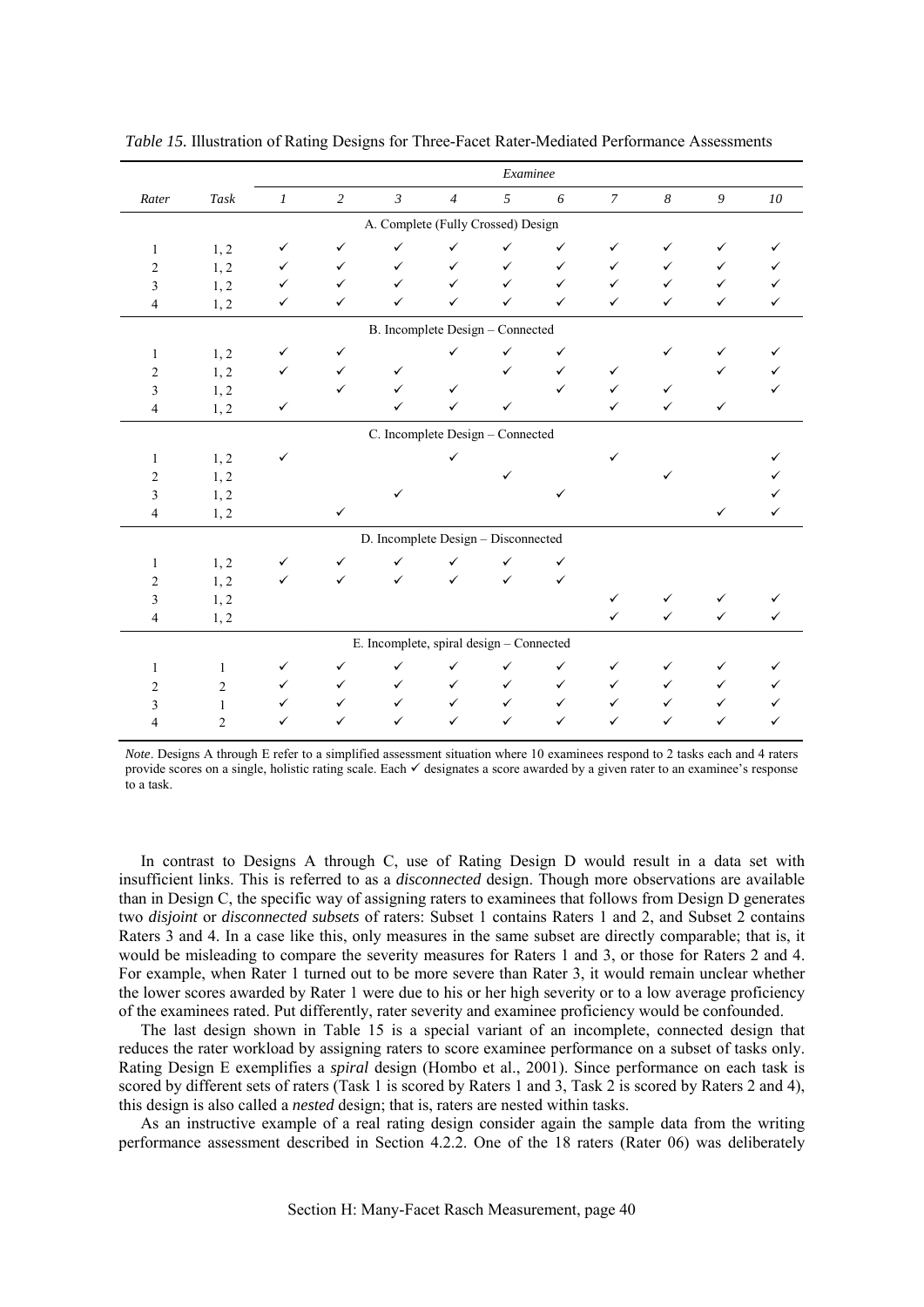<span id="page-42-0"></span>chosen to rate two essays each randomly drawn from the subsets of essays already rated by each of the other 17 raters. These third ratings yielded a rating design similar in structure to Design C (see Table 15); that is, a design that is incomplete yet connected. The connecting element in Design C is Examinee 10. In the operational rating design on which the sample data analysis was based, Rater 06 provided the required connection. To illustrate, dropping this rater from the rater panel would lead to a disconnected design, with the group of raters split into three disjoint subsets as follows: Raters 01, 03, 08, 12, 13, 14, and 16 formed Subset 1; Raters 05, 07, 09, 10, 11, 15, 17, and 18 formed Subset 2; and Raters 02 and 04 formed Subset 3. Refer to Table 1 to see that raters in the same subset are linked to each other, but raters from different subsets are not. For example, there is no link between Rater 01 (Subset 1) and Rater 05 (Subset 2), whereas Rater 01 (Subset 1) is directly linked to Rater 14, and indirectly linked to Rater 03 (same subset) via Raters 14, 08, and 12.

## **7.2 Rater feedback**

A MFRM analysis does not only provide the basis for reporting assessment results to examinees that are corrected for differences in rater severity, but also has an important role to play in rater monitoring and rater training activities. As mentioned before, research has shown that rater training can be effective in terms of increasing within-rater consistency, but that even rigorous training is unlikely to reduce differences in rater severity to any acceptable degree.

The benefits of rater training, in particular increases in within-rater consistency, may be particularly likely to be achieved through *individualized* feedback, where each rater would be given detailed information on his or her rating behavior. Results of a MFRM analysis provide a suitable basis for compiling this kind of feedback (Knoch et al., 2007; O'Sullivan & Rignall, 2007; Stahl & Lunz, 1996; Wigglesworth, 1993).

Feedback that is communicated to a particular rater may consist of one or more of the following components: (a) a severity map, showing the distribution of severity measures within the respective group of raters (particularly useful are bar graphs, where each targeted rater is clearly identified and represented by a different bar; see, e.g., Corrigan, 2007), (b) the rater's severity or leniency measure (possibly transformed to a familiar scale; see below), (c) the degree of within-rater consistency, as measured by rater infit and/or outfit indices, (d) frequency of usage of rating scale categories, and (d) quality control charts (or bias diagrams) portraying the deviations of the rater's ratings from model expectations with respect to examinees, criteria, tasks, items, or whatever other facets are considered important in the feedback process.

The rationale behind individualized feedback is that raters are construed as *independent experts* bringing individual standards and expectations to the assessment context, yet at the same willing to learn more about their rating patterns. Each rater is allowed his or her own level of severity, as long as this level is applied consistently when rating examinee performance. To this end, it is important that each piece of information conveyed to raters comes in a form that is sufficiently differentiated, easy to grasp, and supportive of each rater's efforts at becoming a proficient rater. That is, rater feedback should be encouraging and motivating, providing information where to take corrective action when necessary.

Rasch severity measures reported in logits contain decimals and negatives and can range from  $-\infty$  to +∞. In particular, severity measures reported in logits will be negative for one half of the rater group and positive for the other half (when, as usual, the rater facet is centered, i.e., the mean severity measure is constrained to be zero). These properties of the logit scale may be confusing to those unfamiliar with measurement results being reported in the standard unit of measurement (i.e., logits).

Therefore, when conveying severity information to raters, results may rather be reported using some sort of ordered category system (e.g., *highly lenient*, *lenient*, *average*, *severe*, *highly severe*). Consistency information could be coded in an analogous fashion (e.g., from *highly consistent* to *highly inconsistent*). More detailed and informative feedback to raters would make use of raters' fair averages. As discussed earlier (see Section 5.3.2), fair averages highlight differences between raters in direct reference to the rating scale, or scales, used during the assessment.

Alternatively, the logit scale may be linearly transformed. For example, if a scale of severity measures with the familiar range of 0 to 100 is desired, with the lowest severity measure equal to 0 and the highest severity measure equal to 100, then the following transformation of logits taken from the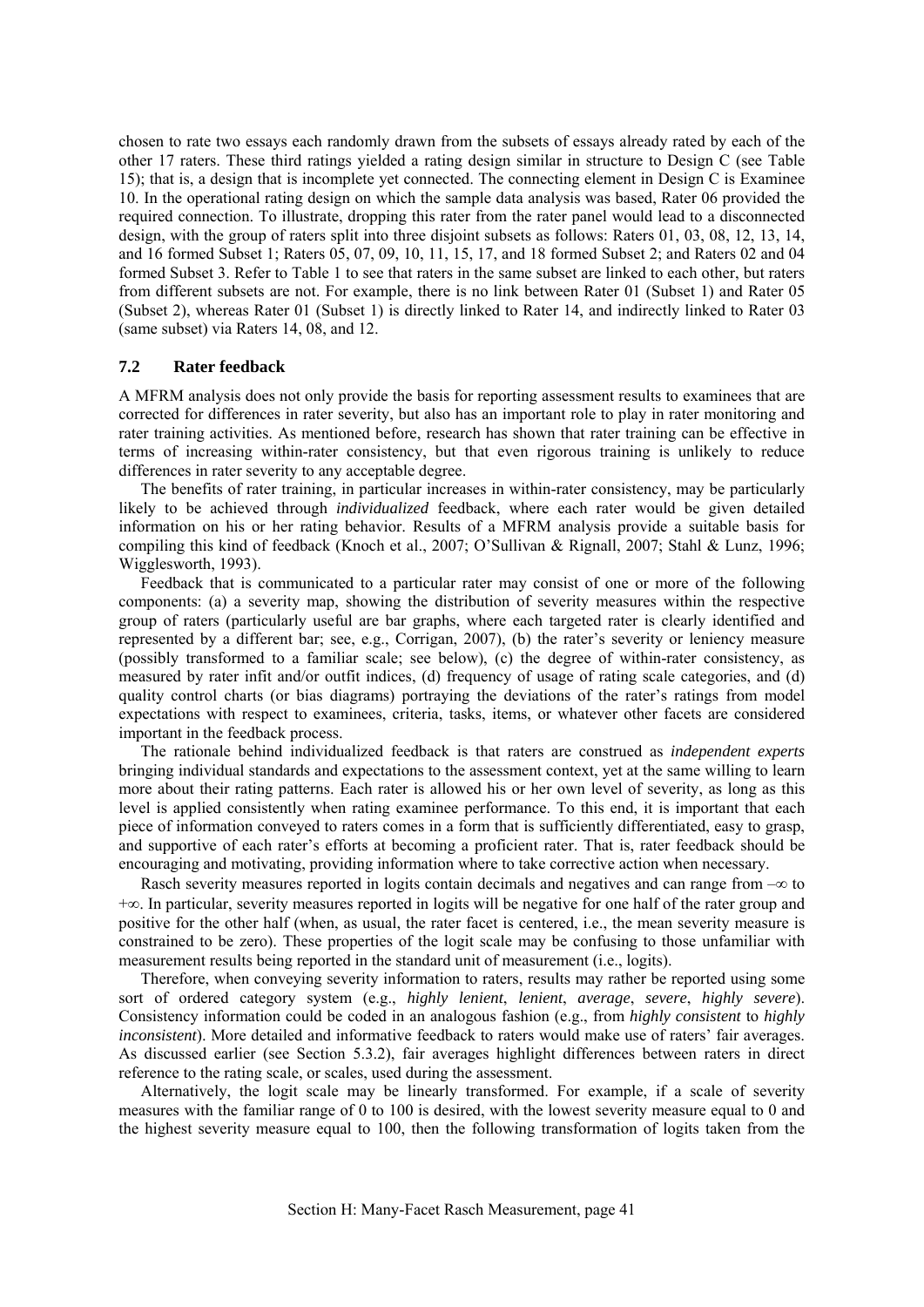<span id="page-43-0"></span>rater measurement results would yield the new scale (see, e.g., E. V. Smith, 2004; Wright & Stone, 1979):

$$
\hat{\alpha}_j^* = m + s \cdot \hat{\alpha}_j,\tag{27}
$$

where

$$
m = 0 - (s \cdot \hat{\alpha}_{j(\text{min})}), \tag{28}
$$

and

-

$$
s = 100 / (\hat{\alpha}_{j(\text{max})} - \hat{\alpha}_{j(\text{min})}). \tag{29}
$$

In Equation 27,  $\hat{\alpha}_j^*$  is the severity measure for rater *j* on the new, transformed scale, *m* is the location factor for determining the new scale origin, *s* is the spacing factor for determining the new scale unit, and  $\hat{\alpha}_j$  is the severity measure for rater *j* on the old scale (i.e., the logit scale).

Finally, based on the spacing factor *s*, the standard error for the rescaled rater severity measure, that is,  $SE_i^*$ , is computed as follows:

$$
SE_j^* = s \cdot SE_j. \tag{30}
$$

Referring to the rater measurement results reported in Table 5, and using Equations 27 to 29, the severity measure for Rater 13 (2.09 logits,  $SE = 0.20$ ) would become 93.31 points on the new scale (i.e.,  $m = 48.27$ ,  $s = 21.55$ ). Rounding down would yield a severity measure of 93 points on the 0–100 scale. A value such as this one is generally much easier to communicate than the original logit value. Using Equation 30, the standard error of the rescaled severity measure for Rater 13 becomes  $4.31$ .<sup>[14](#page-43-1)</sup>

#### **7.3 MFRM and standard setting**

Standard setting refers to the process of establishing one or more cut scores on a test (Cizek, 2006; Cizek & Bunch, 2007; Hambleton & Pitoniak, 2006; Kaftandjieva, 2004; Zieky, Perie & Livingston, 2008). Cut scores are used to divide a distribution of test scores into two or more categories of performance, representing distinct levels of knowledge, competence or proficiency in a given domain. Thus, examinees may be categorized as *pass* or *fail*, or may be placed into a greater number of ordered performance categories, with labels such as *basic*, *proficient*, and *advanced*. When setting cut scores on language tests, the categories are typically taken from the CEFR six-level global scale (Council of Europe, 2001), ranging from *basic user* (A1, A2) through *intermediate user* (B1, B2) to *proficient user* (C1, C2).

According to Hambleton and Pitoniak (2006), standard setting is a "blend of judgment, psychometrics, and practicality" (p. 435). The authors characterized judgments provided by panelists as the "cornerstone" on which the resulting cut scores are based.<sup>[15](#page-43-2)</sup> Due to the high stakes involved in many decisions that derive from the application of cut scores, it is imperative to evaluate the standard-setting process and the appropriateness of the final outcomes. Hambleton and Pitoniak suggested procedural, internal, and external sources of evidence or criteria that can be used to examine the validity of cut scores. Procedural criteria focus on issues of practicality, implementation, and documentation, internal criteria refer to consistency within and between judges, and external criteria mainly concern the replicability and the reasonableness of the cut scores.

The judge consistency issue demands particular attention. For example, judges have been shown to employ different standards when judging the difficulty of items or placing examinees into performance categories (see, e.g., Longford, 1996; Van Nijlen & Janssen, 2008). These interjudge differences need to be taken into account before determining cut scores. MFRM models are well-suited to do this. Moreover, MFRM models can be used to provide estimates of cut scores in a variety of testing and assessment

<span id="page-43-1"></span><sup>14</sup> In an analogous fashion, examinee proficiency measures, item difficulty measures, etc., expressed in logits, can be linearly transformed to yield more familiar scales, such as the 0–100 scale.

<span id="page-43-2"></span><sup>15</sup> In the context of standard-setting procedures raters are also called *panelists*, *judges*, or *subject matter experts* (SMEs).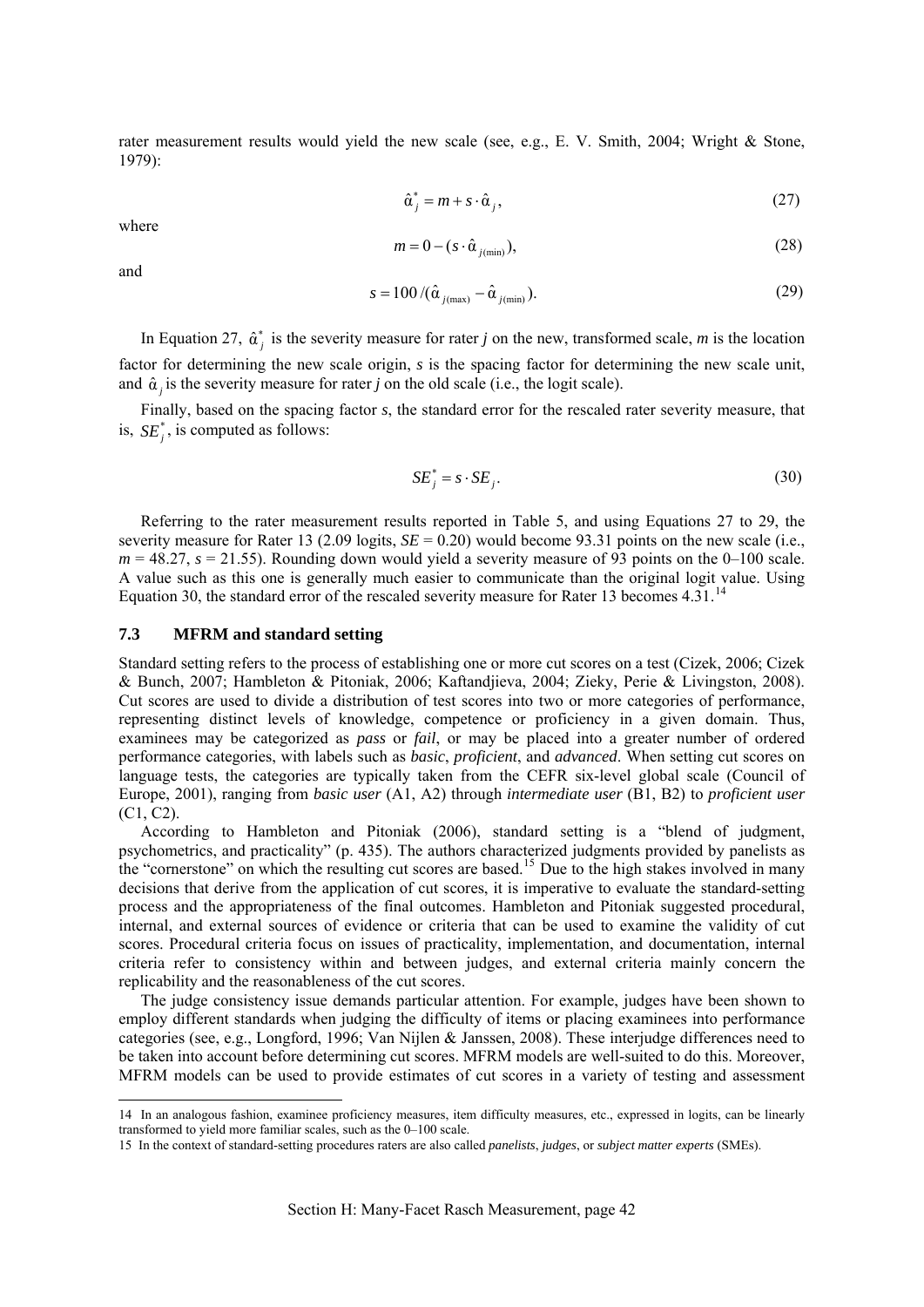contexts. In the following, I will briefly elaborate on MFRM applications to two frequently-used standard-setting procedures, the Angoff method (i.e., the unmodified variant; see Cizek & Bunch, 2007) and the bookmark method (Mitzel, Lewis, Patz & Green, 2001).

In the *Angoff method* (Angoff, 1971), judges are presented with a number of dichotomous items and asked the following question for each item: Out of 100 minimally competent examinees, how many would answer this item correctly? Viewed from a measurement perspective, the ratings obtained can be modeled as outcomes of binomial trials; that is, the number of independent trials (*m*) is fixed at "100", and the judges are asked to count the number of "successes", which corresponds to the number of minimally competent examinees who would answer the item correctly. The following MFRM model can be used to analyze these data:

$$
\ln\left[\frac{p_{jix}}{p_{jix-1}}\right] = \alpha_j - \beta_i - \tau_x, \tag{31}
$$

where

<u>.</u>

 $p_{iix}$  = probability of judge *j* giving a count of *x* on item *i*,

 $p_{jix-1}$  = probability of judge *j* giving a count of  $x - 1$  on item *i*,

 $\alpha_i$  = judged minimal competence for judge *j*,

β*<sup>i</sup>* = judged difficulty for item *i,*

 $\tau_x$  = judged difficulty of giving a count of *x* relative to a count of  $x - 1$ .

Note that parameter  $\alpha_i$  in Equation 31 is different in meaning from the rater severity parameter discussed earlier. Now this parameter represents the severity of a particular judge's *view* of minimal competence required to answer item *i* correctly; that is, a severe judge would give a small count of minimally competent examinees answering that item correctly, as compared to a lenient judge. Note also that β*i* in Equation 31 refers to the *judged* difficulty of item *i*; that is, a difficult item would be given small counts by the judges, as compared to an easy item.<sup>[16](#page-44-0)</sup>

Based on the model given in Equation 31, statistical indicators described in previous sections of this chapter, such as separation, fit, and bias statistics, can be used to analyze the psychometric quality of the judges' ratings (see Engelhard & Anderson, 1998; Engelhard & Cramer, 1997). The variable map would provide a particularly instructive portrayal of the measurement results for the standard-setting judges and the items. As to the judge facet, the map would show the location of the minimally competent examinee as viewed by the judges, where a higher location represents a higher minimal competence required to answer items correctly (i.e., corresponding to a severe judge's view of minimal competence). With regard to the item facet, the map would show the location of each item in terms of its judged difficulty, where a higher location represents a lower count of examinees answering the item correctly.

In addition, relating the judged item difficulties to empirical item difficulties (e.g., item difficulties derived from operational test administrations), may yield evidence of the validity of the standard-setting procedure, and may thus inform the process of setting cut scores (see Baghaei, 2007; Taube, 1997; Verheggen, Muijtjens, van Os & Schuwirth, 2008).

A different kind of MFRM model is called for when evaluating a standard setting where panelists provide judgments on the *level of performance* needed to succeed on each of a number of items. The test may contain a mixture of selected-response (e.g., multiple-choice) and constructed-response items, and the judges may be asked to consider a single level or multiple levels of performance.

For example, consider a test containing 60 multiple-choice items designed to assess four performance levels (e.g., CEFR levels A2, B1, B2, and C1). In the *bookmark method* (Mitzel et al., 2001), judges would be presented with a booklet consisting of the set of 60 items, one item per page, with items ordered from easiest to hardest. Judges would be asked, for each level of performance, to place a

<span id="page-44-0"></span><sup>16</sup> The binomial trials model reduces to the Rasch model for dichotomous data if *m* = 1; that is, *x* = 0 or 1 (Wright & Masters, 1982).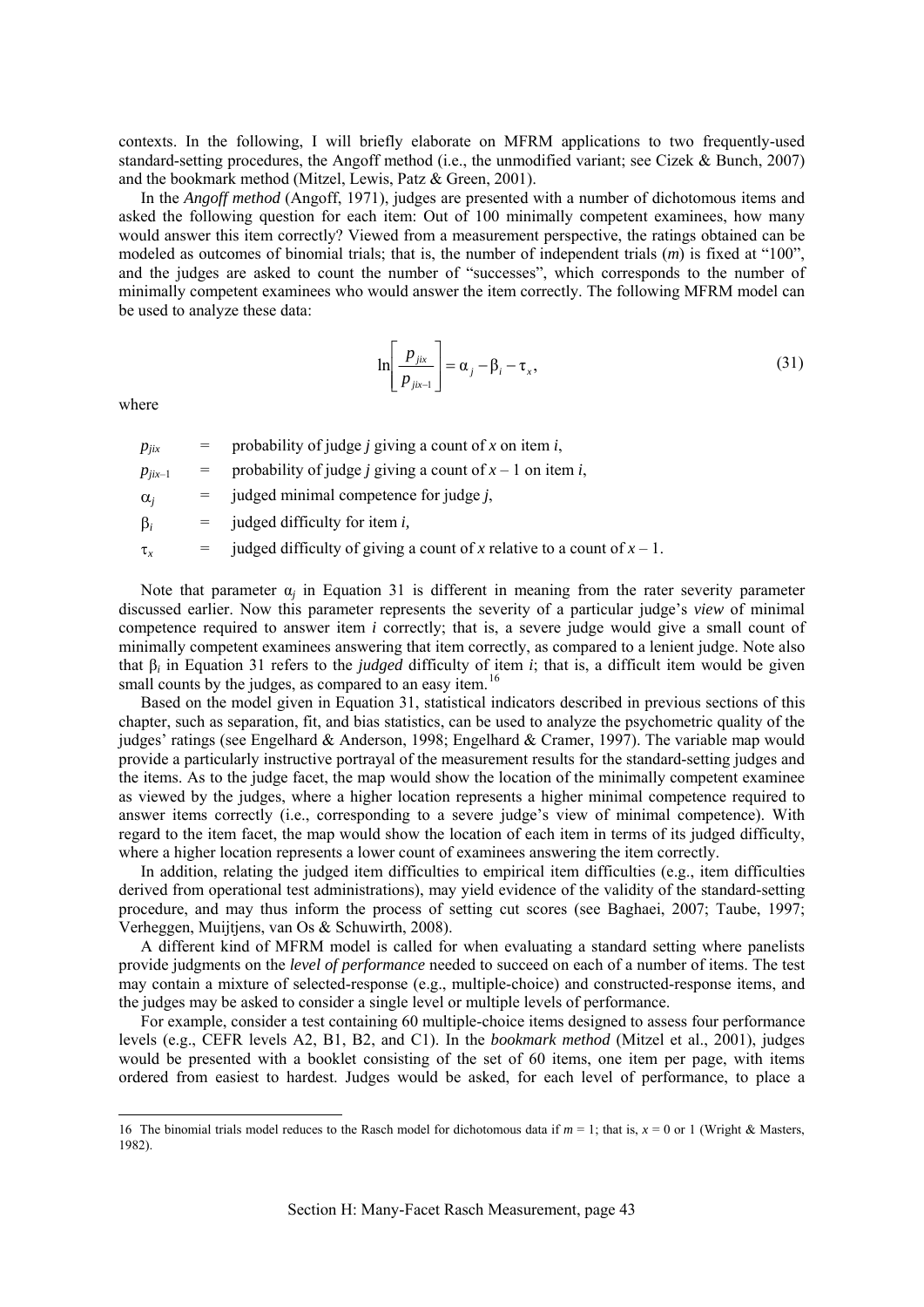bookmark on the first page in the booklet at which they believe the probability of answering the item correctly drops below a 2/3 chance (or below a .67 probability). Thus, panelists would have to place three bookmarks in their booklet, each one identifying a cut-off between two adjacent performance levels. Judges are usually asked to repeat this marking procedure two times, each marking session constituting a separate round (see, for a detailed description of the bookmark method, Cizek & Bunch, 2007).

Each bookmark placement sorts the set of items into one of four performance categories. Bookmark placements can thus be construed as judgments or ratings of items on a four-category performance scale. A MFRM model suited to the analysis of such bookmark ratings would be:

$$
\ln\left[\frac{p_{jirk}}{p_{jirk-1}}\right] = \alpha_j - \beta_i - \rho_r - \tau_k,\tag{32}
$$

where

| $p_{jirk}$   |     | probability of judge <i>j</i> giving a bookmark rating of $k$ on item $i$ for round $r$ ,               |
|--------------|-----|---------------------------------------------------------------------------------------------------------|
| $P_{iirk-1}$ |     | probability of judge <i>j</i> giving a bookmark rating of $k - 1$ on item <i>i</i> for round <i>r</i> , |
| $\alpha_i$   |     | judged performance level for judge <i>j</i> ,                                                           |
| $\beta_i$    | $=$ | judged difficulty of item <i>i</i> ,                                                                    |
| $\rho_r$     |     | judged performance level for round $r$ ,                                                                |

τ*<sup>k</sup>* = judged performance standard for bookmark rating category *k* relative to category *k* – 1.

The model given in Equation 32 is an example of a three-facet rating scale model (see Engelhard, 2007b, 2008b). Model parameters can be interpreted in much the same way as with the binomial trials model in Equation 30. Note that inclusion of the *round facet* makes it possible to study changes in between-rater differences in judged performance level as well as changes in within-rater judgment consistency from one round to the next. Finally, in the present framework, the category coefficients, τ*k*, define the cut scores (possibly after removal of misfitting judges). In order to provide evidence concerning the validity of the standard-setting procedure, the measurement-based cut scores may be compared to the cut scores determined by the usual bookmark procedure.

Further examples of MFRM model applications to a range of standard-setting procedures can be found in Engelhard and Gordon (2000), Engelhard and Stone (1998), Kecker and Eckes (in press), Kozaki (2004), Lumley, Lynch and McNamara (1994), Lunz (2000), Stone (2006), and Stone, Beltyukova, and Fox (2008). In each of these studies, the MFRM modeling approach proved to be a valuable instrument for the purposes of evaluating standard-setting data and/or setting cut scores on examinations.

On a more cautionary note, an important aim of many standard-setting procedures is to reach consensus among judges before deciding on the cut scores. Yet, implicitly or explicitly forcing judges into agreement is bound to create some degree of dependence among judges that may pose problems for interpreting results from a MFRM analysis. As mentioned before, the MFRM approach basically construes raters or judges as individual experts, with each judgment providing an independent piece of information about the location of an item (or an examinee) on the latent continuum (see Linacre, 1997, 1998, 2002b). It may thus be reasonable not to perform MFRM analyses in the later stages of standard setting where judges can be assumed to gravitate toward the group mean.

More generally speaking, rater or judge dependence typically leads to a higher proportion of overfit, lowered standard errors, and a markedly widened range of parameter estimates, which makes the judgments appear more reliable than they may actually be. Linacre (2008) proposed to assess the degree of rater dependence in a given data set by means of an index that is akin to the rationale of Cohen's kappa, the so-called *Rasch-kappa index*. Other researchers have developed psychometric approaches that are suited to explicitly model this kind of dependence, such as the *rater bundle model* (Wilson & Hoskens, 2001), the *hierarchical rater model* (Patz, Junker, Johnson & Mariano, 2002; for a critique of this model, see Linacre, 2003a), and the *IRT model for multiple raters* (Verhelst & Verstralen, 2001).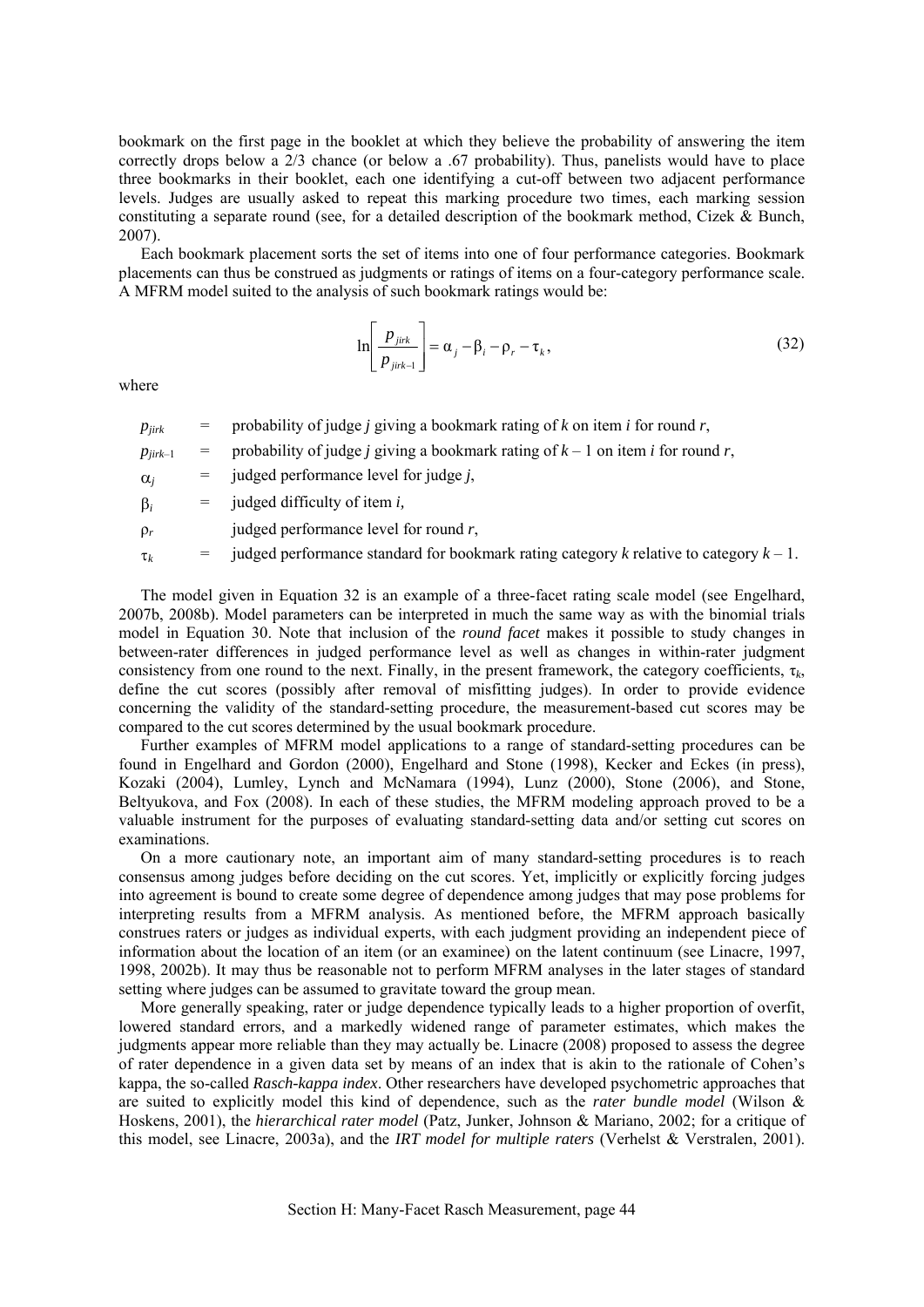<span id="page-46-0"></span>The relative merits, prospects, and limitations of these and related approaches to dealing with the rater dependence issue in applied settings will need to be studied more closely in future research (see, e.g., Barr & Raju, 2003; Mariano & Junker, 2007).

## **7.4 MFRM software**

In this chapter, MFRM analyses were conducted by means of the computer program FACETS (version 3.64; Linacre, 2008). Over the years, FACETS has gained great popularity among Rasch practitioners working in a wide range of research fields (see, e.g., the references cited in Linacre, 2008). FACETS is a highly versatile program that provides users with lots of MFRM model instantiations, analytical tools, and statistical indicators, and it offers flexible input and output functions, reporting measurement results in user-specified tables and graphical displays. At the website www.winsteps.com, interested readers will find detailed information on the program, including a free FACETS manual that contains many helpful explanations, as well as a free student/evaluation version called MINIFAC.

There are a number of other computer programs that can be used to conduct MFRM analyses, including ConQuest (Wu, Adams, Wilson & Haldane, 2007), RUMM (Andrich, Sheridan & Luo, 2004), PARSCALE (du Toit, 2003), LPCM-WIN (Fischer & Ponocny-Seliger, 2003), and the open-source software eRm (Mair & Hatzinger, 2007a, 2007b). Among other things, these programs differ in the techniques they employ for estimating model parameters. The estimation techniques implemented are: joint maximum likelihood (FACETS), marginal maximum likelihood (ConQuest, PARSCALE), pairwise conditional (RUMM), and conditional maximum likelihood (LPCM-WIN, eRm). There has been a theoretical debate about the relative merits of each technique (see, for detailed discussions, Baker & Kim, 2004; Linacre, 2004a, 2004c; Molenaar, 1995; Verhelst, 2004). In particular, joint maximum likelihood estimation has been criticized for its lack of consistency (see, e.g., Cohen, Chan, Jiang & Seburn, 2008; Molenaar, 1995). However, some authors suggested that the differences in the estimates produced by each of these techniques can be considered negligibly small for many practical purposes (see Baker & Kim, 2004; Linacre, 2004a; see also Kline, Schmidt & Bowles, 2006).

Concerning the generality of the underlying measurement approach, ConQuest stands out by using one highly general model to fit a wide variety of Rasch models: the *multidimensional random coefficients multinomial logit model* (MRCMLM; Adams, Wilson & Wang, 1997; see also Adams & Wu, 2007). An appealing feature of ConQuest is the option to perform *hierarchical model testing*. Choosing this option allows the researcher to systematically compare competing models that may each be considered appropriate for the data given. For example, let Model A specify examinees, criteria, raters, and an examinee-by-rater interaction. This model may be compared to a more parsimonious Model B (i.e., a submodel of A), created by removing the interaction term from Model A. Significantly better fit of Model A would indicate that the interaction between examinees and raters is a source of variation in the ratings that is not to be ignored.

Another important feature of ConQuest refers to the option to implement *multidimensional* Rasch models. As mentioned earlier (see Section 6.2), such models may be called for when it is reasonable to assume that there are two or more latent proficiency dimensions simultaneously addressed by a testing procedure. Furthermore, ConQuest's multidimensional option allows researchers to model local item dependence (LID). For example, LID may occur among a set of criteria on which raters provide ratings of examinee performance (Wang & Wilson, 2005a, 2005b). Multidimensional Rasch models can also be implemented through the program MULTIRA (Carstensen & Rost, 2001; see also Rost & Carstensen, 2002).

Finally, Muckle and Karabatsos (2009) have shown that the many-facet Rasch model can be considered a special case of the two-level hierarchical generalized linear model (HGLM). More generally, adopting a *multilevel* Rasch measurement perspective makes possible a number of extensions regarding the analysis of many-facet data, for example, modeling nested data structures or modeling covariates of examinee proficiency, task difficulty, and rater severity (for overviews, see Jiao, Wang & Kamata, 2007; Kamata & Cheong, 2007). HGLMs can be implemented using software such as HLM 6 (Raudenbush, Bryk, Cheong, Congdon & du Toit, 2004) or the open-source lme4 package (Doran, Bates, Bliese & Dowling, 2007; for a comparison of different HGLM software packages, see Roberts & Herrington, 2007).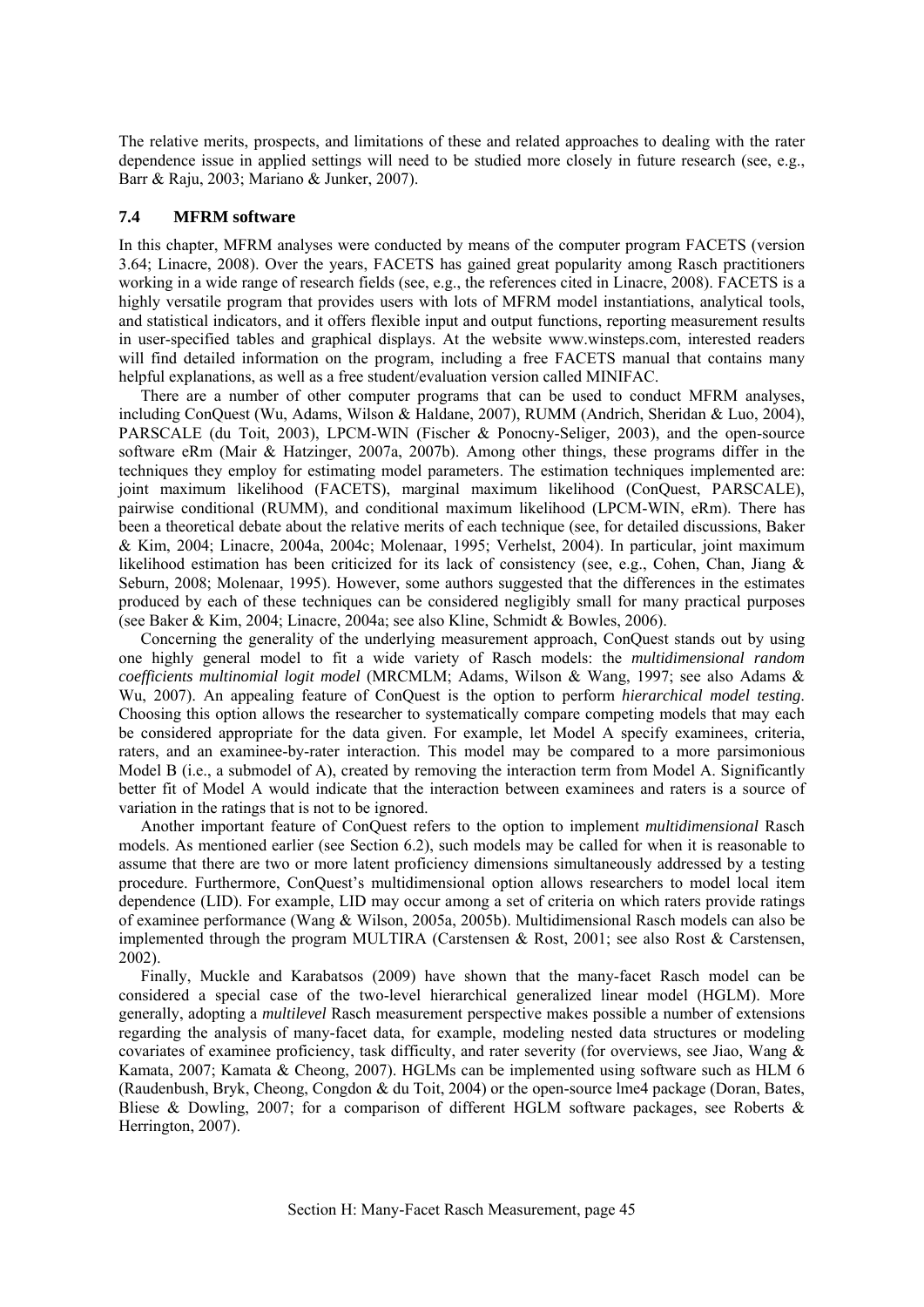## **Conclusion**

<span id="page-47-0"></span>"There is nothing more practical than a good theory" (Lewin, 1952, p. 169). Placing this famous statement in the present context, the ensuing demands are twofold: Psychometricians should develop theories and models that can be used to understand, conceptualize, and efficiently solve practical problems, such as those caused by the notoriously lacking rater agreement in rater-mediated assessment situations. Conversely, practitioners and researchers in the field of language testing and assessment should make use of available psychometric theory to provide examinees with assessment results that are as objective, valid, and fair as possible. Beyond any doubt, many-facet Rasch measurement has the potential to integrate theorists' and practitioners' interests in measuring language proficiency, and thus to meet both demands simultaneously.

## **Acknowledgements**

I would like to acknowledge the helpful comments and suggestions from the following members of the Council of Europe's (2009) Manual Authoring Group on earlier versions of this chapter: Brian North, Sauli Takala, who also served as editor of the Reference Supplement, and Norman D. Verhelst. In addition, I received valuable feedback on the manuscript from Rüdiger Grotjahn, Klaus D. Kubinger, J. Michael Linacre, and Carol M. Myford. I would also like to express my gratitude to my colleagues at the TestDaF Institute, Hagen, Germany, for many stimulating discussions concerning the design, analysis, and evaluation of writing and speaking performance assessments.

#### **References**

- Adams, R. J., Wilson, M., & Wang, W-C. (1997). The multidimensional random coefficients multinomial logit model. *Applied Psychological Measurement*, *21*, 1–23.
- Adams, R. J., & Wu, M. L. (2007). The mixed-coefficients multinomial logit model: A generalized form of the Rasch model. In M. von Davier & C. H. Carstensen (Eds.), *Multivariate and mixture distribution Rasch models: Extensions and applications* (pp. 57–75). New York: Springer.
- Andrich, D. (1978). A rating formulation for ordered response categories. *Psychometrika*, *43*, 561–573.

Andrich, D. (1998). Thresholds, steps and rating scale conceptualization. *Rasch Measurement Transactions*, *12*, 648–649.

- Andrich, D., Sheridan, B. E., & Luo, G. (2004). *RUMM2020: Rasch unidimensional measurement models* [Computer software]. Perth, Western Australia: RUMM Laboratory.
- Angoff, W. H. (1971). Scales, norms, and equivalent scores. In R. L. Thorndike (Ed.), *Educational measurement* (2nd ed., pp. 508–600). Washington, DC: American Council on Education.
- Bachman, L. F. (2000). Modern language testing at the turn of the century: Assuring that what we count counts. *Language Testing*, *17*, 1–42.

Bachman, L. F. (2004). *Statistical analyses for language assessment*. Cambridge, UK: Cambridge University Press.

- Bachman, L. F., & Palmer, A. S. (1996). *Language testing in practice: Designing and developing useful language tests*. Oxford, UK: Oxford University Press.
- Baghaei, P. (2007). Applying the Rasch rating-scale model to set multiple cut-offs. *Rasch Measurement Transactions*, *20*, 1075– 1076.
- Baker, F. B., & Kim, S.-H. (2004). *Item response theory: Parameter estimation techniques* (2nd ed.). New York: Dekker.
- Barr, M. A., & Raju, N. S. (2003). IRT-based assessments of rater effects in multiple-source feedback instruments. *Organizational Research Methods*, *6*, 15–43.
- Barrett, S. (2001). The impact of training on rater variability. *International Education Journal*, *2*, 49–58.
- Bejar, I. I., Williamson, D. M., & Mislevy, R. J. (2006). Human scoring. In D. M. Williamson, R. J. Mislevy, & I. I. Bejar (Eds.), *Automated scoring of complex tasks in computer-based testing* (pp. 49–81). Mahwah, NJ: Erlbaum.
- Berry, V. (2007). *Personality differences and oral test performance.* Frankfurt, Germany: Lang.
- Bond, T. G., & Fox, C. M. (2007). *Applying the Rasch model: Fundamental measurement in the human sciences* (2nd ed.). Mahwah, NJ: Erlbaum.
- Boulet, J. R., & McKinley, D. W. (2005). Investigating gender-related construct-irrelevant components of scores on the written assessment exercise of a high-stakes certification assessment. *Advances in Health Sciences Education*, *10*, 53–63.
- Bramley, T. (2007). Quantifying marker agreement: Terminology, statistics and issues. *Research Matters: A Cambridge Assessment Publication*, *4*, 22–28.
- Breton, G., Lepage, S., & North, B. (2008). *Cross-language benchmarking seminar to calibrate examples of spoken production*  in English, French, German, Italian and Spanish with regard to the six levels of the Common European Framework of *Reference for Languages (CEFR)*. Strasbourg, France: Council of Europe/Language Policy Division.
- Briggs, D. C., & Wilson, M. (2004). An introduction to multidimensional measurement using Rasch models. In E. V. Smith & R.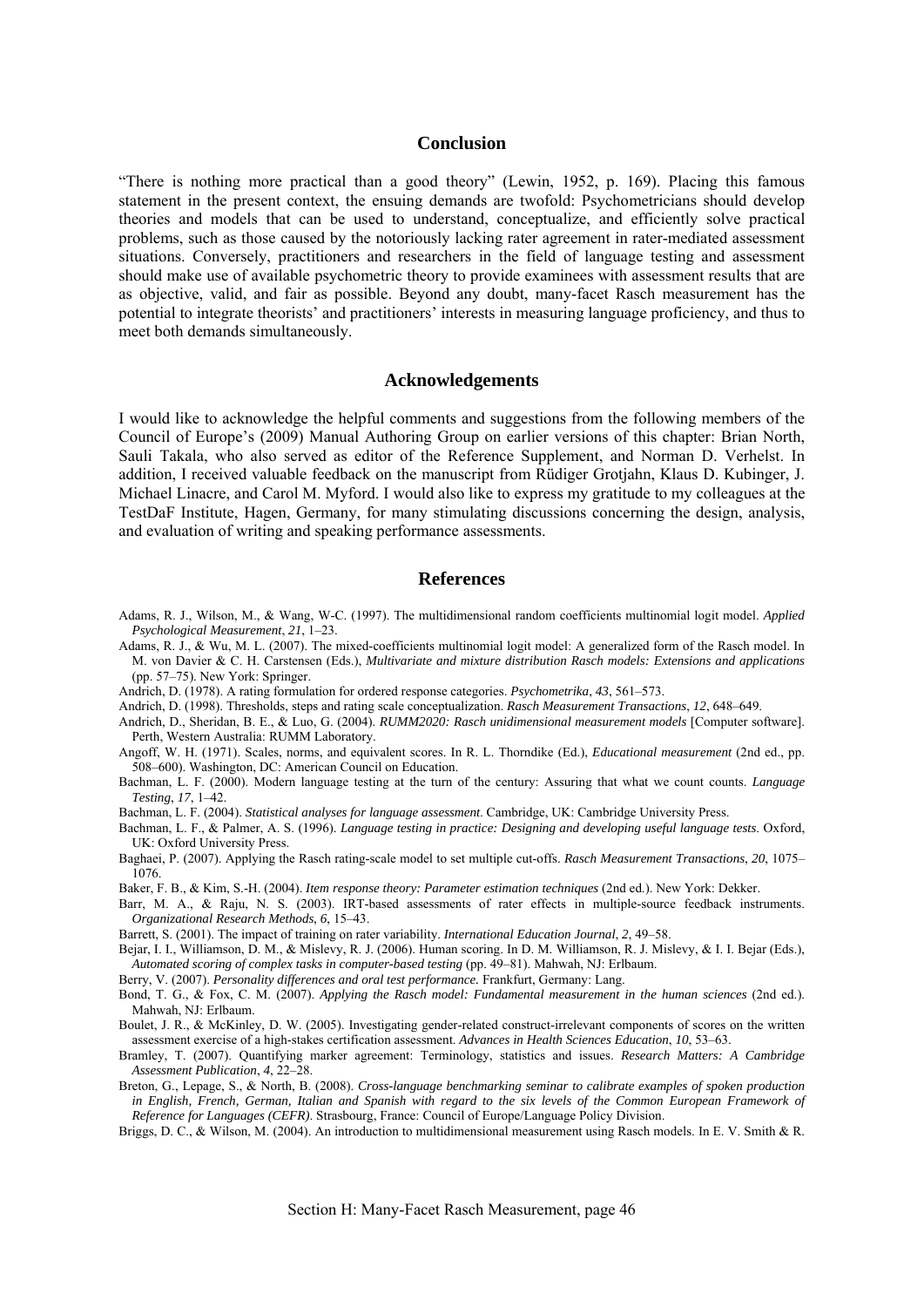M. Smith (Eds.), *Introduction to Rasch measurement* (pp. 322–341). Maple Grove, MN: JAM Press.

Brown, A. (2005). *Interviewer variability in oral proficiency interviews*. Frankfurt, Germany: Lang.

- Carstensen, C. H., & Rost, J. (2001). *MULTIRA: A program system for multidimensional Rasch models* [Computer software]. Kiel, Germany: IPN—Leibniz Institute for Science Education.
- Carstensen, C. H., & Rost, J. (2007). Multidimensional three-mode Rasch models. In M. von Davier & C. H. Carstensen (Eds.), *Multivariate and mixture distribution Rasch models: Extensions and applications* (pp. 157–175). New York: Springer.
- Chi, E. (2001). Comparing holistic and analytic scoring for performance assessment with many-facet Rasch model. *Journal of Applied Measurement*, *2*, 379–388.
- Cizek, G. J. (2006). Standard setting. In S. M. Downing & T. M. Haladyna (Eds.), *Handbook of test development* (pp. 225–258). Mahwah, NJ: Erlbaum.
- Cizek, G. J., & Bunch, M. B. (2007). *Standard setting: A guide to establishing and evaluating performance standards on tests*. Thousand Oaks, CA: Sage.
- Cohen, J. (1968). Weighted kappa: Nominal scale agreement with provision for scaled disagreement or partial credit. *Psychological Bulletin*, *70*, 213–220.
- Cohen, J., Chan, T., Jiang, T., & Seburn, M. (2008). Consistent estimation of Rasch item parameters and their standard errors under complex sample designs. *Applied Psychological Measurement*, *32*, 289–310.
- Congdon, P. J., & McQueen, J. (2000a). The stability of rater severity in large-scale assessment programs. *Journal of Educational Measurement*, *37*, 163–178.
- Congdon, P. J., & McQueen, J. (2000b). Unmodeled rater discrimination error. In M. Wilson & G. Engelhard (Eds.), *Objective measurement: Theory into practice* (Vol. 5, pp. 165–180). Stamford, CT: Ablex.
- Coniam, D. (2008). Problems affecting the use of raw scores: A comparison of raw scores and FACETS' fair average scores. In L. Taylor & C. J. Weir (Eds.), *Multilingualism and assessment: Achieving transparency, assuring quality, sustaining diversity – Proceedings of the ALTE Berlin Conference May 2005* (pp. 179–190). Cambridge, UK: Cambridge University Press.
- Corrigan, M. (2007). *Seminar to calibrate examples of spoken performance: Report on the analysis of rating data.* Strasbourg, France: Council of Europe/Language Policy Division.
- Council of Europe. (2001). *Common European framework of reference for languages: Learning, teaching, assessment.* Cambridge, UK: Cambridge University Press.
- Council of Europe. (2009). *Relating language examinations to the common European framework of reference for languages: Learning, teaching, assessment (CEFR): A manual.* Strasbourg, France: Council of Europe/Language Policy Division.
- de Ayala, R. J. (2009). *The theory and practice of item response theory.* New York: Guilford.
- Doran, H., Bates, D., Bliese, P., & Dowling, M. (2007). Estimating the multilevel Rasch model: With the lme4 package. *Journal of Statistical Software*, *20*(2).
- Du, Y., & Brown, W. L. (2000). Raters and single prompt-to-prompt equating using the facets model in a writing performance assessment. In M. Wilson & G. Engelhard (Eds.), *Objective measurement: Theory into practice* (Vol. 5, pp. 97–111). Stamford, CT: Ablex.
- Du, Y., & Wright, B. D. (1997). Effects of student characteristics in a large-scale direct writing assessment. In M. Wilson, G. Engelhard, & K. Draney (Eds.), *Objective measurement: Theory into practice* (Vol. 4, pp. 1–24). Stamford, CT: Ablex.
- Du, Y., Wright, B. D., & Brown, W. L. (1996, April). *Differential facet functioning detection in direct writing assessment*. Paper presented at the Annual Conference of the American Educational Research Association, New York, NY.
- du Toit, M. (Ed.). (2003). *IRT from SSI: BILOG-MG, MULTILOG, PARSCALE, TESTFACT* [Software manual]. Lincolnwood, IL: Scientific Software International.
- Eckes, T. (2004). Beurteilerübereinstimmung und Beurteilerstrenge: Eine Multifacetten-Rasch-Analyse von Leistungsbeurteilungen im "Test Deutsch als Fremdsprache" (TestDaF) [Rater agreement and rater severity: A many-facet Rasch analysis of performance assessments in the "Test of German as a Foreign Language (TestDaF)"]. *Diagnostica*, 50, 65–77.
- Eckes, T. (2005a). Evaluation von Beurteilungen: Psychometrische Qualitätssicherung mit dem Multifacetten-Rasch-Modell [Evaluation of ratings: Psychometric quality assurance via many-facet Rasch measurement]. *Zeitschrift für Psychologie*, *213*, 77–96.
- Eckes, T. (2005b). Examining rater effects in TestDaF writing and speaking performance assessments: A many-facet Rasch analysis. *Language Assessment Quarterly*, *2*, 197–221.
- Eckes, T. (2008a). Assuring the quality of TestDaF examinations: A psychometric modeling approach. In L. Taylor & C. J. Weir (Eds.), *Multilingualism and assessment: Achieving transparency, assuring quality, sustaining diversity – Proceedings of the ALTE Berlin Conference May 2005* (pp. 157–178). Cambridge, UK: Cambridge University Press.
- Eckes, T. (2008b). Rater types in writing performance assessments: A classification approach to rater variability. *Language Testing*, *25*, 155–185.
- Eckes, T. (2009). On common ground? How raters perceive scoring criteria in oral proficiency testing. In A. Brown & K. Hill (Eds.), *Tasks and criteria in performance assessment: Proceedings of the 28th Language Testing Research Colloquium* (pp. 43–73). Frankfurt, Germany: Lang.
- Elbow, P., & Yancey, K. B. (1994). On the nature of holistic scoring: An inquiry composed on e-mail. *Assessing Writing*, *1*, 91– 107.
- Elder, C., Barkhuizen, G., Knoch, U., & von Randow, J. (2007). Evaluating rater responses to an online training program for L2 writing assessment. *Language Testing*, *24*, 37–64.
- Elder, C., Knoch, U., Barkhuizen, G., & von Randow, J. (2005). Individual feedback to enhance rater training: Does it work? *Language Assessment Quarterly*, *2*, 175–196.
- Embretson, S. E., & Reise, S. P. (2000). *Item response theory for psychologists*. Mahwah, NJ: Erlbaum.
- Emerling, F. (1991). Identifying ethnicity and gender from anonymous essays. *Community College Review*, *19*, 29–33.
- Engelhard, G. (1997). Constructing rater and task banks for performance assessments. *Journal of Outcome Measurement*, *1*, 19– 33.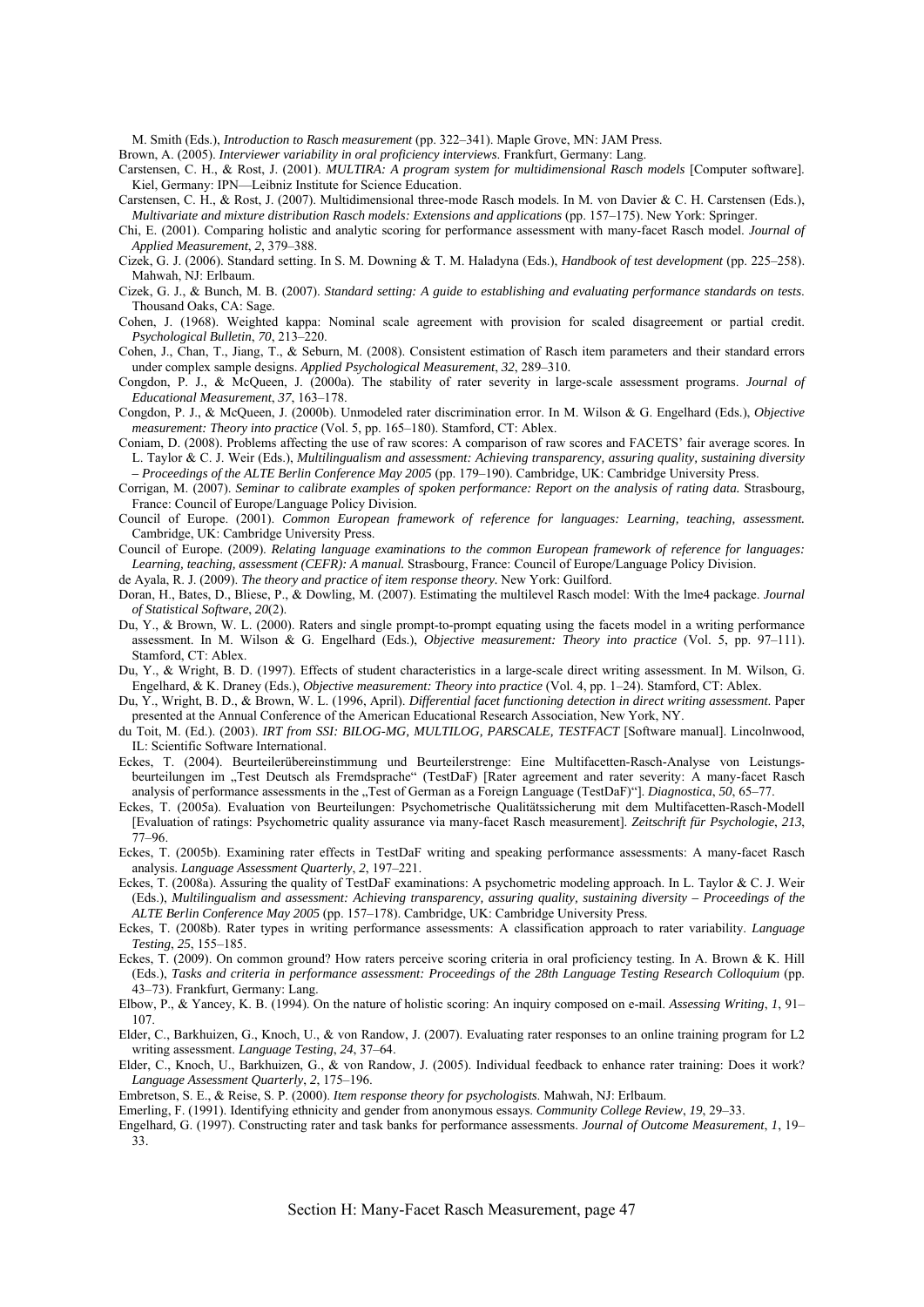- Engelhard, G. (2002). Monitoring raters in performance assessments. In G. Tindal & T. M. Haladyna (Eds.), *Large-scale assessment programs for all students: Validity, technical adequacy, and implementation* (pp. 261–287). Mahwah, NJ: Erlbaum.
- Engelhard, G. (2007a). Differential rater functioning. *Rasch Measurement Transactions*, *21*, 1124.
- Engelhard, G. (2007b). Evaluating bookmark judgments. *Rasch Measurement Transactions*, *21*, 1097–1098.
- Engelhard, G. (2008a). Historical perspectives on invariant measurement: Guttman, Rasch, and Mokken. *Measurement: Interdisciplinary Research and Perspectives*, *6*, 155–189.
- Engelhard, G. (2008b). Standard errors for performance standards based on bookmark judgments. *Rasch Measurement Transactions*, *21*, 1132–1133.
- Engelhard, G., & Anderson, D. W. (1998). A binomial trials model for examining the ratings of standard-setting judges. *Applied Measurement in Education*, *11*, 209–230.
- Engelhard, G., & Cramer, S. E. (1997). Using Rasch measurement to evaluate the ratings of standard-setting judges. In M. Wilson, G. Engelhard, & K. Draney (Eds.), *Objective measurement: Theory into practice* (Vol. 4, pp. 97–112). Greenwich,  $CT:$  Ablex.
- Engelhard, G., & Gordon, B. (2000). Setting and evaluating performance standards for high stakes writing assessments. In M. Wilson & G. Engelhard (Eds.), *Objective measurement: Theory into practice* (Vol. 5, pp. 3–14). Stamford, CT: Ablex.
- Engelhard, G., Gordon, B., & Gabrielson, S. (1991). The influences of mode of discourse, experiential demand, and gender on the quality of student writing. *Research in the Teaching of English*, *26*, 315–336.
- Engelhard, G., & Myford, C. M. (2003). *Monitoring faculty consultant performance in the Advanced Placement English Literature and Composition Program with a many-faceted Rasch model* (College Board Research Report No. 2003-1). New York: College Entrance Examination Board.
- Engelhard, G., & Stone, G. E. (1998). Evaluating the quality of ratings obtained from standard-setting judges. *Educational and Psychological Measurement*, *58*, 179–196.
- Fischer, G. H. (1973). The linear logistic test model as an instrument in educational research. *Acta Psychologica*, *37*, 359–374.
- Fischer, G. H. (1995a). Derivations of the Rasch model. In G. H. Fischer & I. W. Molenaar (Eds.), *Rasch models: Foundations,*
- *recent developments, and applications* (pp. 15–38). New York: Springer.
- Fischer, G. H. (1995b). The linear logistic test model. In G. H. Fischer & I. W. Molenaar (Eds.), *Rasch models: Foundations, recent developments, and applications* (pp. 131–155). New York: Springer.
- Fischer, G. H. (2007). Rasch models. In C. R. Rao & S. Sinharay (Eds.), *Psychometrics* (Handbook of statistics, Vol. 26, pp. 515–585). Amsterdam: Elsevier.
- Fischer, G. H., & Ponocny-Seliger, E. (2003). *Structural Rasch modeling: Handbook of the usage of LPCM-WIN 1.0* [Software manual]. Groningen, The Netherlands: Science Plus Group.
- Fischer, G. H., & Scheiblechner, H. H. (1970). Algorithmen und Programme für das probabilistische Testmodell von Rasch [Algorithms and programs for Rasch's probabilistic test model]. *Psychologische Beiträge*, *12*, 23–51.
- Fleiss, J. L., Levin, B., & Paik, M. C. (2003). *Statistical methods for rates and proportions* (3rd ed.). Hoboken, NJ: Wiley.
- Freedman, S. W., & Calfee, R. C. (1983). Holistic assessment of writing: Experimental design and cognitive theory. In P. Mosenthal, L. Tamor, & S. A. Walmsley (Eds.), *Research on writing: Principles and methods* (pp. 75–98). New York: Longman.
- Fulcher, G. (2003). *Testing second language speaking*. London: Pearson Education.
- Hambleton, R. K., & Pitoniak, M. J. (2006). Setting performance standards. In R. L. Brennan (Ed.), *Educational measurement* (4th ed., pp. 433–470). Westport, CT: American Council on Education/Praeger.
- Hamp-Lyons, L. (2007). Worrying about rating. *Assessing Writing*, *12*, 1–9.
- Harasym, P. H., Woloschuk, W., & Cunning, L. (2008). Undesired variance due to examiner stringency/leniency effect in communication skill scores assessed in OSCEs. *Advances in Health Sciences Education*, *13*, 617–632.
- Hartig, J., & Höhler, J. (2008). Representation of competencies in multidimensional IRT models with within-item and betweenitem multidimensionality. *Zeitschrift für Psychologie/Journal of Psychology*, *216*, 89–101.
- Hayes, A. F., & Krippendorff, K. (2007). Answering the call for a standard reliability measure for coding data. *Communication Methods and Measures*, *1*, 77–89.
- Hedges, L. V., & Olkin, I. (1985). *Statistical methods for meta-analysis*. San Diego, CA: Academic Press.
- Henning, G. (1992). Dimensionality and construct validity of language tests. *Language Testing*, *9*, 1–11.
- Hombo, C. M., Donoghue, J. R., & Thayer, D. T. (2001). *A simulation study of the effect of rater designs on ability estimation* (Research Report, RR-01-05). Princeton, NJ: Educational Testing Service.
- Hooker, G., Finkelman, M., & Schwartzman, A. (in press). Paradoxical results in multidimensional item response theory. *Psychometrika*.
- Hoskens, M., & Wilson, M. (2001). Real-time feedback on rater drift in constructed-response items: An example from the Golden State Examination. *Journal of Educational Measurement*, *38*, 121–145.
- Hoyt, W. T. (2000). Rater bias in psychological research: When is it a problem and what can we do about it? *Psychological Methods*, *5*, 64–86.
- Hoyt, W. T., & Kerns, M.-D. (1999). Magnitude and moderators of bias in observer ratings: A meta-analysis. *Psychological Methods*, *4*, 403–424.
- Hyde, J. S., & Linn, M. C. (1988). Gender differences in verbal ability: A meta-analysis. *Psychological Bulletin*, *104*, 53–69.
- Jiao, H., Wang, S., & Kamata, A. (2007). Modeling local item dependence with the hierarchical generalized linear model. In E. V. Smith & R. M. Smith (Eds.), *Rasch measurement: Advanced and specialized applications* (pp. 390–404). Maple Grove, MN: JAM Press.
- Johnson, R. L., Penny, J. A., & Gordon, B. (2009). *Assessing performance: Designing, scoring, and validating performance tasks.* New York: Guilford.
- Kaftandjieva, F. (2004). Standard setting. In S. Takala (Ed.), *Reference supplement to the preliminary pilot version of the manual*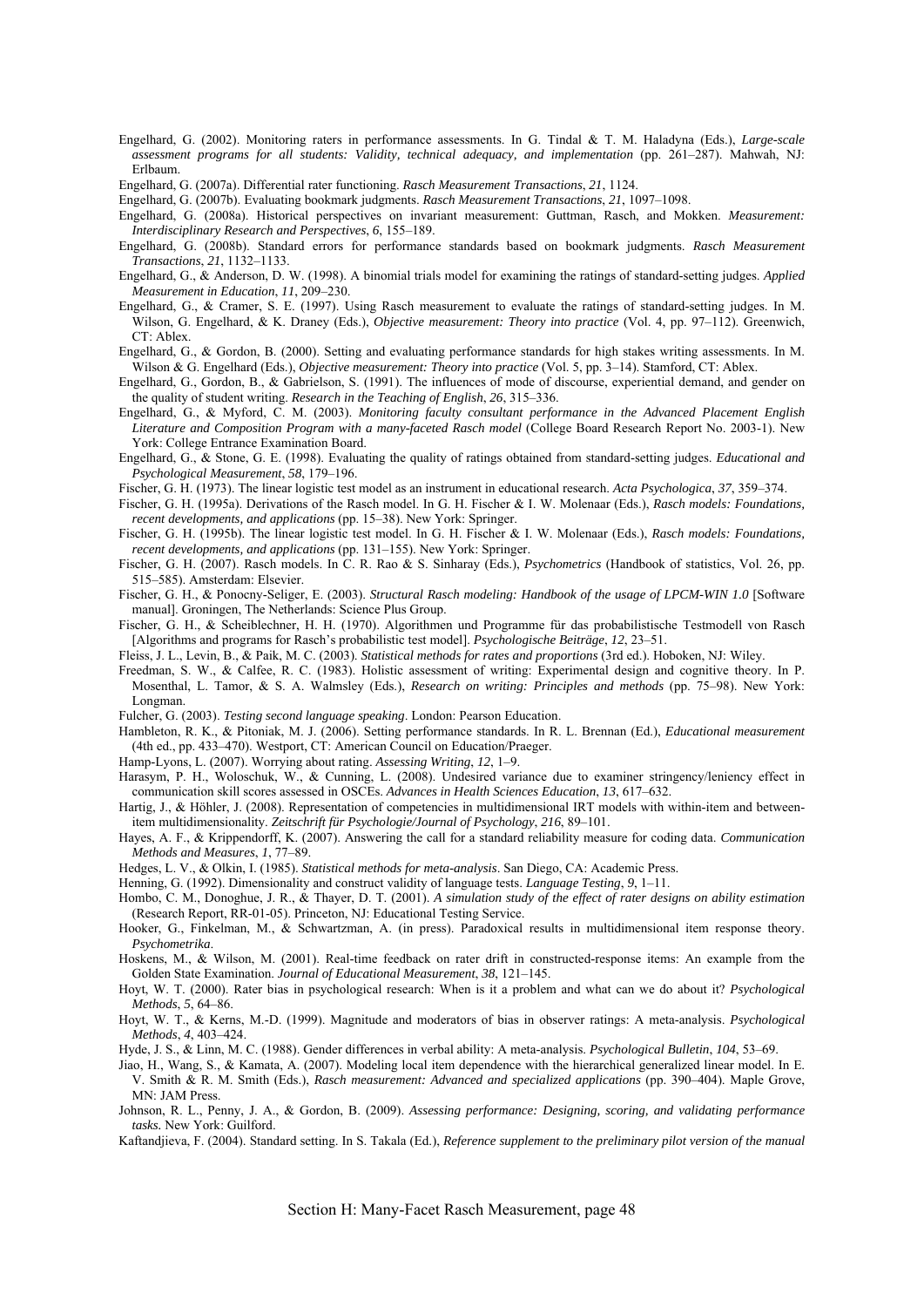*for relating language examinations to the Common European Framework of Reference for Languages: Learning, teaching, assessment* (Section B). Strasbourg, France: Council of Europe/Language Policy Division.

- Kamata, A., & Cheong, Y. F. (2007). Multilevel Rasch models. In M. von Davier & C. H. Carstensen (Eds.), *Multivariate and mixture distribution Rasch models: Extensions and applications* (pp. 217–232). New York: Springer.
- Kecker, G., & Eckes, T. (in press). Putting the Manual to the test: The TestDaF–CEFR linking project. In W. Martyniuk (Ed.), *Linking tests to the CEFR: Case studies and reflections on using the Council of Europe's draft Manual for relating language examinations to the CEFR.* Cambridge, UK: Cambridge University Press.
- Kempf, W. F. (1972). Probabilistische Modelle experimentalpsychologischer Versuchssituationen [Probabilistic models of designs in experimental psychology]. *Psychologische Beiträge*, *14*, 16–37.
- Kline, T. L., Schmidt, K. M., & Bowles, R. (2006). Using LinLog and FACETS to model item components in the LLTM. *Journal of Applied Measurement*, *7*, 74–91.
- Kolen, M. J. (2007). Data collection designs and linking procedures. In N. J. Dorans, M. Pommerich, & P. W. Holland (Eds.), *Linking and aligning scores and scales* (pp. 31–55). New York: Springer.
- Kolen, M. J., & Brennan, R. L. (2004). *Test equating, scaling, and linking: Methods and practices* (2nd ed.). New York: Springer.
- Knoch, U. (2009). Diagnostic assessment of writing: A comparison of two rating scales. *Language Testing*, *26*, 275–304.
- Knoch, U., Read, J., & von Randow, J. (2007). Re-training writing raters online: How does it compare with face-to-face training? *Assessing Writing*, *12*, 26–43.
- Kondo-Brown, K. (2002). A FACETS analysis of rater bias in measuring Japanese second language writing performance. *Language Testing*, *19*, 3–31.
- Kozaki, Y. (2004). Using GENOVA and FACETS to set multiple standards on performance assessment for certification in medical translation from Japanese into English. *Language Testing*, *21*, 1–27.
- Kubinger, K. D. (2005). Psychological test calibration using the Rasch model: Some critical suggestions on traditional approaches. *International Journal of Testing*, *5*, 377–394.
- Kubinger, K. D. (2009). Applications of the linear logistic test model in psychometric research. *Educational and Psychological Measurement*, *69*, 232–244.
- Lamprianou, I. (2006). The stability of marker characteristics across tests of the same subject and across subjects. *Journal of Applied Measurement*, *7*, 192–205.
- Landy, F. J., & Farr, J. L. (1980). Performance rating. *Psychological Bulletin*, *87*, 72–107.
- Lane, S., & Stone, C. A. (2006). Performance assessment. In R. L. Brennan (Ed.), *Educational measurement* (4th ed., pp. 387– 431). Westport, CT: American Council on Education/Praeger.
- LeBreton, J. M., & Senter, J. L. (2008). Answers to 20 questions about interrater reliability and interrater agreement. *Organizational Research Methods*, *11*, 815–852.
- Lewin, K. (1952). *Field theory in social science: Selected theoretical papers.* London: Tavistock.
- Linacre, J. M. (1989). *Many-facet Rasch measurement*. Chicago: MESA Press.
- Linacre, J. M. (1994). Sample size and item calibration [or person measure] stability. *Rasch Measurement Transactions*, *7*, 328.
- Linacre, J. M. (1996). True-score reliability or Rasch validity? *Rasch Measurement Transactions*, *9*, 455.
- Linacre, J. M. (1997). Investigating judge local independence. *Rasch Measurement Transactions*, *11*, 546–547.
- Linacre, J. M. (1998). Rating, judges and fairness. *Rasch Measurement Transactions*, *12*, 630–631.
- Linacre, J. M. (2002a). Facets, factors, elements and levels. *Rasch Measurement Transactions*, *16*, 880.
- Linacre, J. M. (2002b). Judge ratings with forced agreement. *Rasch Measurement Transactions*, *16*, 857–858.

Linacre, J. M. (2002c). What do infit and outfit, mean-square and standardized mean? *Rasch Measurement Transactions*, *16*, 878.

- Linacre, J. M. (2003a). The hierarchical rater model from a Rasch perspective. *Rasch Measurement Transactions*, *17*, 928.
- Linacre, J. M. (2003b). Size vs. significance: Infit and outfit mean-square and standardized chi-square fit statistic. *Rasch Measurement Transactions*, *17*, 918.
- Linacre, J. M. (2004a). Estimation methods for Rasch measures. In E. V. Smith & R. M. Smith (Eds.), *Introduction to Rasch measurement* (pp. 25–47). Maple Grove, MN: JAM Press.
- Linacre, J. M. (2004b). Optimizing rating scale category effectiveness. In E. V. Smith & R. M. Smith (Eds.), *Introduction to Rasch measurement* (pp. 258–278). Maple Grove, MN: JAM Press.
- Linacre, J. M. (2004c). Rasch model estimation: Further topics. In E. V. Smith & R. M. Smith (Eds.), *Introduction to Rasch measurement* (pp. 48–72). Maple Grove, MN: JAM Press.
- Linacre, J. M. (2006a). Demarcating category intervals. *Rasch Measurement Transactions*, *19*, 1041–1043.
- Linacre, J. M. (2006b). Item discrimination and Rasch-Andrich thresholds. *Rasch Measurement Transactions*, *20*, 1054.
- Linacre, J. M. (2008). *Facets Rasch model computer program* [Software manual]. Chicago: Winsteps.com.
- Linacre, J. M., Engelhard, G., Tatum, D. S., & Myford, C. M. (1994). Measurement with judges: Many-faceted conjoint measurement. *International Journal of Educational Research*, *21*, 569–577.
- Linacre, J. M., & Wright, B. D. (2002). Construction of measures from many-facet data. *Journal of Applied Measurement*, *3*, 484–509.
- Liu, O. L., Wilson, M., & Paek, I. (2008). A multidimensional Rasch analysis of gender differences in PISA mathematics. *Journal of Applied Measurement*, *9*, 18–35.
- Loevinger, J. (1954). The attenuation paradox in test theory. *Psychological Bulletin*, *51*, 493–504.
- Longford, N. T. (1996). Reconciling experts' differences in setting cut scores for pass-fail decisions. *Journal of Educational and Behavioral Statistics*, *21*, 203–213.
- Lord, F. M., & Novick, M. R. (1968). *Statistical theories of mental test scores*. Reading, MA: Addison-Wesley.
- Lumley, T. (2005). *Assessing second language writing: The rater's perspective.* Frankfurt, Germany: Lang.
- Lumley, T., Lynch, B. K., & McNamara, T. F. (1994). A new approach to standard-setting in language assessment. *Melbourne Papers in Language Testing*, *3*, 19–39.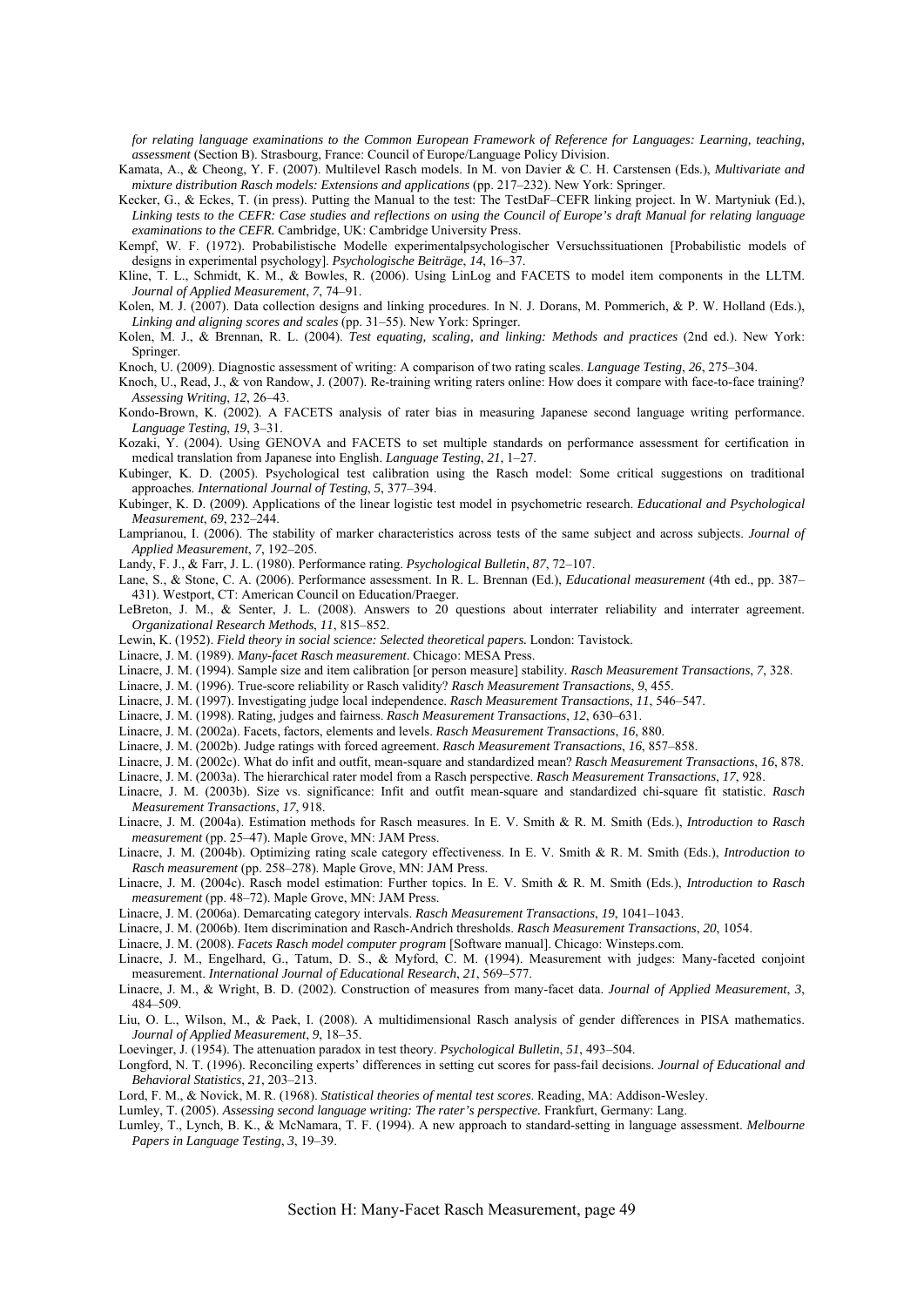Lumley, T., & McNamara, T. F. (1995). Rater characteristics and rater bias: Implications for training. *Language Testing*, *12*, 54– 71.

Lunz, M. E. (2000). Setting standards on performance examinations. In M. Wilson & G. Engelhard (Eds.), *Objective measurement: Theory into practice* (Vol. 5, pp. 181–199). Stamford, CT: Ablex.

Lunz, M. E. (2007). An example of grader consistency using the multi-facet model. *Rasch Measurement Transactions*, *21*, 1102.

Lunz, M. E., & Linacre, J. M. (1998). Measurement designs using multifacet Rasch modeling. In G. A. Marcoulides (Ed.), *Modern methods for business research* (pp. 47–77). Mahwah, NJ: Erlbaum.

Lunz, M. E., Stahl, J. A., & Wright, B. D. (1996). The invariance of judge severity calibrations. In G. Engelhard & M. Wilson (Eds.), *Objective measurement: Theory into practice* (Vol. 3, pp. 99–112). Norwood, NJ: Ablex.

Lunz, M. E., Wright, B. D., & Linacre, J. M. (1990). Measuring the impact of judge severity on examination scores. *Applied Measurement in Education*, *3*, 331–345.

Luo, G. (2005). The relationship between the rating scale and partial credit models and the implication of disordered thresholds of the Rasch models for polytomous responses. *Journal of Applied Measurement*, *6*, 443–455.

Mair, P., & Hatzinger, R. (2007a). CML based estimation of extended Rasch models with the eRm package in R. *Psychology Science*, *49*, 26–43.

Mair, P., & Hatzinger, R. (2007b). Extended Rasch modeling: The eRm package for the application of IRT models in R. *Journal of Statistical Software*, *20*(9).

Mariano, L. T., & Junker, B. W. (2007). Covariates of the rating process in hierarchical models for multiple ratings of test items. *Journal of Educational and Behavioral Statistics*, *32*, 287–314.

Masters, G. N. (1982). A Rasch model for partial credit scoring. *Psychometrika*, *47*, 149–174.

McGraw, K. O., & Wong, S. P. (1996). Forming inferences about some intraclass correlation coefficients. *Psychological Methods*, *1*, 30–46.

McManus, I. C., Thompson, M., & Mollon, J. (2006). Assessment of examiner leniency and stringency ('hawk-dove effect') in the MRCP(UK) clinical examination (PACES) using multi-facet Rasch modelling. *BMC Medical Education*, *6*(42).

McNamara, T. F. (1996). *Measuring second language performance*. London: Longman.

McNamara, T. F. (2000). *Language testing*. Oxford, UK: Oxford University Press.

McNamara, T. F., & Roever, C. (2006). *Language testing: The social dimension*. Malden, MA: Blackwell.

Messick, S. (1989). Validity. In R. L. Linn (Ed.), *Educational measurement* (3rd ed., pp. 13–103). New York: Macmillan.

Micko, H. C. (1969). A psychological scale for reaction time measurement. *Acta Psychologica*, *30*, 324–335.

Micko, H. C. (1970). Eine Verallgemeinerung des Meßmodells von Rasch mit einer Anwendung auf die Psychophysik der Reaktionen [A generalization of Rasch's measurement model with an application to the psychophysics of reactions]. *Psychologische Beiträge*, *12*, 4–22.

Mitzel, H. C., Lewis, D. M., Patz, R. J., & Green, D. R. (2001). The bookmark procedure: Psychological perspectives. In G. J. Cizek (Ed.), *Setting performance standards: Concepts, methods, and perspectives* (pp. 249–281). Mahwah, NJ: Erlbaum.

Molenaar, I. W. (1995). Estimation of item parameters. In G. H. Fischer & I. W. Molenaar (Eds.), *Rasch models: Foundations, recent developments, and applications* (pp. 39–51). New York: Springer.

Muckle, T. J., & Karabatsos, G. (2009). Hierarchical generalized linear models for the analysis of judge ratings. *Journal of Educational Measurement*, *46*, 198–219.

Mun, E. Y. (2005). Rater agreement – weighted kappa. In B. S. Everitt & D. Howell (Eds.), *Encyclopedia of statistics in behavioral science* (Vol. 3, pp. 1714–1715). New York: Wiley.

Muraki, E. (1992). A generalized partial credit model: Application of an EM algorithm. *Applied Psychological Measurement*, *16*, 159–176.

Murphy, K. R., & Cleveland, J. N. (1995). *Understanding performance appraisal: Social, organizational, and goal-based perspectives*. Thousand Oaks, CA: Sage.

Myers, J. L., & Well, A. D. (2003). *Research design and statistical analysis* (2nd ed.). Mahwah, NJ: Erlbaum.

Myford, C. M., Marr, D. B., & Linacre, J. M. (1996). *Reader calibration and its potential role in equating for the Test of Written English* (TOEFL Research Report No. 95-40). Princeton, NJ: Educational Testing Service.

Myford, C. M., & Wolfe, E. W. (2000). *Strengthening the ties that bind: Improving the linking network in sparsely connected rating designs* (TOEFL Technical Report, TR-15). Princeton, NJ: Educational Testing Service.

Myford, C. M., & Wolfe, E. W. (2002). When raters disagree, then what? Examining a third-rating discrepancy resolution procedure and its utility for identifying unusual patterns of ratings. *Journal of Applied Measurement*, *3*, 300–324.

Myford, C. M., & Wolfe, E. W. (2003). Detecting and measuring rater effects using many-facet Rasch measurement: Part I. *Journal of Applied Measurement*, *4*, 386–422.

Myford, C. M., & Wolfe, E. W. (2004). Detecting and measuring rater effects using many-facet Rasch measurement: Part II. *Journal of Applied Measurement*, *5*, 189–227.

North, B. (2000). *The development of a common framework scale of language proficiency.* New York: Lang.

North, B. (2008). The CEFR levels and descriptive scales. In L. Taylor & C. J. Weir (Eds.), *Multilingualism and assessment: Achieving transparency, assuring quality, sustaining diversity – Proceedings of the ALTE Berlin Conference May 2005* (pp. 21–66). Cambridge, UK: Cambridge University Press.

North, B., & Jones, N. (2009). *Further material on maintaining standards across languages, contexts and administrations by exploiting teacher judgment and IRT scaling.* Strasbourg, France: Council of Europe/Language Policy Division.

North, B., & Schneider, G. (1998). Scaling descriptors for language proficiency scales. *Language Testing*, *15*, 217–262.

O'Neill, T. R., & Lunz, M. E. (2000). A method to study rater severity across several administrations. In M. Wilson & G. Engelhard (Eds.), *Objective measurement: Theory into practice* (Vol. 5, pp. 135–146). Stamford, CT: Ablex.

Ostini, R., & Nering, M. L. (2006). *Polytomous item response theory models*. Thousand Oaks, CA: Sage.

O'Sullivan, B. (2008). *Modelling performance in tests of spoken language.* Frankfurt, Germany: Lang.

O'Sullivan, B., & Rignall, M. (2007). Assessing the value of bias analysis feedback to raters for the IELTS Writing Module. In L.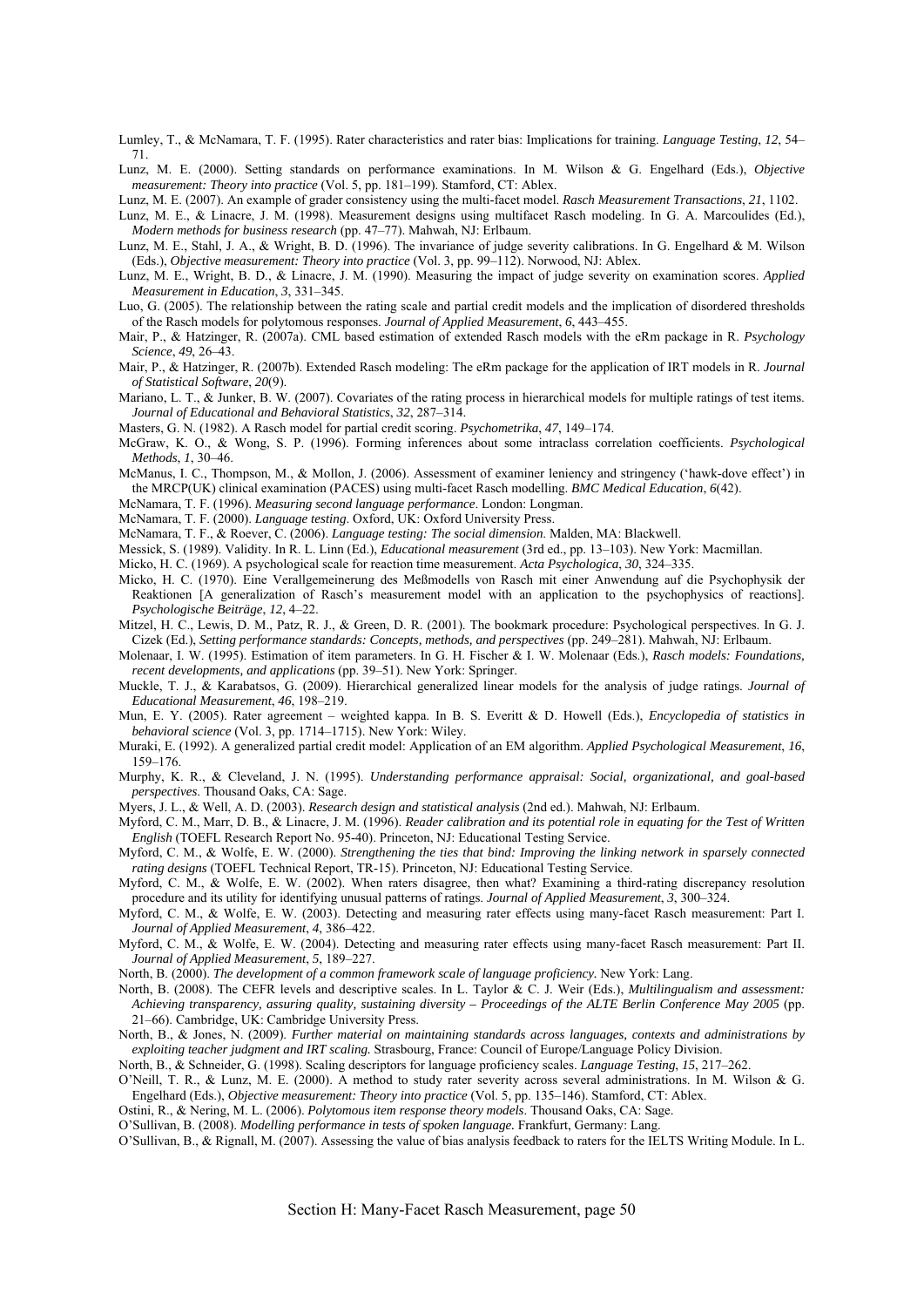Taylor & P. Falvey (Eds.), *IELTS collected papers: Research in speaking and writing assessment* (pp. 446–478). Cambridge, UK: Cambridge University Press.

Patz, R. J., Junker, B. W., Johnson, M. S., & Mariano, L. T. (2002). The hierarchical rater model for rated test items and its application to large-scale educational assessment data. *Journal of Educational and Behavioral Statistics*, *27*, 341–384.

Rasch, G. (1980). *Probabilistic models for some intelligence and attainment tests*. Chicago: University of Chicago Press. (Original work published 1960)

Raudenbush, S., Bryk, A., Cheong, Y. F., Congdon, R., & du Toit, M. (2004). *HLM 6: Hierarchical linear and nonlinear modeling* [Software manual]. Lincolnwood, IL: Scientific Software International.

- Reckase, M. D. (2007). Multidimensional item response theory. In C. R. Rao & S. Sinharay (Eds.), *Psychometrics* (Handbook of statistics, Vol. 26, pp. 607–642). Amsterdam: Elsevier.
- Reed, D. J., & Cohen, A. D. (2001). Revisiting raters and ratings in oral language assessment. In C. Elder et al. (Eds.), *Experimenting with uncertainty: Essays in honour of Alan Davies* (pp. 82–96). Cambridge, UK: Cambridge University Press.
- Roberts, J. K., & Herrington, R. (2007). Demonstration of software programs for estimating multilevel measurement model parameters. In E. V. Smith & R. M. Smith (Eds.), *Rasch measurement: Advanced and specialized applications* (pp. 303–328). Maple Grove, MN: JAM Press.
- Rost, J. (1990). Rasch models in latent classes: An integration of two approaches to item analysis. *Applied Psychological Measurement*, *14*, 271–282.
- Rost, J. (2001). The growing family of Rasch models. In A. Boomsma, M. A. J. van Duijn, & T. A. B. Snijders (Eds.), *Essays on item response theory* (pp. 25–42). New York: Springer.
- Rost, J. (2004). *Lehrbuch Testtheorie, Testkonstruktion* [Textbook test theory, test construction] (2nd ed.). Bern, Switzerland: Huber.
- Rost, J., & Carstensen, C. H. (2002). Multidimensional Rasch measurement via item component models and faceted designs. *Applied Psychological Measurement*, *26*, 42–56.
- Rost, J., & Langeheine, R. (1997). A guide through latent structure models for categorical data. In J. Rost & R. Langeheine (Eds.), *Applications of latent trait and latent class models in the social sciences* (pp. 13–37). Münster, Germany: Waxmann.
- Rost, J., & Walter, O. (2006). Multimethod item response theory. In M. Eid & E. Diener (Eds.), *Handbook of multimethod measurement in psychology* (pp. 249–268). Washington, DC: American Psychological Association.
- Saal, F. E., Downey, R. G., & Lahey, M. A. (1980). Rating the ratings: Assessing the psychometric quality of rating data. *Psychological Bulletin*, *88*, 413–428.

Schaefer, E. (2008). Rater bias patterns in an EFL writing assessment. *Language Testing*, *25*, 465–493.

- Schumacker, R. E. (1996, April). *Many-facet Rasch model selection criteria: Examining residuals and more*. Paper presented at the Annual Conference of the American Educational Research Association, New York, NY.
- Schumacker, R. E., & Smith, E. V. (2007). Reliability: A Rasch perspective. *Educational and Psychological Measurement*, *67*, 394–409.

Shohamy, E. (1995). Performance assessment in language testing. *Annual Review of Applied Linguistics*, *15*, 188–211.

Shoukri, M. M. (2004). *Measures of interobserver agreement*. Boca Raton, FL: Chapman & Hall/CRC.

- Smith, E. V. (2002). Detecting and evaluating the impact of multidimensionality using item fit statistics and principal component analysis of residuals. *Journal of Applied Measurement*, *3*, 205–231.
- Smith, E. V. (2004). Metric development and score reporting in Rasch measurement. In E. V. Smith & R. M. Smith (Eds.), *Introduction to Rasch measurement* (pp. 342–365). Maple Grove, MN: JAM Press.
- Smith, R. M. (2004). Fit analysis in latent trait measurement models. In E. V. Smith & R. M. Smith (Eds.), *Introduction to Rasch measurement* (pp. 73–92). Maple Grove, MN: JAM Press.
- Stahl, J. A., & Lunz, M. E. (1996). Judge performance reports: Media and message. In G. Engelhard & M. Wilson (Eds.), *Objective measurement: Theory into practice* (Vol. 3, pp. 113–125). Norwood, NJ: Ablex.
- Stemler, S. E., & Tsai, J. (2008). Best practices in interrater reliability: Three common approaches. In J. W. Osborne (Ed.), *Best practices in quantitative methods* (pp. 29–49). Los Angeles: Sage.

Stone, G. E. (2006). Whose criterion standard is it anyway? *Journal of Applied Measurement*, *7*, 160–169.

- Stone, G. E., Beltyukova, S., & Fox, C. M. (2008). Objective standard setting for judge-mediated examinations. *International Journal of Testing*, *8*, 180–196.
- Su, Y.-H., Sheu, C.-F., & Wang, W.-C. (2007). Computing confidence intervals of item fit statistics in the family of Rasch models using the bootstrap method. *Journal of Applied Measurement*, *8*, 190–203.
- Sykes, R. C., Ito, K., & Wang, Z. (2008). Effects of assigning raters to items. *Educational Measurement: Issues and Practice*, *27*, 47–55.
- Taube, K. T. (1997). The incorporation of empirical item difficulty data into the Angoff standard-setting procedure. *Evaluation and the Health Professions*, *20*, 479–498.
- Tennant, A. (2004). Disordered thresholds: An example from the Functional Independence Measure. *Rasch Measurement Transactions*, *17*, 945–948.
- Tennant, A., & Pallant, J. F. (2006). Unidimensionality matters! (A tale of two Smiths?). *Rasch Measurement Transactions*, *20*, 1048–1051.
- Thissen, D., Steinberg, L., & Kuang, D. (2002). Quick and easy implementation of the Benjamini–Hochberg procedure for controlling the false positive rate in multiple comparisons. *Journal of Educational and Behavioral Statistics*, *27*, 77–83.
- Tinsley, H. E. A., & Weiss, D. J. (1975). Interrater reliability and agreement of subjective judgments. *Journal of Counseling Psychology*, *22*, 358–376.
- Tinsley, H. E. A., & Weiss, D. J. (2000). Interrater reliability and agreement. In H. E. A. Tinsley & S. D. Brown (Eds.), *Handbook of applied multivariate statistics and mathematical modeling* (pp. 95–124). San Diego, CA: Academic Press.
- Van Moere, A. (2006). Validity evidence in a university group oral test. *Language Testing*, *23*, 411–440. Van Nijlen, D., & Janssen, R. (2008). Modeling judgments in the Angoff and contrasting-groups method of standard setting.